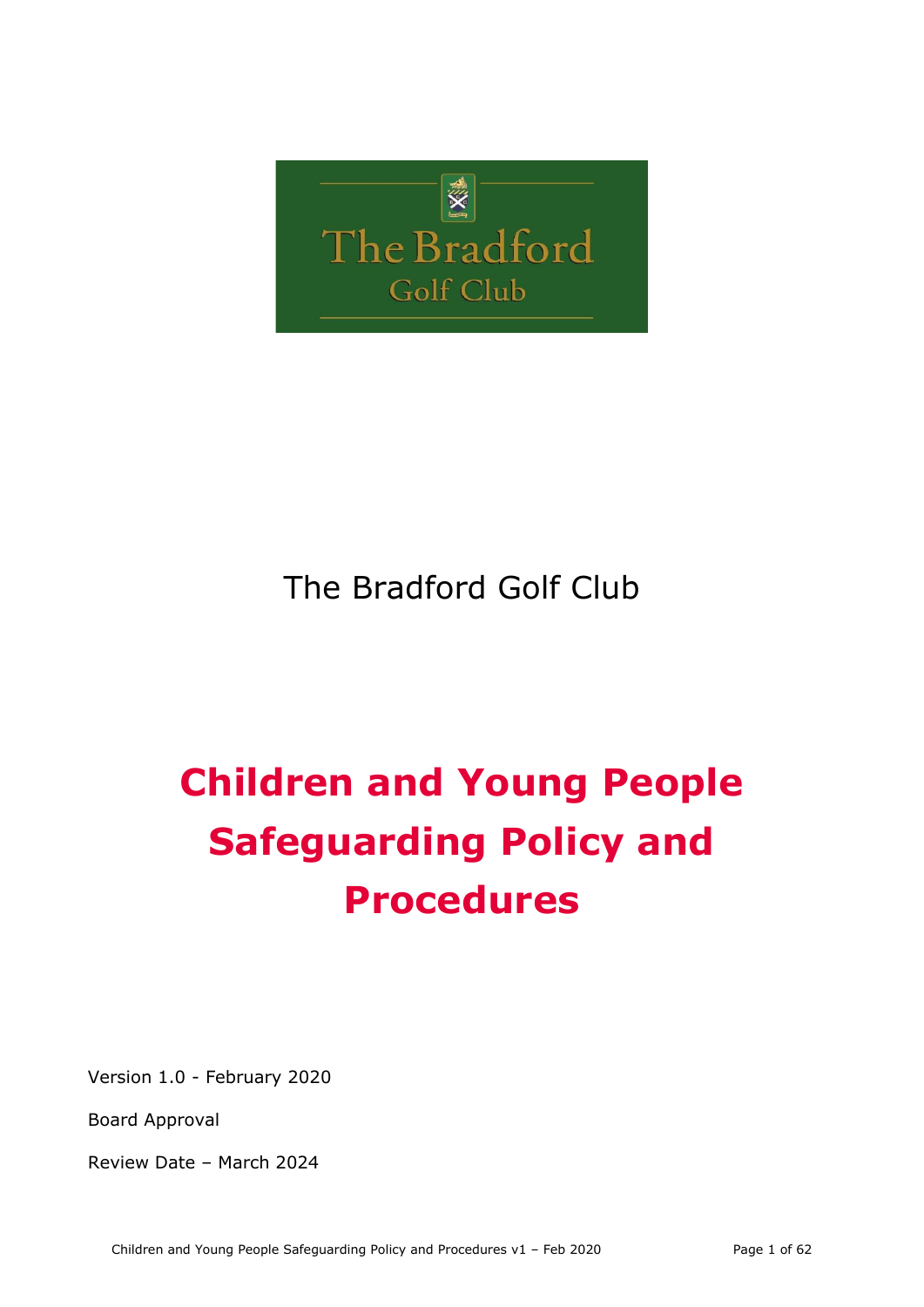# **Contents**

| Safeguarding Policy Statement                 |                  |
|-----------------------------------------------|------------------|
| Procedures:                                   |                  |
| 1. Recruitment and training                   | $\overline{5}$   |
| 2. Complaints, concerns and allegations       | $6 \overline{6}$ |
| 3. Flow Charts                                | 8                |
| 4. Emergencies and incidents                  | 10               |
| 5. Supervision                                | 11               |
| 6. Good Practice Guidelines                   | 11               |
| 7. Useful Contacts                            | 15               |
| <b>Supporting Documents</b>                   |                  |
| 1. Volunteer/Staff Job Application form       | <b>View</b>      |
| 2. Self-disclosure                            | <b>View</b>      |
| 3. References                                 | <b>View</b>      |
| 4. Code of Conduct for coaches and volunteers | <b>View</b>      |
| 5. Code of Conduct for Young Golfers          | <b>View</b>      |
| 6. Code of Conduct for Parents/Carers         | <b>View</b>      |
| 7. Managing Challenging Behaviour             | <b>View</b>      |
| 8. Incident Report Form                       | <b>View</b>      |
| 9. Accident Report Form                       | <b>View</b>      |
| 10.Junior Profile and Parental Consent Forms  | <b>View</b>      |
| 11. Photography Consent                       | <b>View</b>      |
| 12. Parental Guidance                         | <b>View</b>      |
| 13. Managing Young People on Away Trips       | <b>View</b>      |
| 14. Social Media Guidance                     | <b>View</b>      |
| 15. Whistleblowing Policy                     | <b>View</b>      |
| 16. England Golf DBS Flowchart                | <b>View</b>      |
| 17. Categories of Child Abuse                 | <b>View</b>      |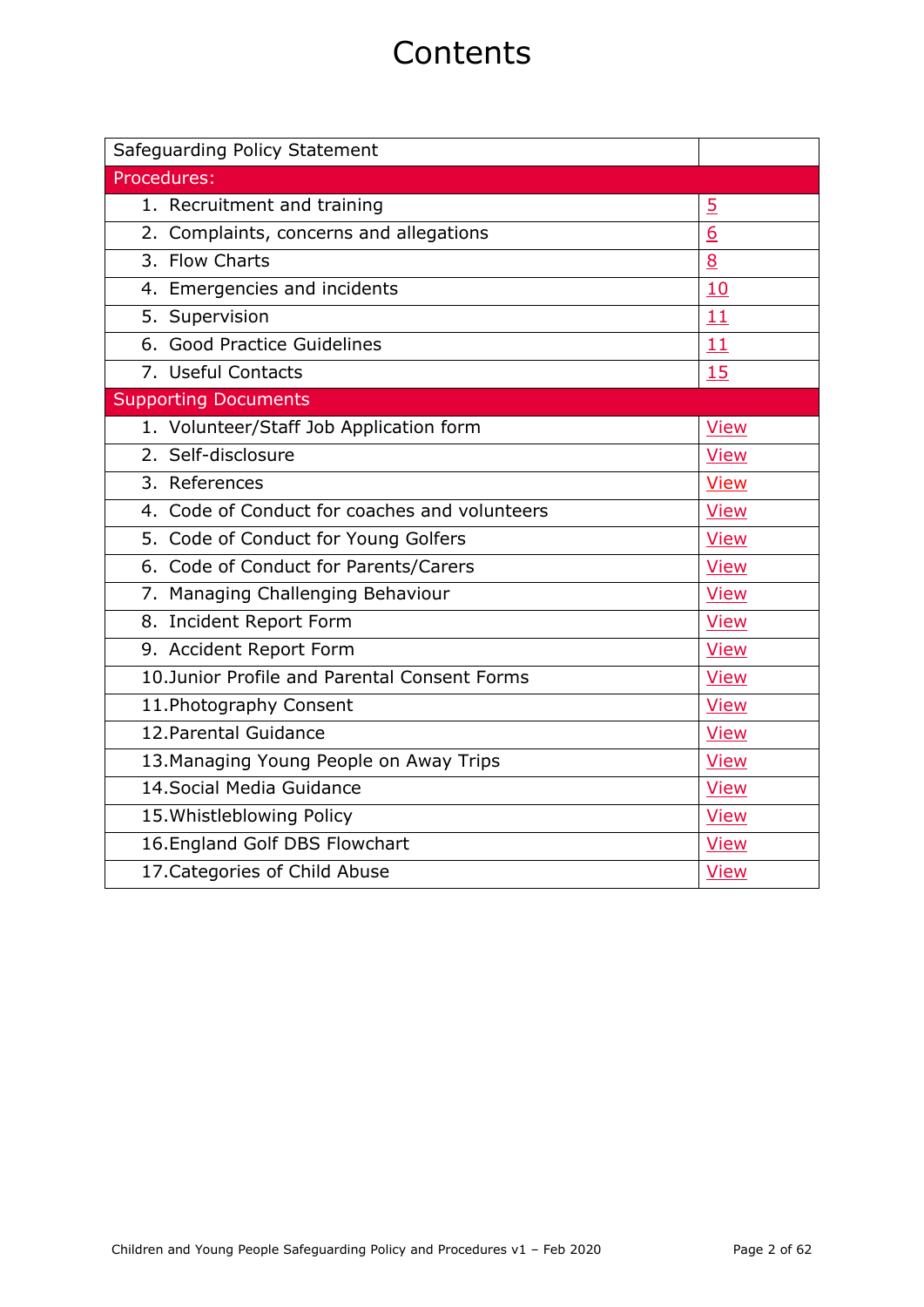| 18. Club Welfare Officer Poster                                | View        |
|----------------------------------------------------------------|-------------|
| 19. Safeguarding Children and Young People - a short guide for | <u>View</u> |
| club members                                                   |             |
| 20. Photography Policy                                         | View        |
| 21.Anti-Bullying Policy                                        | /iew        |

# Children and Young People Safeguarding Policy

# **Introduction**

Everyone working with children and young people has a responsibility for keeping them safe, irrespective of their role, whether they are paid members of staff or volunteers.

England Golf is committed to ensure that the sport of golf is one within which all participants can thrive in a safe environment and that all children and young people have an enjoyable and positive experience when playing golf.

# Key principles

- The welfare of children is paramount.
- A child is defined by law in England and Wales as a person under the age of 18 years.
- All children, regardless of their Age, Race, Religion or Belief, Disability, Gender identity or Sexual Orientation, have the right to protection from abuse.
- All concerns and allegations of abuse and poor practice will be taken seriously and responded to swiftly and appropriately.
- All children have the right to be safe.
- All children have the right to be treated with dignity and respect.
- The Bradford Golf Club will work with children, their parents/carers and external organisations to safeguard the welfare of children participating in golf.
- We recognise the authority of the statutory agencies and are committed to complying with Local Safeguarding Children Board Guidelines (LSCB), Working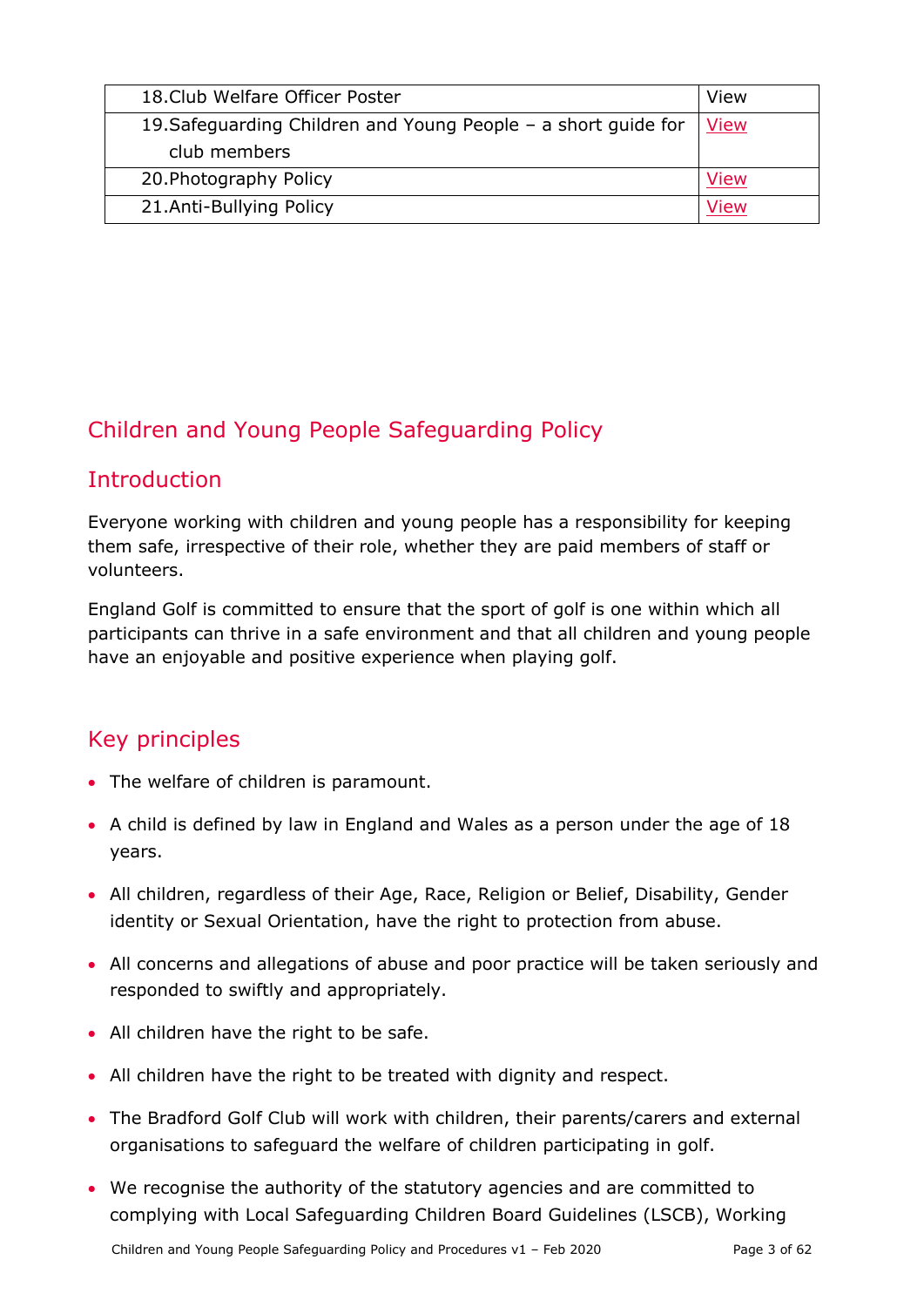Together under the Children Act 2004, and any legislation and statutory guidance that supersedes these.

- The Bradford Golf Club is committed to working in partnership with other key UK Golf Bodies to continually improve and to promote safeguarding initiatives across the sport.
- The Bradford Golf Club owes a legal duty of care to children on their premises or engaged in their activities. That duty is to take reasonable care to ensure their reasonable safety and the duty is higher than it would be for adults.

# **Objectives**

The Bradford Golf Club aims to:

- Provide a safe environment for children and young people participating in golfing activities and try to ensure that they enjoy the experience.
- Ensure robust systems are in place to manage any concerns or allegations.
- Support adults (staff, volunteers, PGA Professionals, coaches, members and visitors) to understand their roles and responsibilities with regard to their duty of care and protection of children.
- Provide appropriate level training, support and resources for staff, volunteers & coaches to make informed and confident responses to specific safeguarding issues and fulfill their role effectively.
- Ensure that children and their parents/carers are informed and consulted and, where appropriate, fully involved in decisions that affect them.
- Reassure parents and carers that all children and young people will receive the best care possible whilst participating in club activities and communicate Policy and Procedure to them through website/letter/consents.

# Responsibilities and implementation

The Bradford Golf Club will seek to promote the principles of safeguarding children by:

• Reviewing their policy and procedures every three years or whenever there is a major change in legislation. Guidance from England Golf will be sought as part of the review process.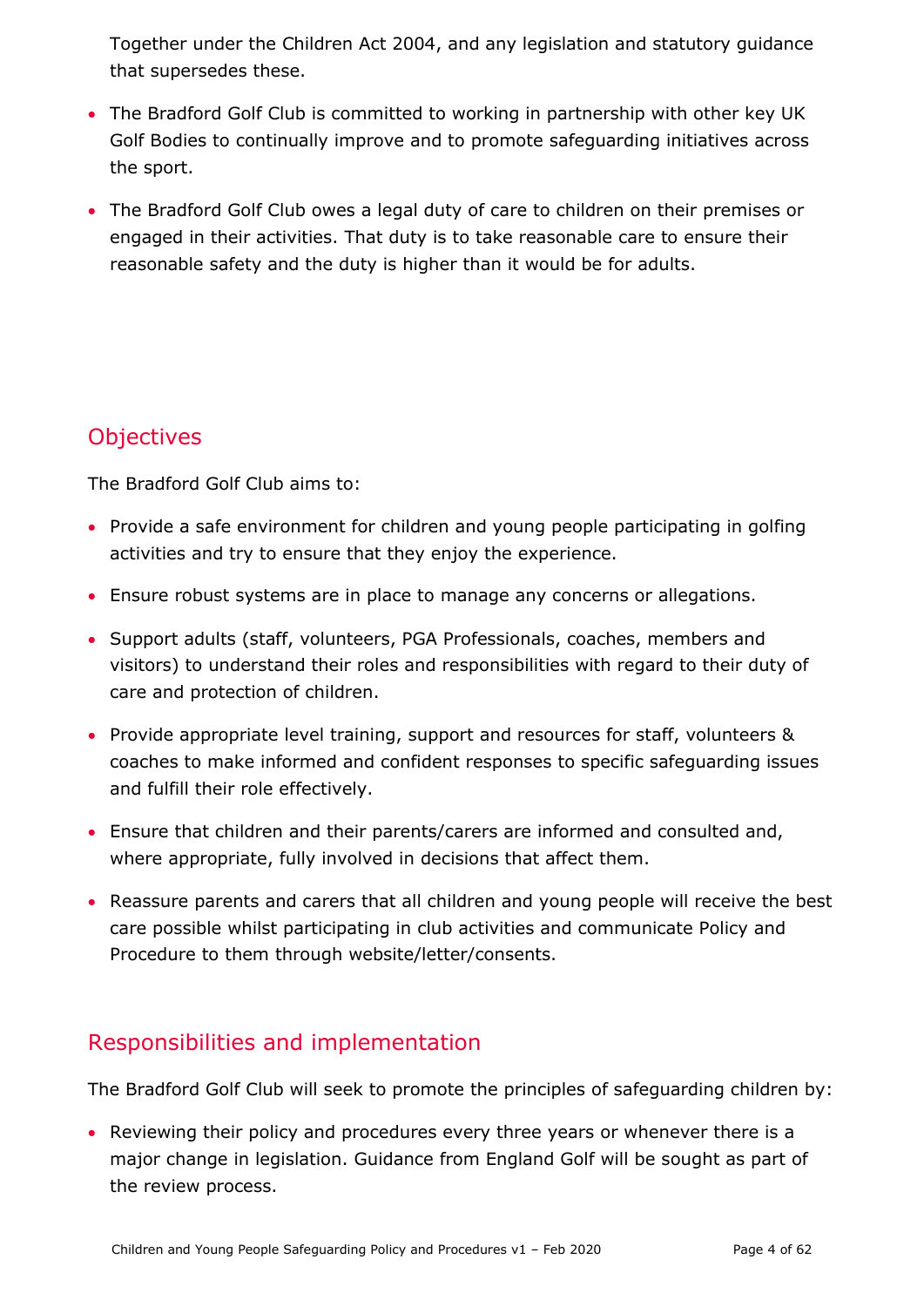- Conducting a risk assessment of club activities with regard to safeguarding and take appropriate action to address the identified issues within suitable timescales.
- Using appropriate recruitment procedures to assess the suitability of volunteers and staff working with children and young people in line with guidance from England Golf.
- Following National Governing Body (NGB) procedures to report concerns and allegations about the behaviour of adults and ensuring that all staff, volunteers, parents and children are aware of these procedures.
- Directing staff, volunteers & coaches to appropriate safeguarding training and learning opportunities, where this is appropriate to their role.

# <span id="page-4-0"></span>1. Recruitment and training

The Bradford Golf Club will endeavour to ensure that all volunteers and staff working with children and young people are appropriate and suitable to do so, and that they have all the information they require to undertake their job effectively and appropriately.

Each role which involves an element of responsibility with regard to children, particularly those involving the regular supervision of children, whether voluntary or paid, should be assessed by the recruiting body to establish which qualifications, checks and other requirements are necessary. These will include the following:

- An application form **(Appendix 1)**
- A self-disclosure form **(Appendix 2)**
- References from 2 people **(Appendix 3)**
- A signed Code of Conduct **(Appendix 4)**
- A Disclosure & Barring Service (DBS) check on people involved in 'regulated activity' with children **(Guidance on Regulated Activity & DBS- Appendix 16)**

Details of the requirements and the qualifications and checks of individuals will be recorded by the Club Welfare Officer/Manager who will also hold copies of the necessary Safeguarding and Protecting Children (SPC) certificates. The nominated person will possess all relevant and appropriate contact details of all staff / volunteers and other relevant bodies.

All staff, volunteers & coaches will be offered access to appropriate child protection training. The Bradford Golf Club recommends attendance at the UK Coaching Safeguarding and Protecting Children (SPC) workshop and will ensure that all volunteers and staff who have significant contact with children attend. An online UK

Children and Young People Safeguarding Policy and Procedures v1 - Feb 2020 Page 5 of 62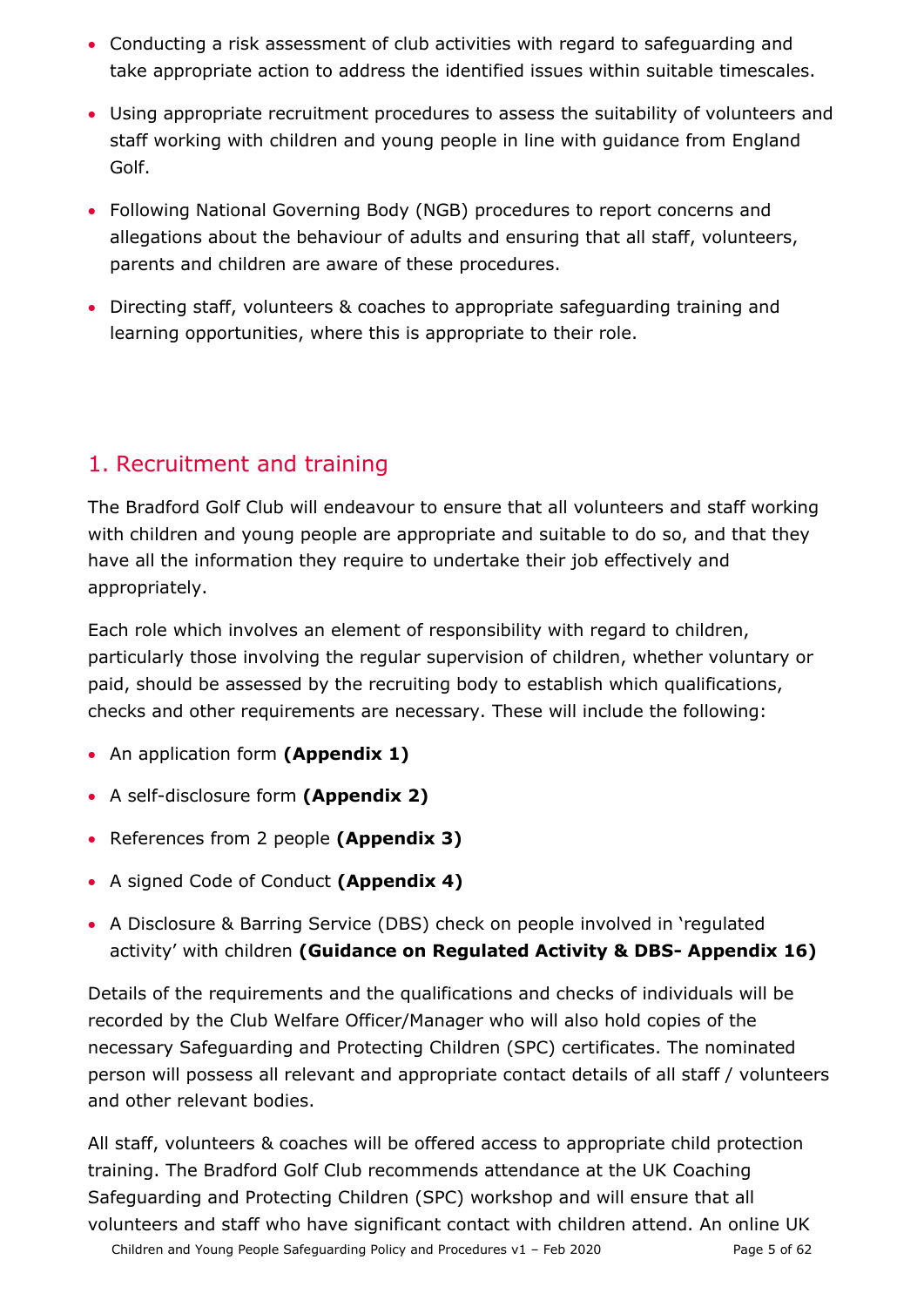Coaching refresher course should be completed and repeated every three years for those involved in "Regulated Activity."

All staff, volunteers & coaches working with children and young people will be asked to read and become familiar with the Bradford Golf Club Safeguarding Policy and Procedures.

All staff, volunteers & coaches involved with children and young people will be asked to read the Bradford Golf Club Code of Conduct relevant to their role, and sign to indicate their understanding and agreement to act in accordance with the code.

The code is linked to the Bradford Golf Clubs' Disciplinary Procedures.

#### **(Codes of Conduct - Appendix 4, 5, 6)**

The Bradford Golf Club are committed to the fact that every child and participant in golf should be afforded the right to thrive through being involved in sporting activity for life, in an enjoyable, safe environment, and be protected from harm. The Bradford Golf Club acknowledge the additional vulnerability of some groups of children (e.g., disabled, looked after children, those with communication differences). The Bradford Golf Club will ensure that the environment is appropriate for the child and tailored to their needs so that they have a positive experience of their sport without risk of harm.

# <span id="page-5-0"></span>2. Complaints, concerns and allegations

- **2.1** If a player, parent/carer, member of staff or volunteer has a concern about the welfare of a child, or the conduct of another child/young person or an adult (whether they are a parent, coach, member, or otherwise), these concerns should be brought to the attention of the Club Welfare Officer without delay. The person reporting the concern is not required to decide whether abuse has occurred, but simply has a duty to pass their concerns and any relevant information to the Welfare Officer. Please refer to Flowcharts 1 & 2 for further details (see below).
- **2.2** All concerns will be treated in confidence. Details should only be shared on a "need to know" basis with those who can help with the management of the concern.
- **2.3** Concerns will be recorded on an Incident Report Form and sent to the England Golf Lead Safeguarding Officer and retained confidentially within the club. The England Golf Lead Safeguarding Officer can assist with completion of this form if required, tel: 01526 351824. **(Incident Report Form-Appendix 8)**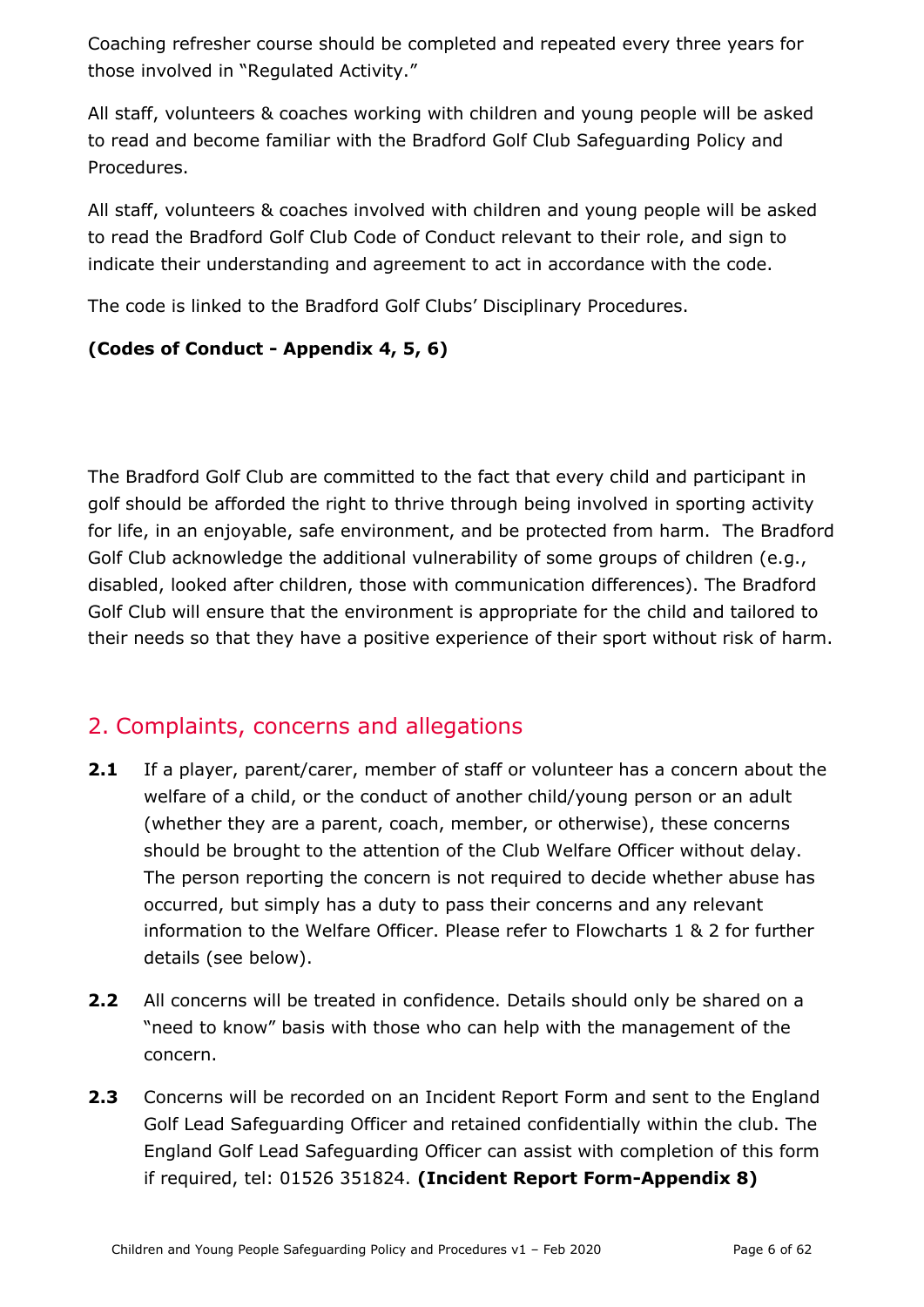- **2.4** The Bradford Golf Club will work with England Golf and other external agencies to take appropriate action where concerns relate to potential abuse or serious poor practice. The Bradford Golf Club disciplinary procedures will be applied and followed where possible.
- **2.5** In the event of a child making a disclosure of any type of abuse, the following guidance is given:
	- Reassure them that they have done the right thing to share the information
	- Listen carefully
	- Do not make promises that cannot be kept, such as promising not to tell anyone else.
	- Do not seek to actively question the child or lead them in any way to disclose more information than they are comfortably able to: this may compromise any future action. Only ask questions to clarify your understanding where needed e.g. can you tell me what you mean by the word XXXX?
	- Record what the child has said as soon as possible on an incident report form.
	- You should explain to children, young people and families at the outset, openly and honestly, what and how information will, or could be shared and why, and seek their agreement.
	- Parents or Carers should be informed if the allegation does not involve them.
- **2.6** The NSPCC Helpline is available to discuss concerns regarding poor practice and abuse in confidence with members of the public who need support. Those with concerns are encouraged to use this service. The Helpline number is 0808 800 5000.
- **2.7** Safeguarding children and young people requires everyone to be committed to the highest possible standards of openness, integrity and accountability. The Bradford Golf Club supports an environment where staff, volunteers, parents/carers and the public are encouraged to raise safeguarding and child protection concerns. Anyone who reported a legitimate concern to the organisation (even if their concerns subsequently appear to be unfounded) will be supported. All concerns will be taken seriously. **(Whistleblowing Policy-Appendix 15)**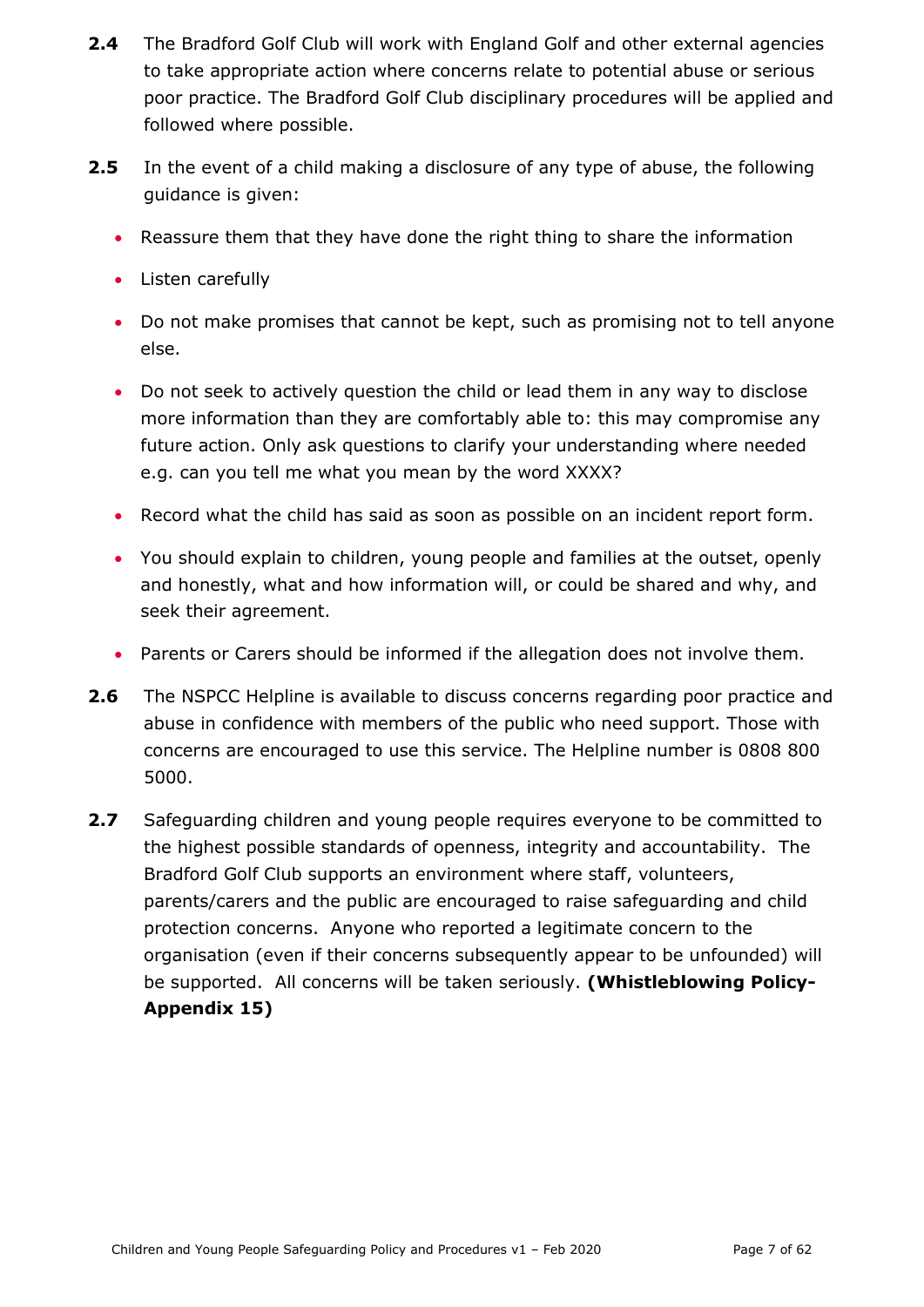# <span id="page-7-0"></span>**What to do if you are worried about what is happening to a child outside of the Club (but the concern is identified through the child's involvement in golf)**



\* If for any reason a Club Welfare Officer is not in post or is unavailable a principle of least delay is important. Please contact the England Golf Lead Safeguarding Officer 01526 351824 [safeguarding@englandgolf.org](mailto:safeguarding@englandgolf.org)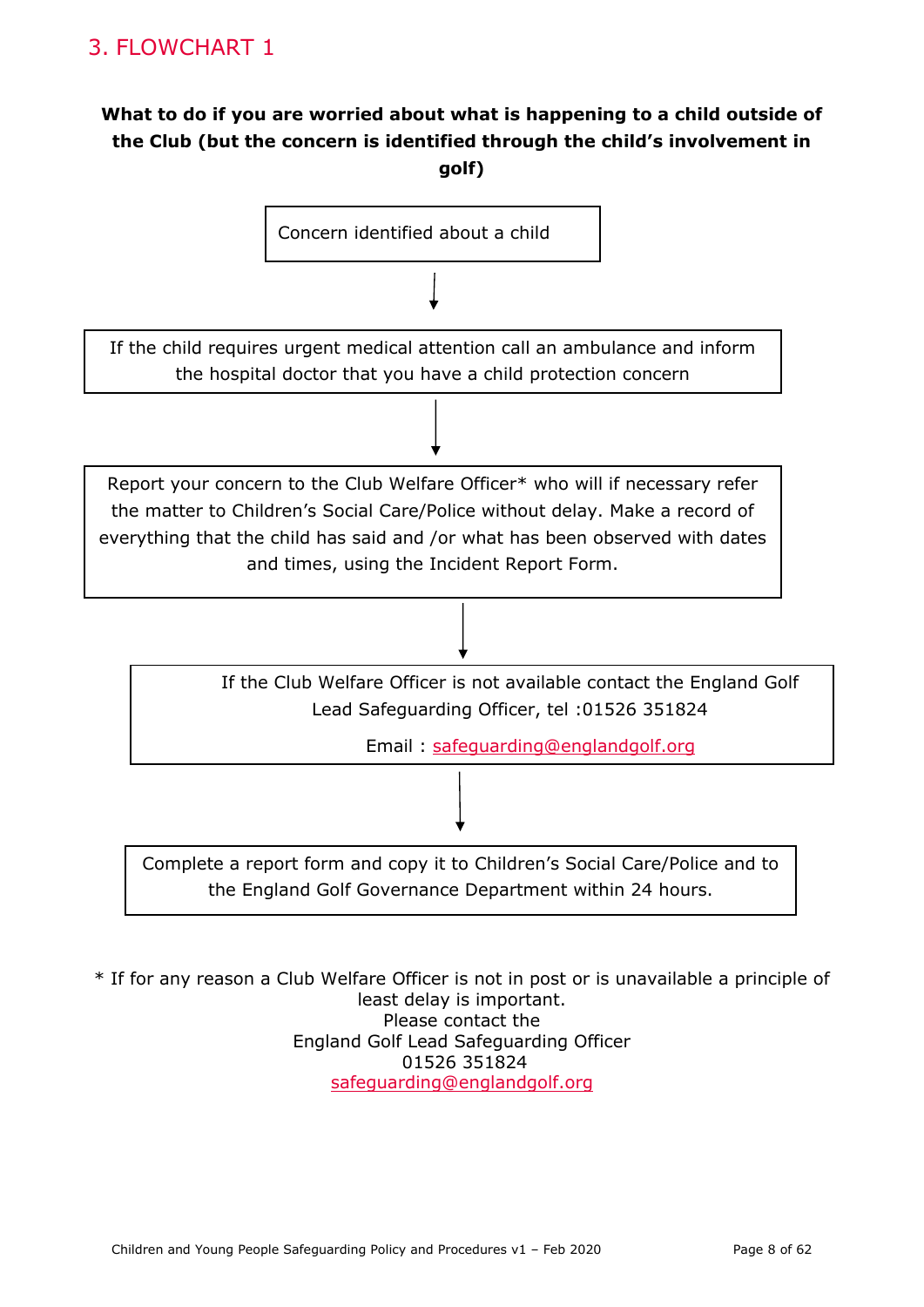# FLOW CHART 2

#### **What to do if you are worried about the behaviour of any member, parent/carer, volunteer, staff, Professional, coach or official in golf or affiliated organisations**

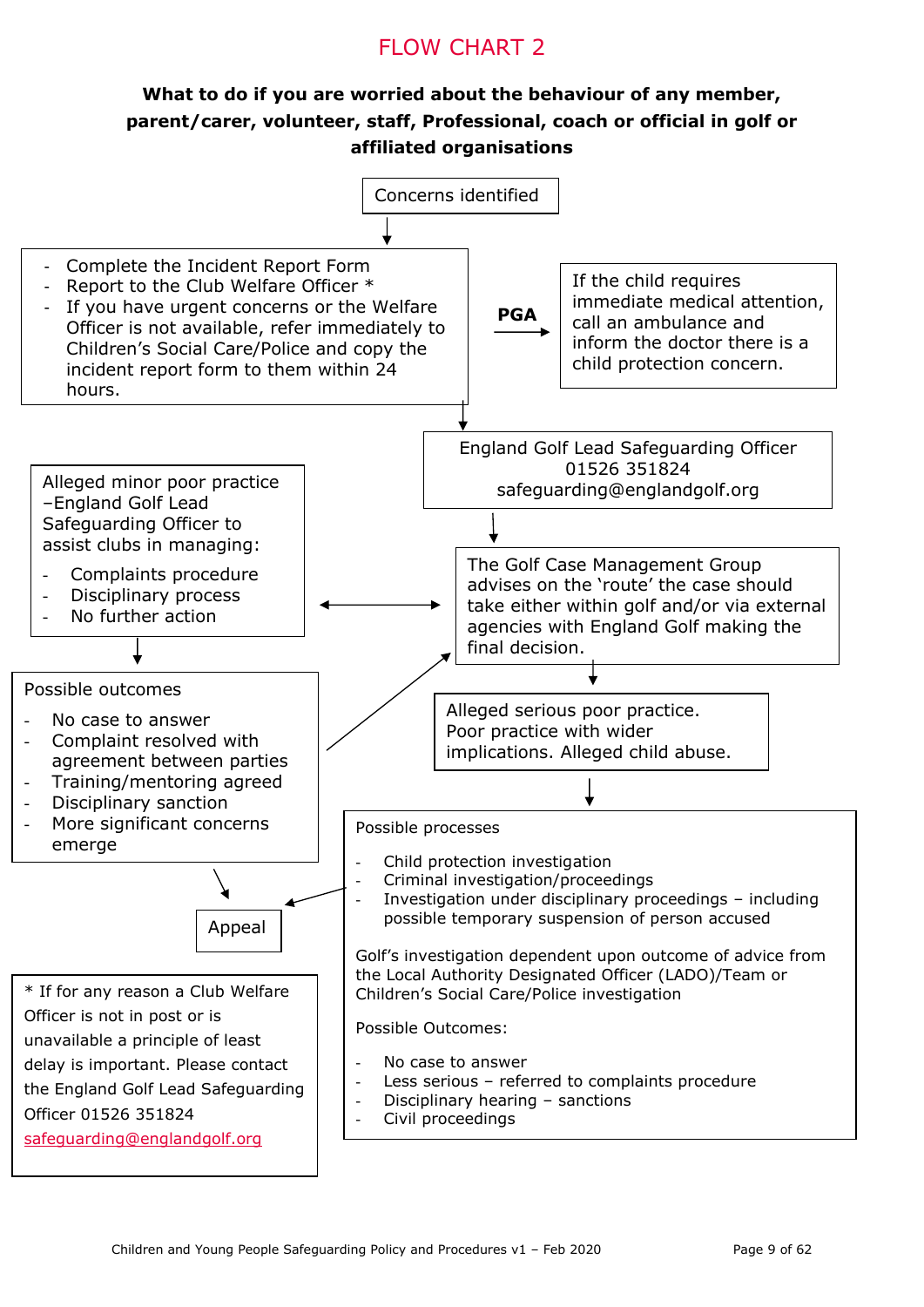# 4. Emergencies and incidents

- **4.1** Parental Consent Forms will be obtained and retained by the Bradford Golf Club for all children who are participating in events or activities, or attending coaching organised by the club. These forms will be treated in confidence and only shared with those who require the information they contain to perform their role effectively. **(Junior Profile and Parental Consent Forms-Appendix 10)**
- **4.2** In the event of a child requiring medical attention:
	- The parents will be contacted immediately.
	- In the event of failure to contact parents, the alternative emergency contacts will be used.
	- The consent form will be consulted to establish whether parents have given their consent for a club representative to act in loco parentis.
	- An adult club representative will accompany the child to seek medical attention, if appropriate, ensuring that they take the consent form with them.
	- A record of the action taken will be made and retained by a club representative.
- **4.3** Where a parent is late in collecting their child the following procedure will apply:
	- Attempt to contact the parent/carer using the contact details on the Parental Consent Form
	- Attempt to contact the first, then the second emergency contact nominated on the Consent Form
	- Wait with the young person(s) at the venue with, wherever possible, other staff/volunteers or parents.
	- If no one is reachable, contact the Club's Welfare Officer for advice.
	- If all attempts to make contact fail, consideration should be given to contacting the police for their advice.
	- Staff, volunteers and coaches should try to avoid:
	- Taking the child home or to another location without consent.
	- Asking the child to wait in a vehicle or the club with them alone.
	- Sending the child home with another person without permission.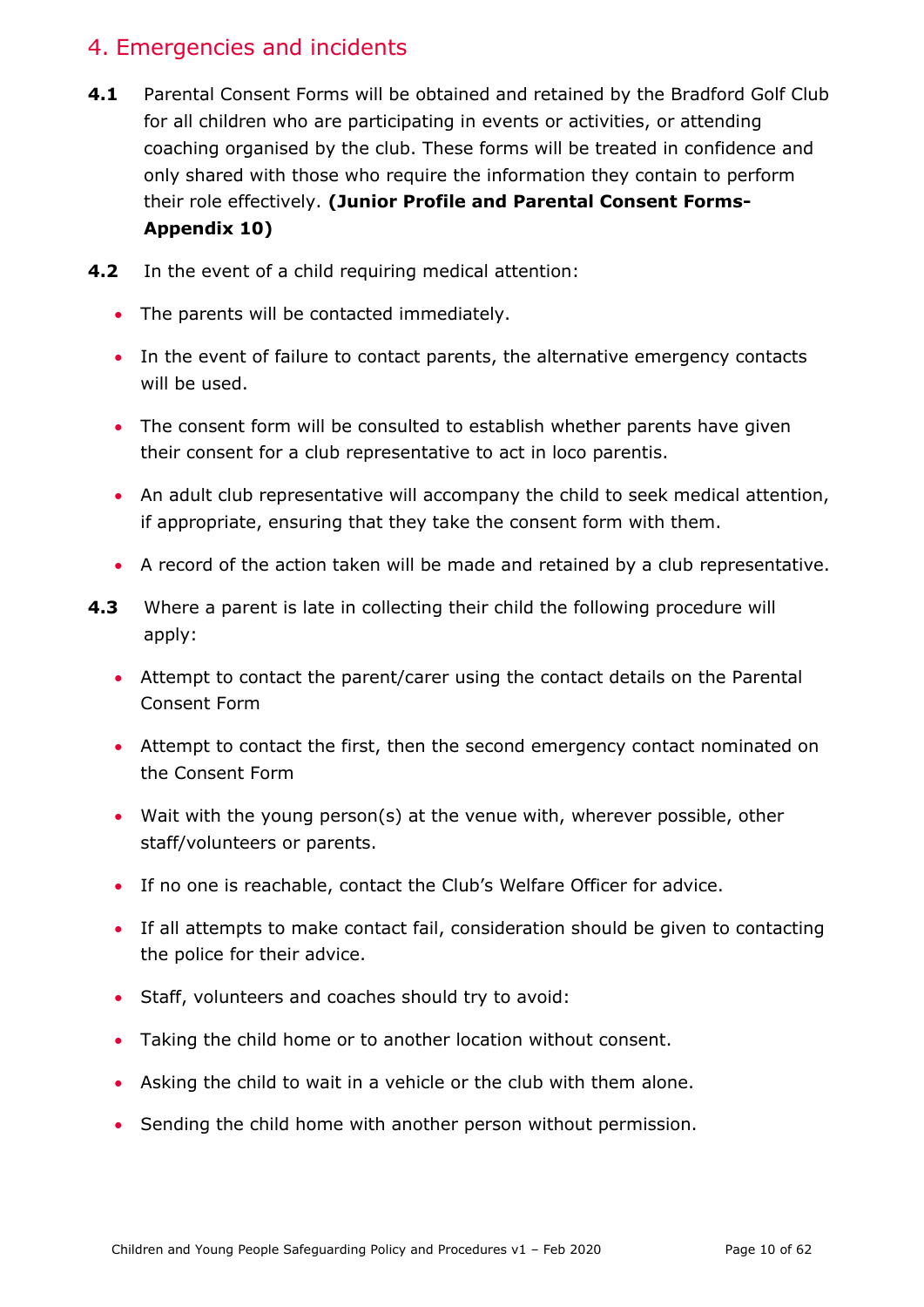# <span id="page-10-0"></span>5. Supervision

- **5.1** During coaching sessions, coaches should conduct a risk assessment to inform decision making about appropriate supervision levels. Regardless of the recommended ratio of adults to participants, it is recommended that a minimum of two adults should be present. This ensures at least basic cover in the event of something impacting on the availability of one of the adults during the activity.
- **5.2** Parents may be encouraged to stay for coaching/competitions & other events where their children are of an age where greater levels of parental supervision are required.
- **5.3** Wherever possible adults will avoid changing or showering at the same time as children but parents will be made aware that with limited changing room space there will be occasions when adults and children may need to share the facilities.
- **5.4** Parents should be aware that if children are left at a venue unsupervised, other than to attend specific coaching sessions, competitions, or other organised events, the club cannot accept supervisory responsibility.
- **5.5** Special arrangements will be made for away trips. Parents will receive full information about arrangements for any such trip and will be required to provide their consent for their child's participation. **(Managing Young People on Away Trips-Appendix 13)**

# <span id="page-10-1"></span>6. Good practice Guidelines

#### **6.1 Behaviour of adults and children**

- **6.1.1** Adults who work with children are placed in a position of trust in relation to children, and therefore it is important they behave appropriately and provide a strong positive role model for children, both to protect children and those working with children from false allegations of poor practice. Codes of conduct will be issued to junior members & adults working with them to promote good practice.
- **6.1.2** The Bradford Golf Club requires that all staff and volunteers working with children and young people adhere to the standards set out in the Code of Conduct relevant to their role. Similarly, children are expected to follow their own Code of Conduct to ensure the enjoyment of all participants and assist the club in ensuring their welfare is safeguarded.
- **6.1.3** The Bradford Golf Club requires that all staff and volunteers working with children adhere to the guidelines on Managing Challenging Behaviour.

**(Managing Challenging Behaviour-Appendix 7).**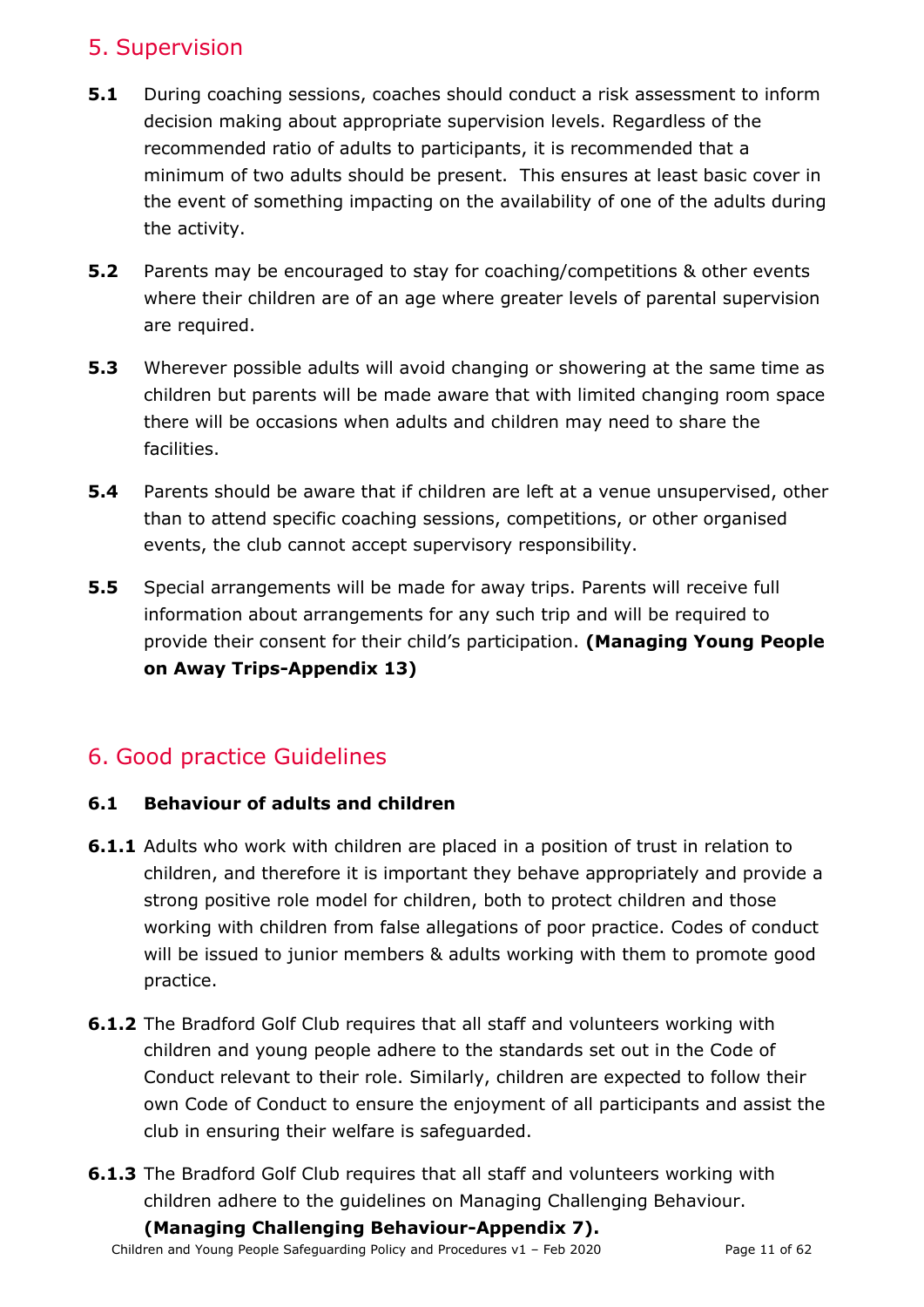**6.1.4** Parents and carers should also work together with the club to ensure that the welfare of all children is safeguarded. A sheet on "Parental Guidance" is provided to assist them in understanding how they can best assist the club **(Parental Guidance-Appendix 12)**

#### **6.2 Adults and Children playing golf together**

One of the reasons for the popularity of golf is that the game is not restricted by ability, age or gender. Responsible interaction between adults and children helps bring mutual respect and understanding and will be encouraged as part of club activities. Adults should always be aware however that age related differences do exist and conduct themselves in a manner that both recognises this and prioritises the welfare of any children involved.

#### **6.3 Physical Contact**

Physical contact with children by coaches or volunteers should always be intended to meet the needs of the child and the sport, not the adult. That is, to develop golf technique, to protect the child from injury, to provide first aid or treat an injury. It should always take place in an open environment, and should not, as a general principle, be made gratuitously or unnecessarily.

#### **6.4 Transport**

- **6.4.1** The club believes it is primarily the responsibility of parents/carers to transport their child/children to and from events. It is not the responsibility of club volunteers or coaches to transport children and young people to and from events, activities, tournaments or matches.
- **6.4.2** The club may make arrangements for transport in exceptional circumstances, such as team events. Where this is the case, the written permission of the parents of the relevant children will be sought. The drivers used will be checked for their suitability to transport and supervise children (see Section 1 Recruitment and Training) and their insurance arrangements verified.
- **6.4.3** Children and young people are often involved in competition. When taking young people away from their home club, consideration and planning needs to be paramount to ensure the duty of care for the young people within the team is fulfilled.

#### **6.5 Photography/ Videoing**

- **6.5.1** Permission will be sought from parents prior to the publication or use of any video or photographic images of their child, for instance in newspapers, websites or for coaching purposes. The personal details of the child will not be used in any promotional material. **(Photography Consent-Appendix 11)**
- **6.5.2** Any press/official photographers attending events will be required to seek permission from the club before taking photographs and also permission of parents to use the images. **(Photography Policy – Appendix 20)**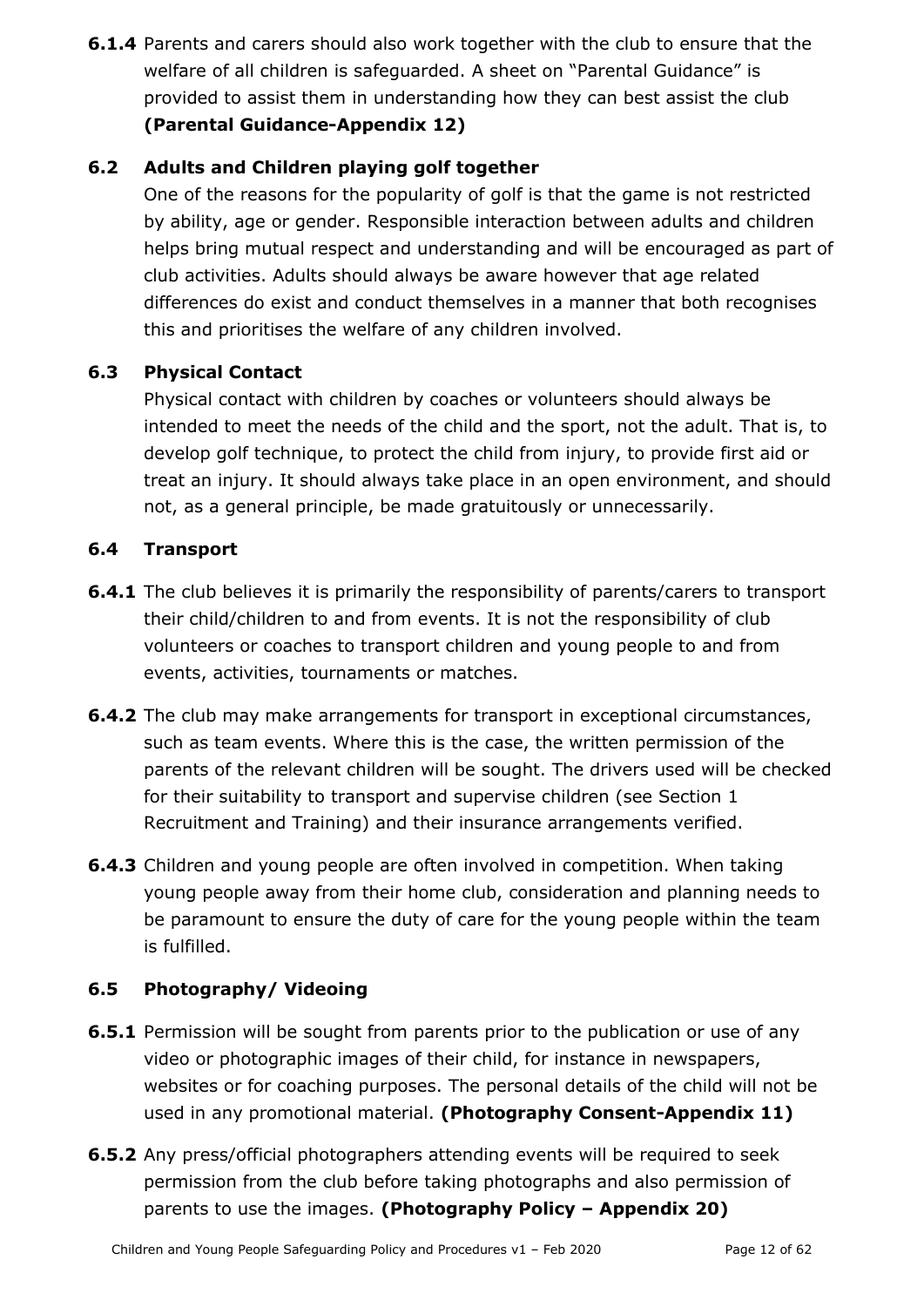#### **6.6 Social Media**

Social media provides unique opportunities for the club to engage and develop relationships with people in a creative and dynamic forum where users are active participants. It is important that all staff, volunteers, coaches, officials/referees, board members, or anyone working on behalf of the club are aware of the club Social Media policy **(Social Media Guidance–Appendix 14)**

#### **6.7 Anti-Bullying Procedures**

- **6.7.1** We believe that every effort must be made to eradicate bullying in all its forms. Bullying can be difficult to define and can take many forms which can be categorised as;
	- Physical hitting, kicking, theft
	- Verbal homophobic or racist remarks, threats, name calling
	- Emotional isolating an individual from activities or a group

All forms of bullying include;

- Deliberate hostility & aggression towards an individual(s)
- A victim who is weaker and less powerful than the bully or bullies
- An outcome which is always painful & distressing for the victim

Bullying behaviour may also include;

- Other forms of violence
- Sarcasm, spreading rumours, persistent teasing
- Tormenting, ridiculing, humiliation
- Racial taunts, graffiti, gestures
- Unwanted physical contact or abusive or offensive comments of a sexual nature.

The Club and its Staff, Volunteers & Coaches will not tolerate bullying in any of its forms during club matches, competitions, coaching or at any other time while at the club. **(Anti-Bullying Policy -Appendix 21)**

#### **6.7.2** We will:

- Provide a point of contact where those being bullied can report their concerns in confidence – The Club Welfare Officer.
- Take the problem seriously.
- Investigate any and all incidents and accusations of bullying.
- Talk to bullies and their victims separately along with their parents/carers.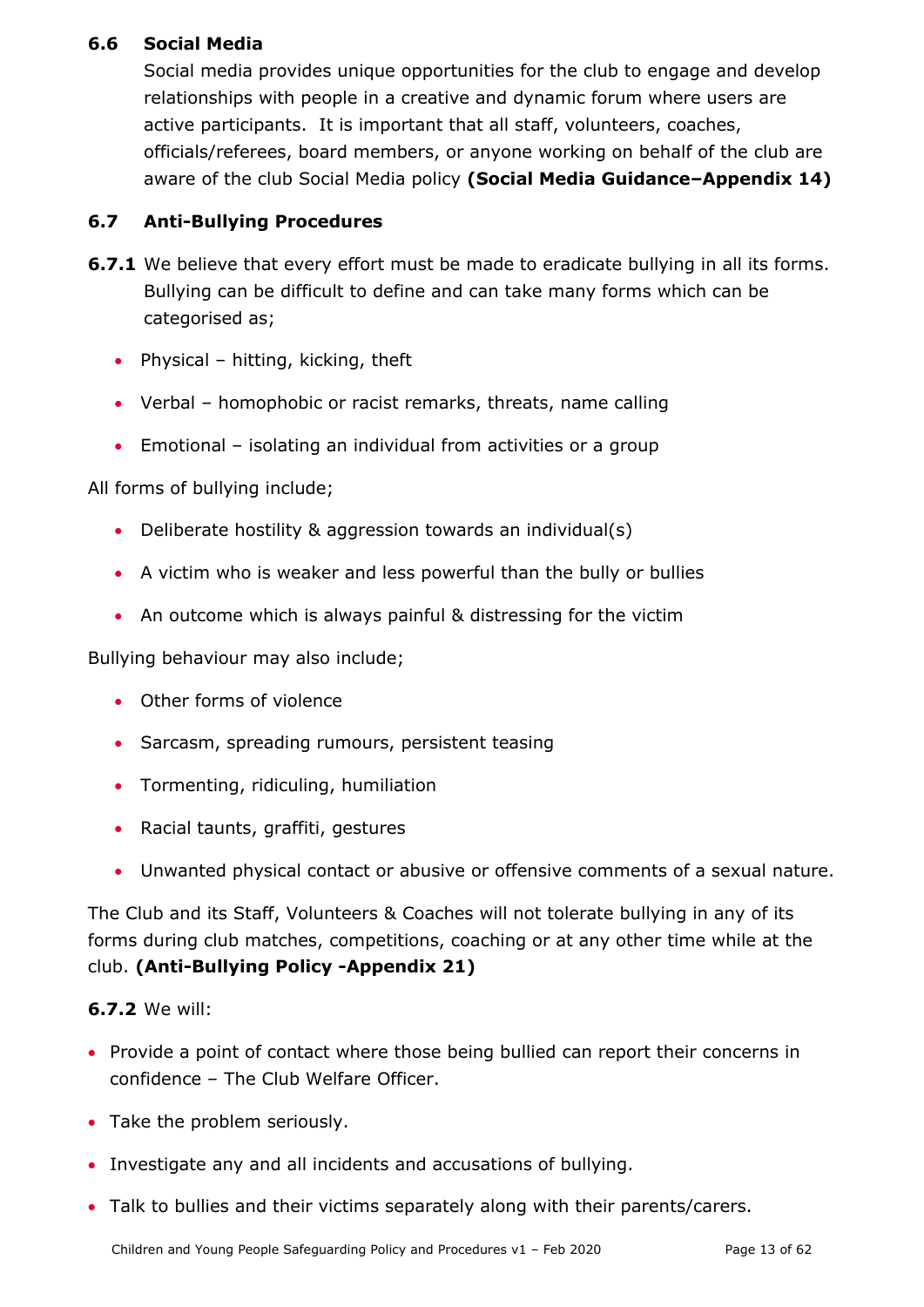- Impose sanctions where appropriate
- Keep a written record of all incidents referred to England Golf and the action taken.
- Have discussions about bullying and why it matters.

#### **6.8 Confidentiality**

- **6.8.1** Details of all juniors will be kept on file in the office and will not be shared with a third party without parent/carer consent.
- **6.8.2** All concerns/allegations will be dealt with confidentially by the club and information will only be shared on a need to know basis, either internally or externally depending on the nature/seriousness of the concern/allegation.

#### **6.9 Changing rooms**

The changing rooms are used by all members & visitors. Juniors will only be supervised if needed at club organised events. Parents will be made aware that adults use the changing rooms throughout the day for changing & showering. Where a parent/carer does not consent to their child accessing the changing rooms, it is their responsibility to either supervise the child while in the changing rooms or ensure that they do not use them.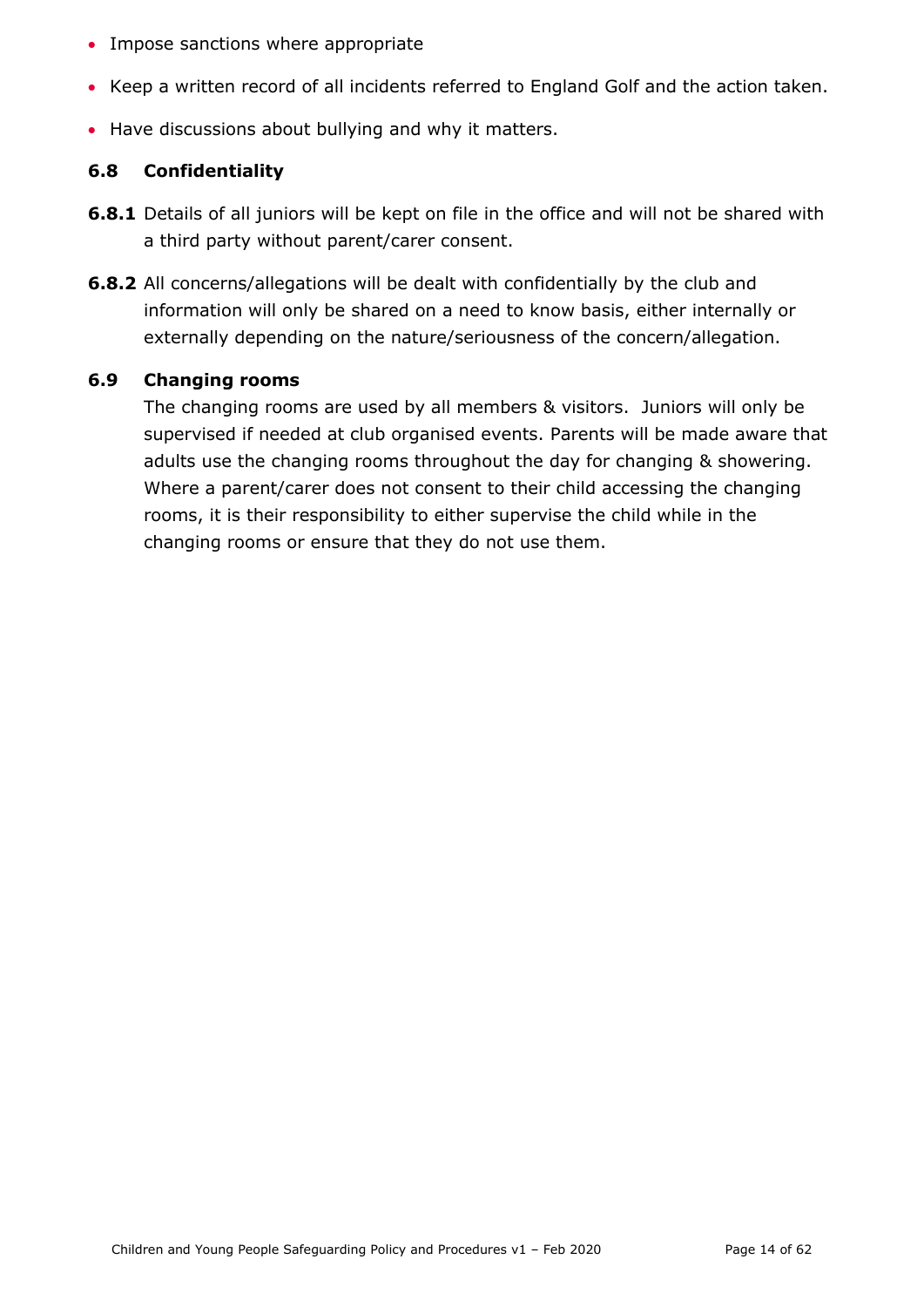# <span id="page-14-0"></span>7. Useful Contacts

| <b>Golf Contacts</b>     |                              |                                  |
|--------------------------|------------------------------|----------------------------------|
| Name                     | <b>Address</b>               | Number                           |
| Club Welfare Officers -  | Farnhill, Kelcliffe Lane,    | Mob: 07503 180315                |
| Mrs Christine Parapia    | Guiseley, Leeds LS20<br>9DE  | Email: chrisparapia@hotmail.com  |
| Mrs Anne Lawton          |                              | 07503 188452                     |
|                          |                              |                                  |
|                          |                              | E mail amlawton@aol.com          |
|                          |                              |                                  |
| <b>England Golf Lead</b> | <b>England Golf</b>          | 01526 351824                     |
| Safeguarding Officer     | <b>National Golf Centre</b>  | safequarding@englandgolf.org     |
|                          | The Broadway                 |                                  |
|                          | Woodhall Spa<br>Lincolnshire |                                  |
|                          | <b>LN10 6PU</b>              |                                  |
|                          |                              |                                  |
| Club Secretary -         | Hawksworth Lane,             | Phone 01943 875570               |
| Mr George Grant          | Guiseley, Leeds,             | Email:                           |
|                          | <b>LS20 8NP</b>              | secretary@bradfordgolfclub.co.uk |
|                          |                              |                                  |

| <b>Local Contacts</b>                                                                                                       |                                                                                        |                                                                                                                                                                                                                  |
|-----------------------------------------------------------------------------------------------------------------------------|----------------------------------------------------------------------------------------|------------------------------------------------------------------------------------------------------------------------------------------------------------------------------------------------------------------|
| Local Children's Social<br>Care<br>NB. In an emergency,<br>the Samaritans will<br>hold the Duty Officer's<br>contact number | Children's Social Work<br>Service on 0113 222<br>4401 between 8.30am<br>$-5$ pm.       | Outside of these office hours,<br>please contact the Children's<br>Emergency Duty team on 0113<br>5350600                                                                                                        |
| Local Authority<br>Designated Officer<br>(LADO)                                                                             | Monday to Friday on<br>0113 378 9687,<br>operating a duty<br>system for notifications. | They can also be contacted by<br>email via lado@leeds.gov.uk.<br>Tel: 0113 376 0336 (Practitioners)<br>Tel: 0113 222 4403 (Public)<br>Out of hours referrals<br>Tel: 0113 535 0600 (Public and<br>Practitioners) |
| Samaritans                                                                                                                  |                                                                                        | 08457 90 90 90                                                                                                                                                                                                   |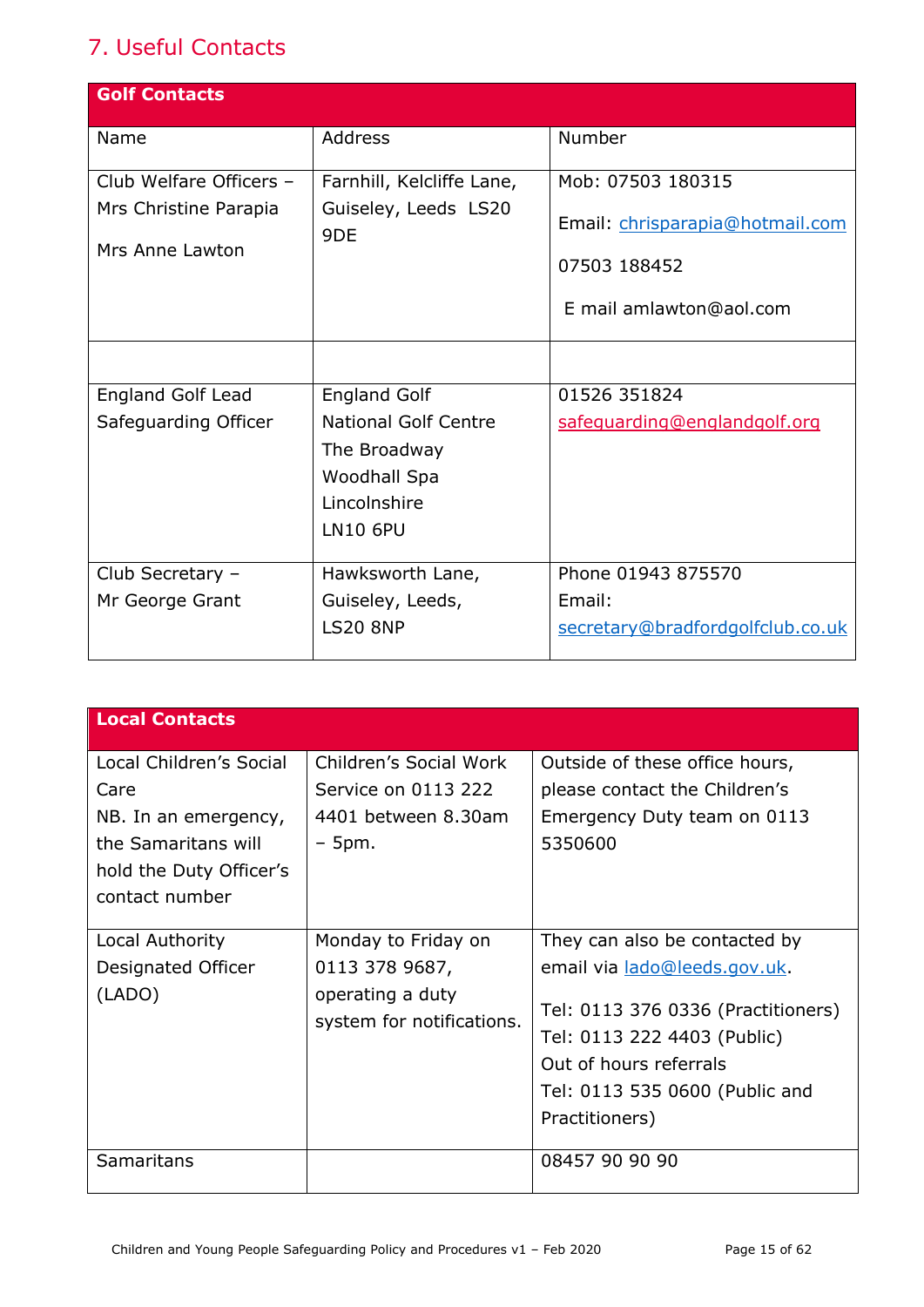| Local Police child          | Leeds District            | Tel: 0113 385 9590                             |
|-----------------------------|---------------------------|------------------------------------------------|
| protection teams            | Safeguarding Unit, Elland |                                                |
| In an emergency             | Road, Leeds, LS11 8BU     | $E$ -mail:                                     |
| contact 999                 |                           | Leeds.safequarding@westyorkshire.pnn.police.uk |
|                             |                           |                                                |
| <b>NSPCC Freephone</b>      |                           | 0808 800 5000                                  |
| 24 hour Helpline            |                           |                                                |
|                             |                           |                                                |
| <b>NSPCC Whistleblowing</b> |                           | 0808 028 0285                                  |
| Helpline for                |                           |                                                |
| Professionals               |                           |                                                |
|                             |                           |                                                |

| <b>National Contacts</b>  |                        |                    |
|---------------------------|------------------------|--------------------|
| The NSPCC                 | <b>National Centre</b> | Tel: 0808 800 5000 |
|                           | 42 Curtain Road        | help@nspcc.org.uk  |
|                           | London                 |                    |
|                           | EC2A 3NH               |                    |
|                           |                        |                    |
| Childline UK              | Freepost 1111          | Tel: 0800 1111     |
|                           | London N1 0BR          |                    |
|                           |                        |                    |
| NSPCC Child Protection in | 3 Gilmour Close        | Tel: 0116 234 7278 |
| Sport Unit                | <b>Beaumont Leys</b>   | cpsu@nspcc.org.uk  |
|                           | Leicester              |                    |
|                           | LE4 1EZ                |                    |
|                           |                        |                    |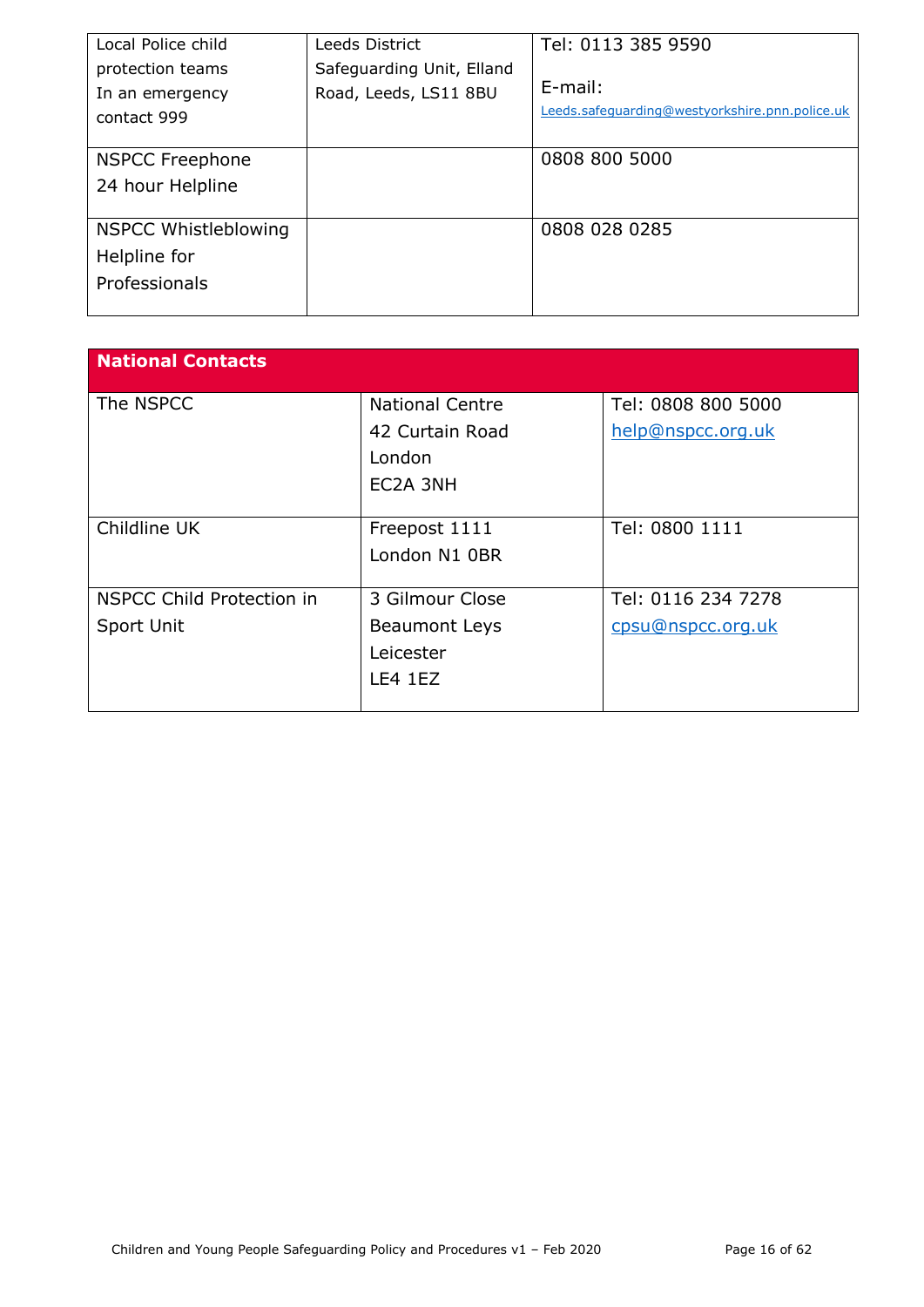#### <span id="page-16-0"></span>Volunteer / Staff Job Application Form – The Bradford Golf Club

| I he Bradtord |
|---------------|
| Golf Club     |

| <b>Position Applied for:</b>                                                                                   |  |
|----------------------------------------------------------------------------------------------------------------|--|
| <b>Personal Details</b>                                                                                        |  |
| Title: Mr/Mrs/Miss/Dr/Other (please specify) ___________________________________                               |  |
|                                                                                                                |  |
|                                                                                                                |  |
|                                                                                                                |  |
|                                                                                                                |  |
|                                                                                                                |  |
|                                                                                                                |  |
|                                                                                                                |  |
|                                                                                                                |  |
|                                                                                                                |  |
| <u> 1989 - Johann Stoff, amerikansk politiker (d. 1989)</u>                                                    |  |
| Role: The Commission of the Commission of the Commission of the Commission of the Commission of the Commission |  |
|                                                                                                                |  |
| Relevant Experience including any previous experience of working with<br>children and young people:            |  |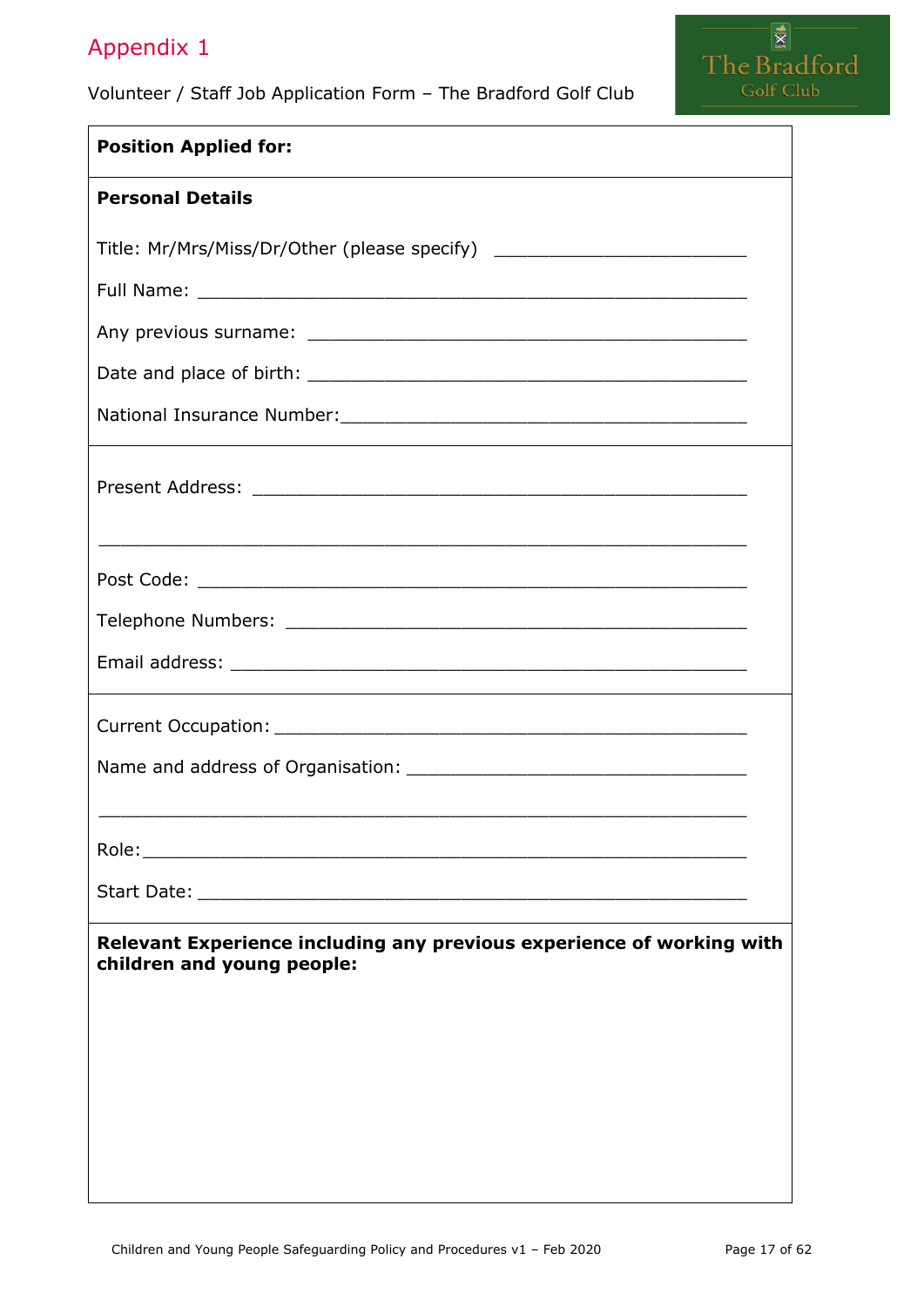| <b>Reasons for applying:</b>                                                                                                                                                                                                                                                                                                                                                                                  |                          |  |
|---------------------------------------------------------------------------------------------------------------------------------------------------------------------------------------------------------------------------------------------------------------------------------------------------------------------------------------------------------------------------------------------------------------|--------------------------|--|
|                                                                                                                                                                                                                                                                                                                                                                                                               |                          |  |
| <b>References:</b>                                                                                                                                                                                                                                                                                                                                                                                            |                          |  |
| Please provide the names and addresses of two people who know you well (one<br>personal, one professional - current or previous employer, who are not related<br>to you) whom we can contact to obtain a reference:                                                                                                                                                                                           |                          |  |
| Name:                                                                                                                                                                                                                                                                                                                                                                                                         | Name:                    |  |
| <b>Address:</b>                                                                                                                                                                                                                                                                                                                                                                                               | <b>Address:</b>          |  |
| <b>Telephone Number:</b>                                                                                                                                                                                                                                                                                                                                                                                      | <b>Telephone Number:</b> |  |
| <b>Data Protection Notification:</b><br>Information you have provided in completing this form will be used to process<br>your application. The Bradford Golf Club will keep the information you have<br>supplied confidential and will not divulge it to third parties, except where<br>required by law, or where we have retained the services of a third party<br>representative to act on yout/our behalf. |                          |  |
| <b>Authorisation:</b><br>I have read the Data Protection notification and understand and agree to the<br>use of my personal data in accordance with the Data Protection Act 2018,<br>GDPR and all relevant data protection legislation.                                                                                                                                                                       |                          |  |
| Signed:                                                                                                                                                                                                                                                                                                                                                                                                       | Date:                    |  |
| <b>Declaration:</b><br>I confirm that the information I have provided is correct and that any false or<br>misleading information may lead to the termination of my appointment.                                                                                                                                                                                                                               |                          |  |
| Signed:                                                                                                                                                                                                                                                                                                                                                                                                       | Date:                    |  |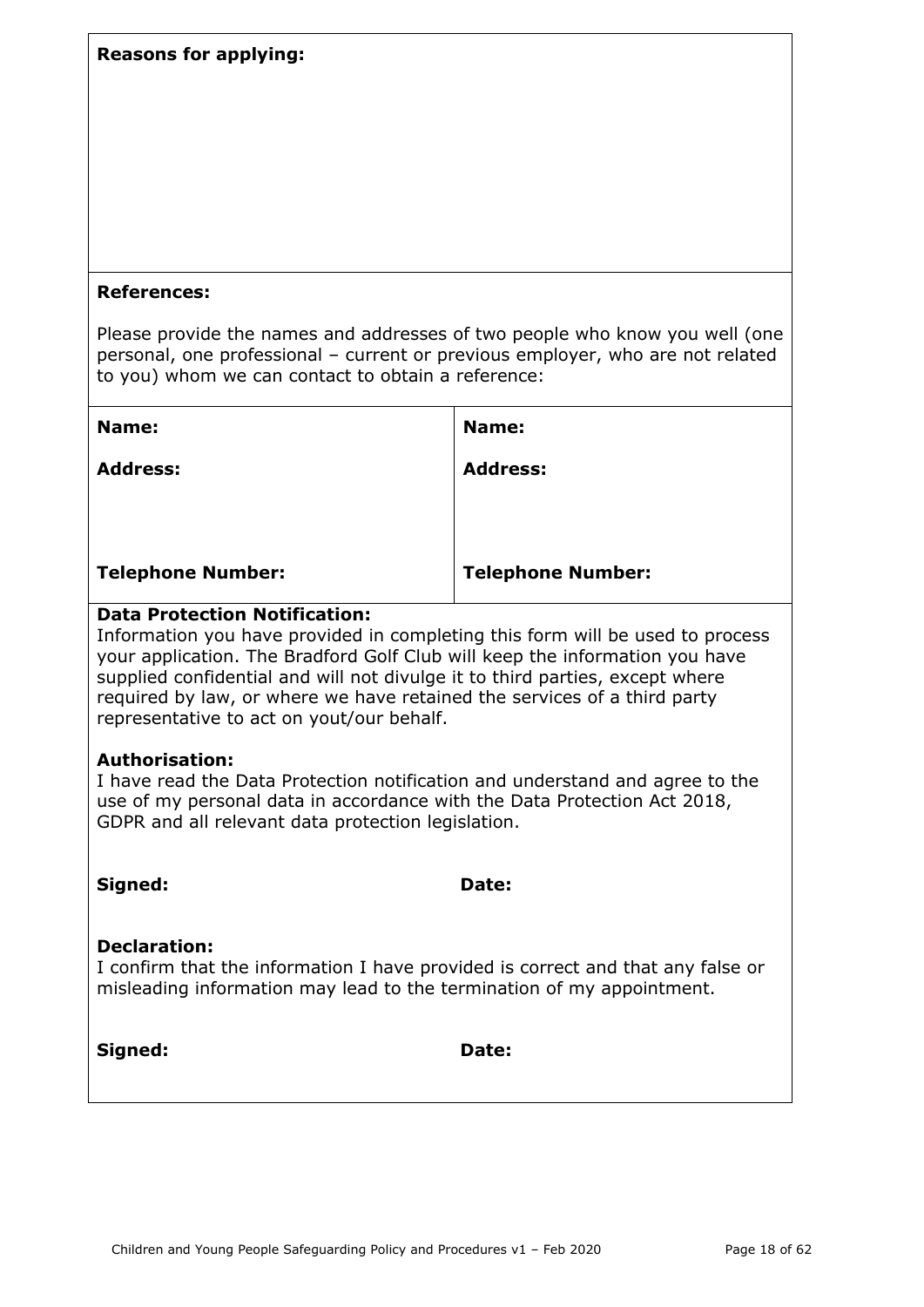

#### <span id="page-18-0"></span>**Self-Disclosure Form – The Bradford Golf Club**

To be completed at the same time as the application form:

Private and Confidential

For roles involving contact with children (under 18 year olds).

All information will be treated as confidential and managed in accordance with relevant data protection legislation and guidance. You have a right of access to information held on you under the Data Protection Act 2018.

#### **Part One**

| For completion by the organisation:                                                                                                                 |                                     |  |
|-----------------------------------------------------------------------------------------------------------------------------------------------------|-------------------------------------|--|
| Name:                                                                                                                                               |                                     |  |
| <b>Address and</b><br><b>Postcode:</b>                                                                                                              |                                     |  |
|                                                                                                                                                     |                                     |  |
| <b>Telephone/Mobile No:</b>                                                                                                                         |                                     |  |
| Date of Birth:                                                                                                                                      |                                     |  |
| Gender:                                                                                                                                             | Female<br><b>Male</b><br>$\sqrt{2}$ |  |
| Identification (tick box below):                                                                                                                    |                                     |  |
| I confirm that I have seen identification documents relating to<br>this person, and I confirm to the best of my ability that these<br>are accurate. |                                     |  |
| <b>Either</b>                                                                                                                                       |                                     |  |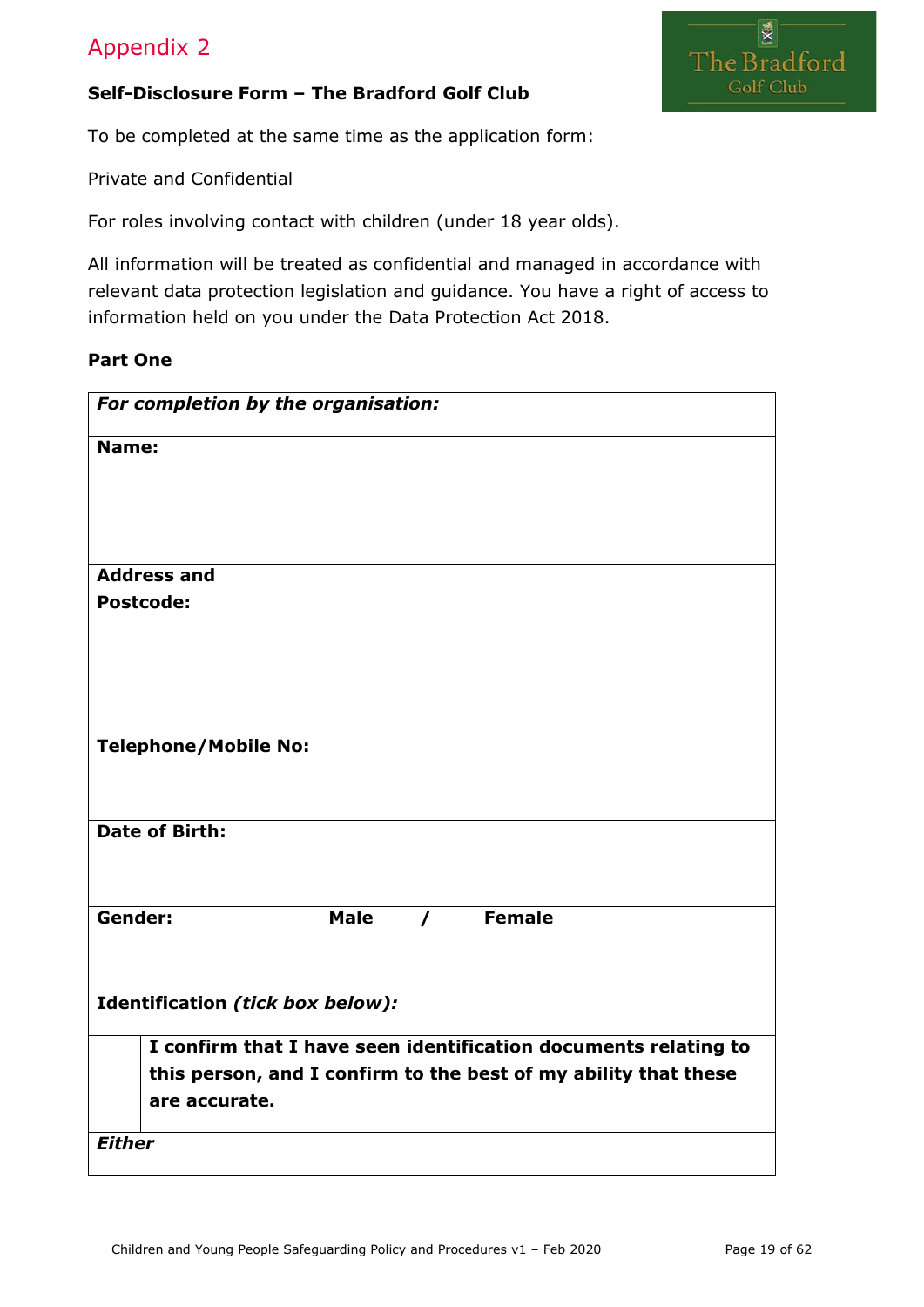| <b>UK Passport Number and Issuing</b>  |  |
|----------------------------------------|--|
| <b>Office</b>                          |  |
|                                        |  |
|                                        |  |
| <b>UK Driving Licence Number (with</b> |  |
|                                        |  |
| picture)                               |  |
|                                        |  |
|                                        |  |
| <b>Plus</b>                            |  |
|                                        |  |
| <b>National Insurance Card or</b>      |  |
| current Work Permit Number             |  |
|                                        |  |
| <b>Signature of authorised</b>         |  |
| <b>Employing Officer:</b>              |  |
|                                        |  |
|                                        |  |
|                                        |  |
|                                        |  |
| <b>Print name:</b>                     |  |
|                                        |  |
|                                        |  |
|                                        |  |
|                                        |  |
|                                        |  |
| Date:                                  |  |
|                                        |  |
|                                        |  |
|                                        |  |
|                                        |  |

#### **Part Two**

**NOTE:** If the role you have applied for involves frequent or regular contact with or responsibility for children you will also be required to provide a valid DBS (Disclosure and Barring Service) certificate which will provide details of criminal convictions; this may also include a Barring List check depending on the nature of the role (see organisational guidance about eligibility for DBS checks).

| For completion by the individual (named in Part one):                                                                                                        |                                                                   |
|--------------------------------------------------------------------------------------------------------------------------------------------------------------|-------------------------------------------------------------------|
| Have you ever been known to any Children's Services                                                                                                          | <b>YES</b><br><b>NO</b>                                           |
| department as being a risk or potential risk to children?                                                                                                    | <i>(if Yes, please provide)</i><br>further information<br>below): |
| Have you been the subject of any disciplinary investigation<br>and/or sanction by any organisation due to concerns about<br>your behaviour towards children? | <b>YES</b><br><b>NO</b>                                           |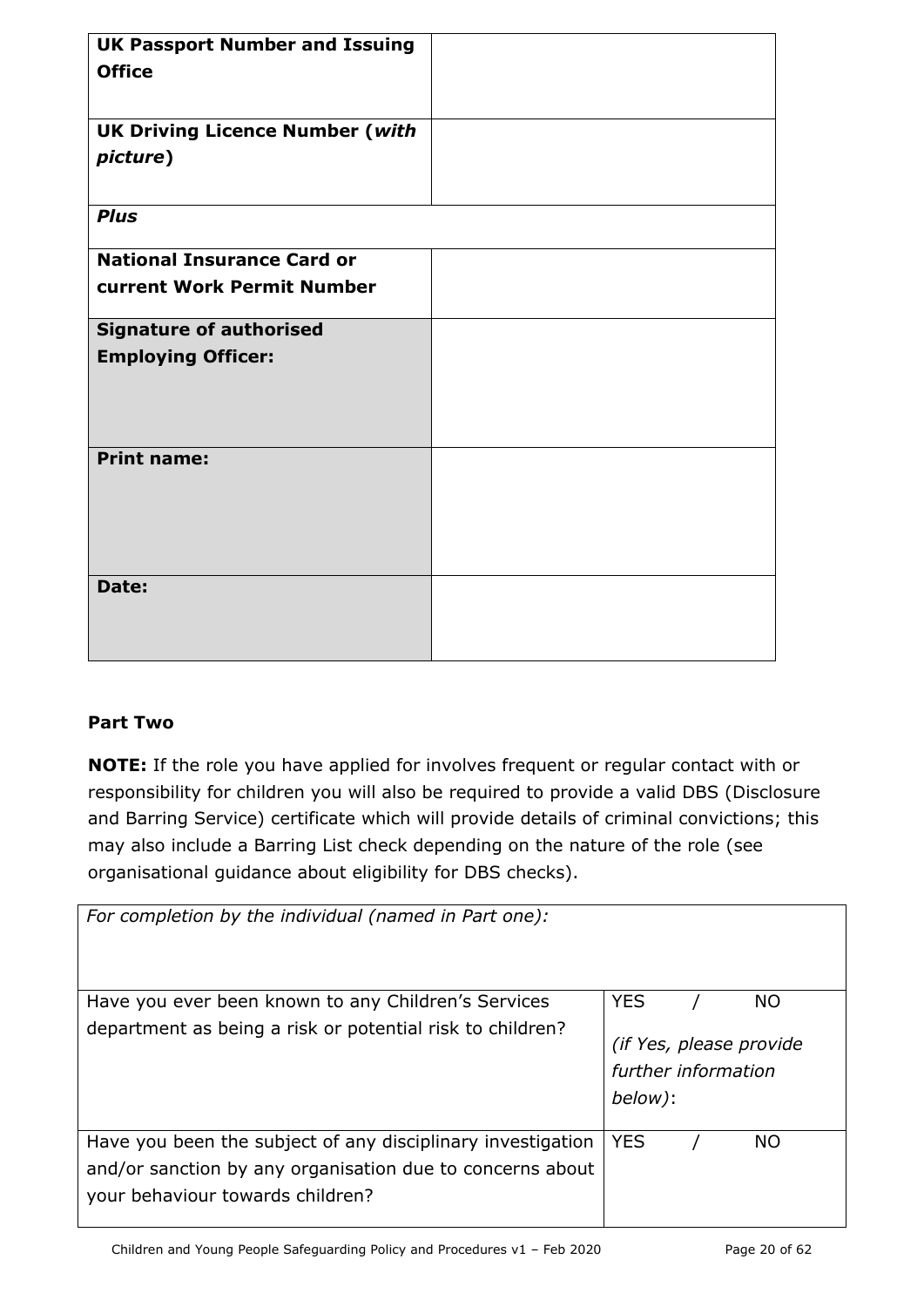Confirmation of Declaration *(tick box below)*

I agree that the information provided here may be processed in connection with recruitment purposes and I understand that an offer of employment may be withdrawn or dismissal may result if information is not disclosed by me and subsequently come to the organisation's attention.

In accordance with the organisation's procedures if required I agree to provide a valid DBS certificate and consent to the organisation clarifying any information provided on the disclosure with the agencies providing it.

I agree to inform the organisation within 24 hours if I am subsequently investigated by any agency or organisation in relation to concerns about my behaviour towards children or young people.

I understand that the information contained on this form, the results of the DBS check and information supplied by third parties may be supplied by the organisation to other persons or organisations in circumstances where this is considered necessary to safeguard other children.

| Signature:  |  |
|-------------|--|
| Print name: |  |
| Date:       |  |

**Club Welfare Officer …………………………………………..:**

**I have seen and checked the above responses, if any of the boxes above are ticked YES, I have referred this form to England Golf Governance Department for a risk assessment and advice.**

**Signed: date:**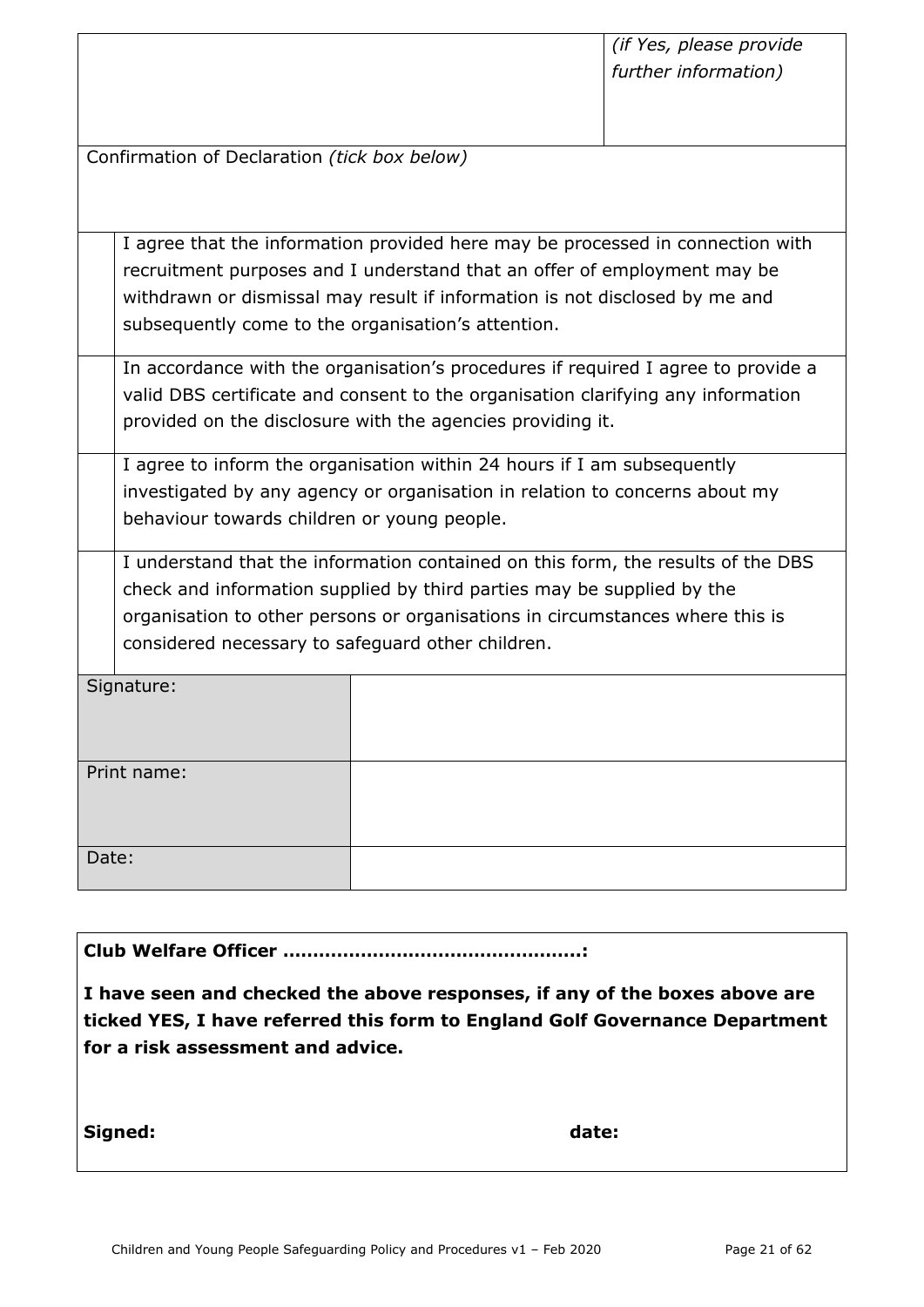#### <span id="page-21-0"></span>Reference form – The Bradford Golf Club



…………………………………………. has expressed an interest in becoming a club Welfare Officer and has given your name as a referee.

As this post involves substantial access to children and as an organisation committed to safeguarding children, it is important that if you have any reason to be concerned about this applicant that you do not complete the following form, but please contact me on:

Telephone: 01943 875570

Name: Mr George Grant

Organisation: The Bradford Golf Club

Any information disclosed in this reference will be treated in confidence and in accordance with relevant legislation and guidance, and will only be shared with the person conducting the assessment of a candidate's suitability for a post, if he or she is offered the position in question.

- How long have you known the person?
- In what capacity?
- What attributes does this person have which would make him/her suited to a role working with children?

• How would you describe his/her personality?

Signed:

Date: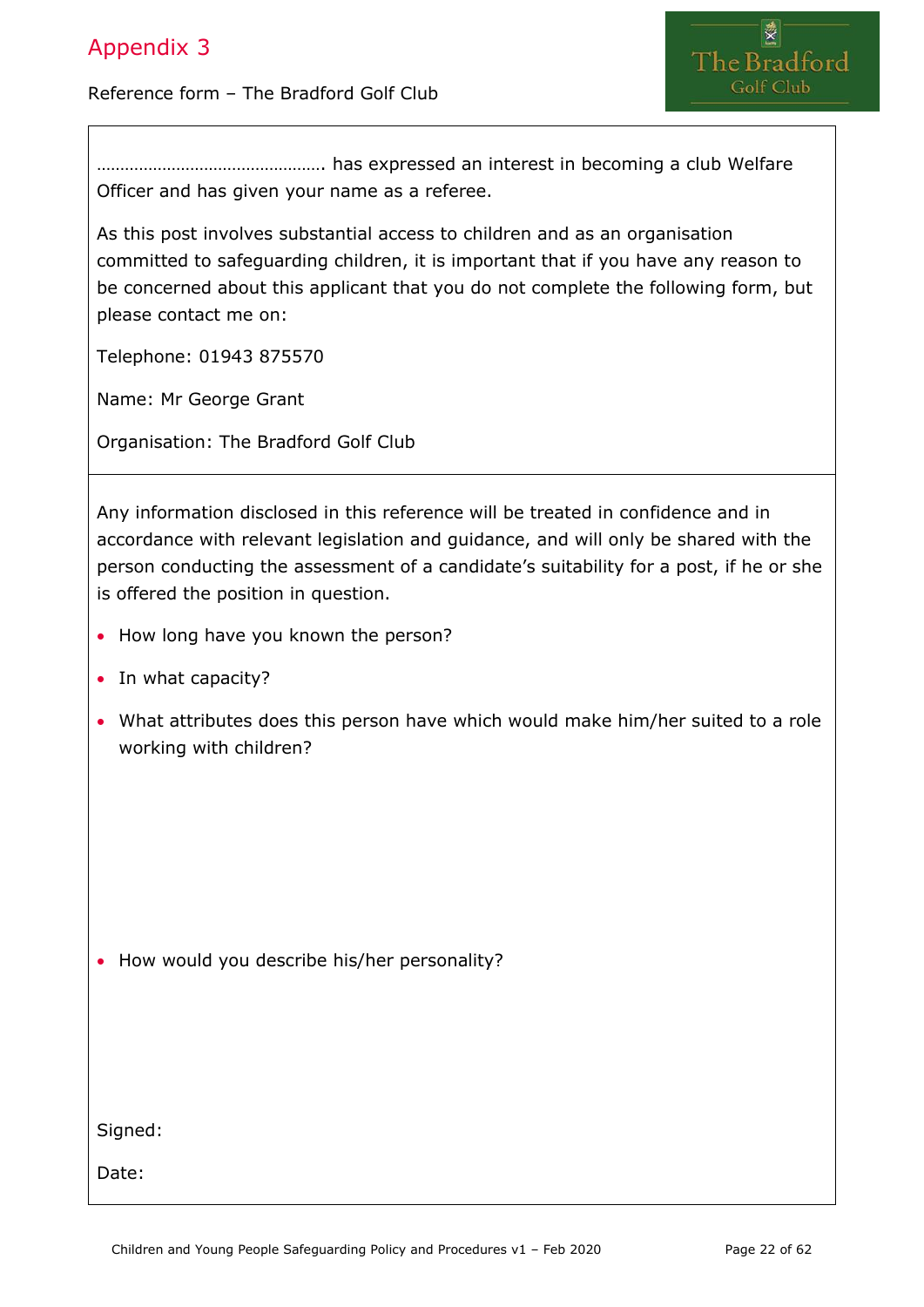

#### <span id="page-22-0"></span>**Code of Conduct for staff, coaches & volunteers**

- Respect the rights, dignity and worth of every person within the context of golf
- Treat everyone equally and do not discriminate on the grounds of age, gender, race, religion or belief, sexual orientation or disability
- If you see any form of discrimination, do not condone it or allow it to go unchallenged
- Place the well-being and safety of the young person above the development of performance
- Develop an appropriate working relationship with young people, based on mutual trust and respect
- Ensure that physical contact is appropriate and necessary and is carried out within recommended guidelines with the young person's full consent and approval
- Always work in an open environment (e.g. avoid private or unobserved situations and encourage an open environment)
- Do not engage in any form of sexually related contact with a young player. This is strictly forbidden as is sexual innuendo, flirting or inappropriate gestures and terms
- You should not have regular contact outside your club role with the juniors and should not engage in regular communication through text, email or social network sites
- Know and understand the Bradford Golf Club Child Safeguarding Policies and Procedures
- Respect young people's opinions when making decisions about their participation in golf
- Inform players and parents of the requirements of golf
- Be aware of and report any conflict of interest as soon as it becomes apparent
- Display high standards of language, manner, punctuality, preparation and presentation
- Do not smoke, drink or use recreational drugs while actively working with young people in the club. This reflects a negative image and could compromise the safety of the young people
- Children and Young People Safeguarding Policy and Procedures v1 Feb 2020 Page 23 of 62 • Do not give young people alcohol when they are under the care of the club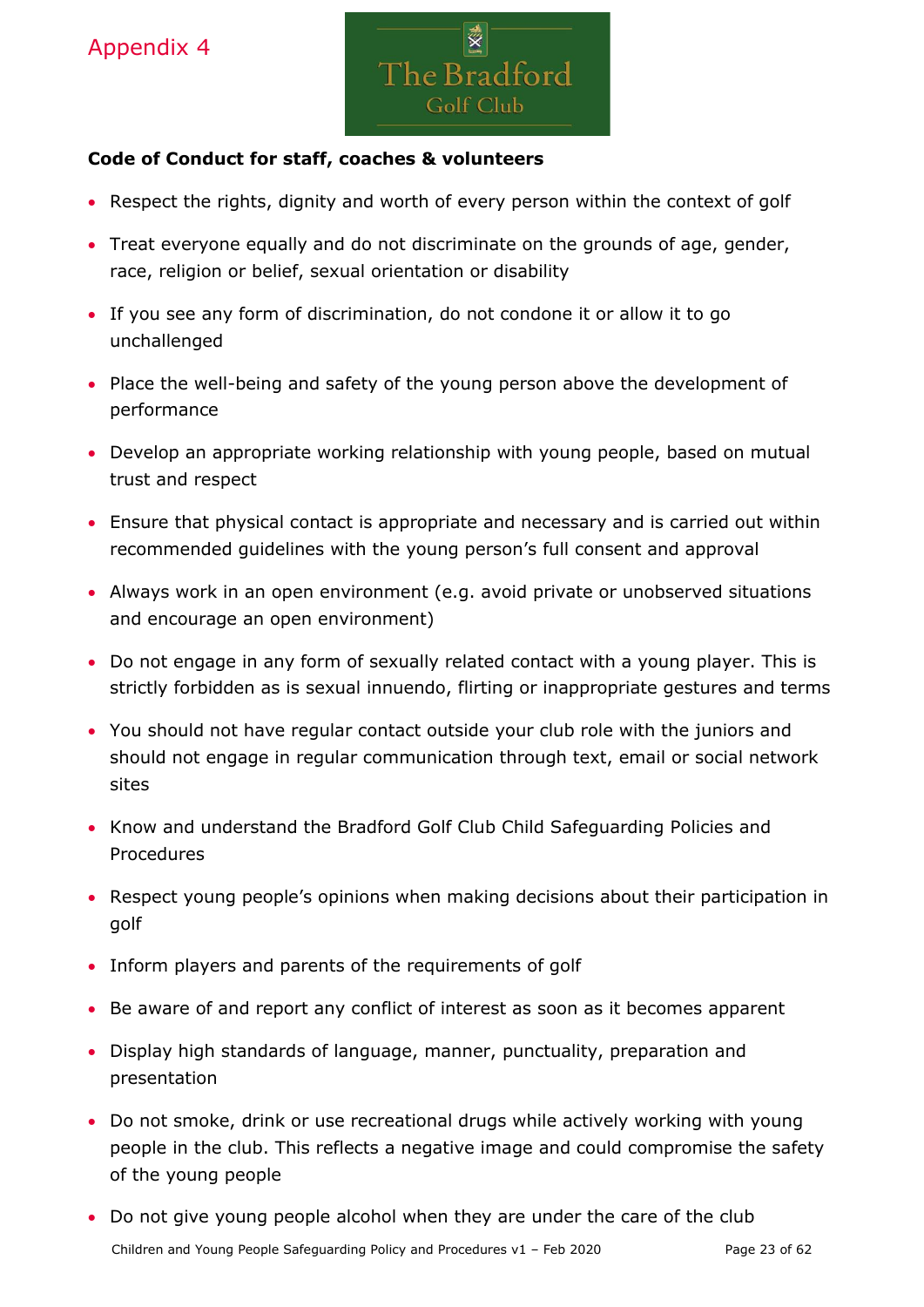- Hold relevant qualifications and insurance cover. All Staff, Volunteers & Coaches who work regularly with children must have current DBS clearance, approved by England Golf Governance Department
- Ensure the activities are appropriate for the age, maturity, experience and ability of the individual
- Promote the positive aspects of golf e.g. fair play
- Display high standards of behaviour and appearance
- Follow Club Procedures & good practice guidelines
- Ensure that you attend appropriate training to keep up to date with your role and the welfare of young people
- Report any concerns you may have in relation to a child or the behaviour of an adult, following reporting procedures laid down by the Bradford Golf Club

| Signed:            | Date: |
|--------------------|-------|
| <b>PRINT NAME:</b> |       |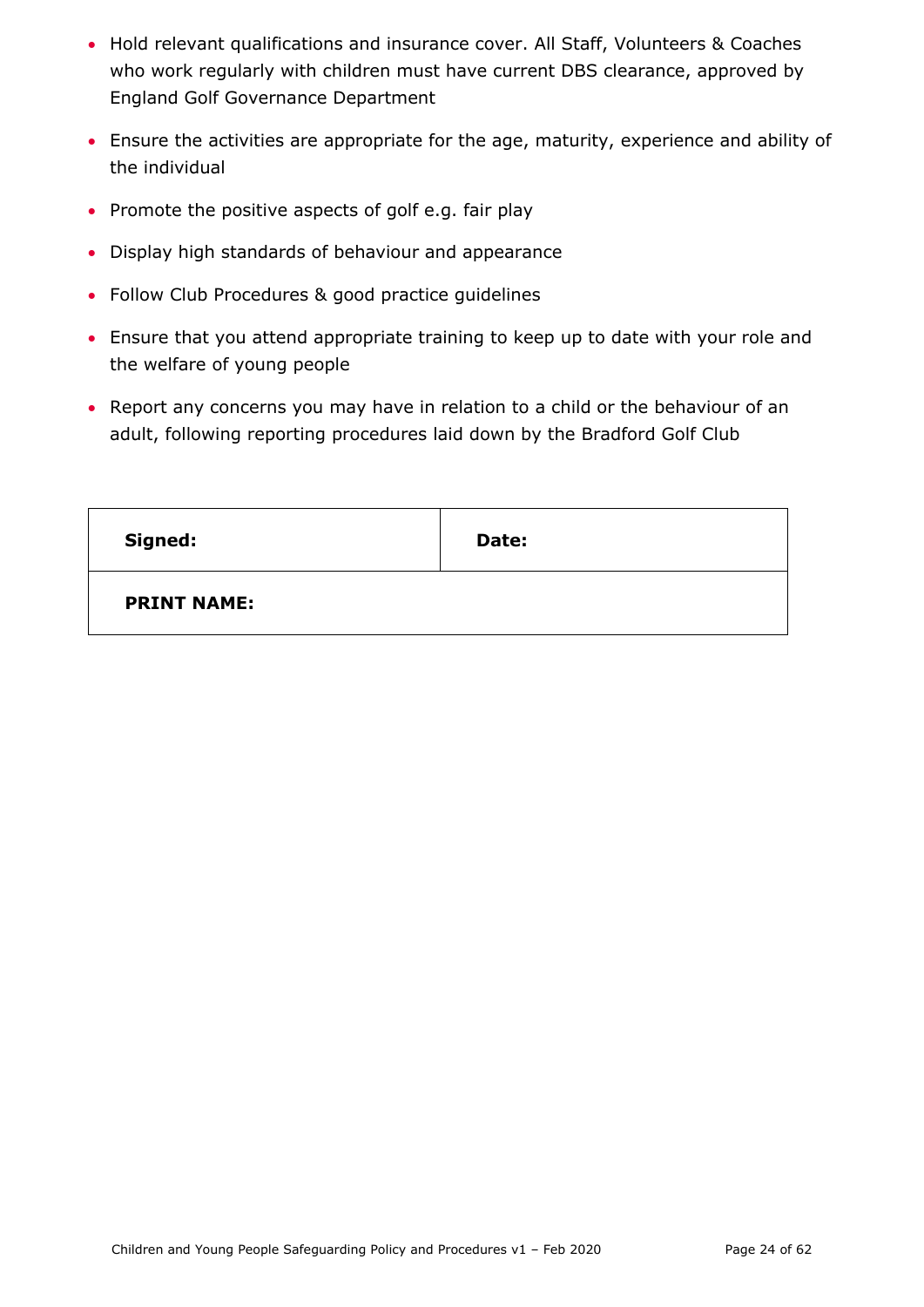

#### <span id="page-24-0"></span>**Code of Conduct for Young Golfers**

As a young golfer taking part in a Bradford Golf Club activity, you should:

- Help create and maintain an environment free of fear and harassment
- Demonstrate fair play and apply golf's standards both on and off the course
- Understand that you have the right to be treated as an individual
- Respect the advice that you receive
- Treat others as you would wish to be treated yourself
- Respect other people and their differences
- Look out for yourself and for the welfare of others
- Speak out (to your parents or a club representative) if you consider that you or others have been poorly treated
- Be organised and on time
- Tell someone in authority if you are leaving the venue
- Accept that these guidelines are in place for the well-being of all concerned
- Treat organisers and coaches with respect
- Observe instructions or restrictions requested by the adults looking after you

You should not take part in any irresponsible, abusive, inappropriate or illegal behaviour which includes:

- Smoking
- Using foul language
- Publicly using critical or disrespectful descriptions of others either in person or through text, email or social network sites
- Consuming alcohol, illegal performance-enhancing drugs or stimulants
- Possible endangerment to the public on the bridleways and footpaths which cross the course.
- Endangerment of public or vehicles in relation to the Hawksworth Lane
- Endangerment of fellow members or staff while using any of the Clubs' Facilities.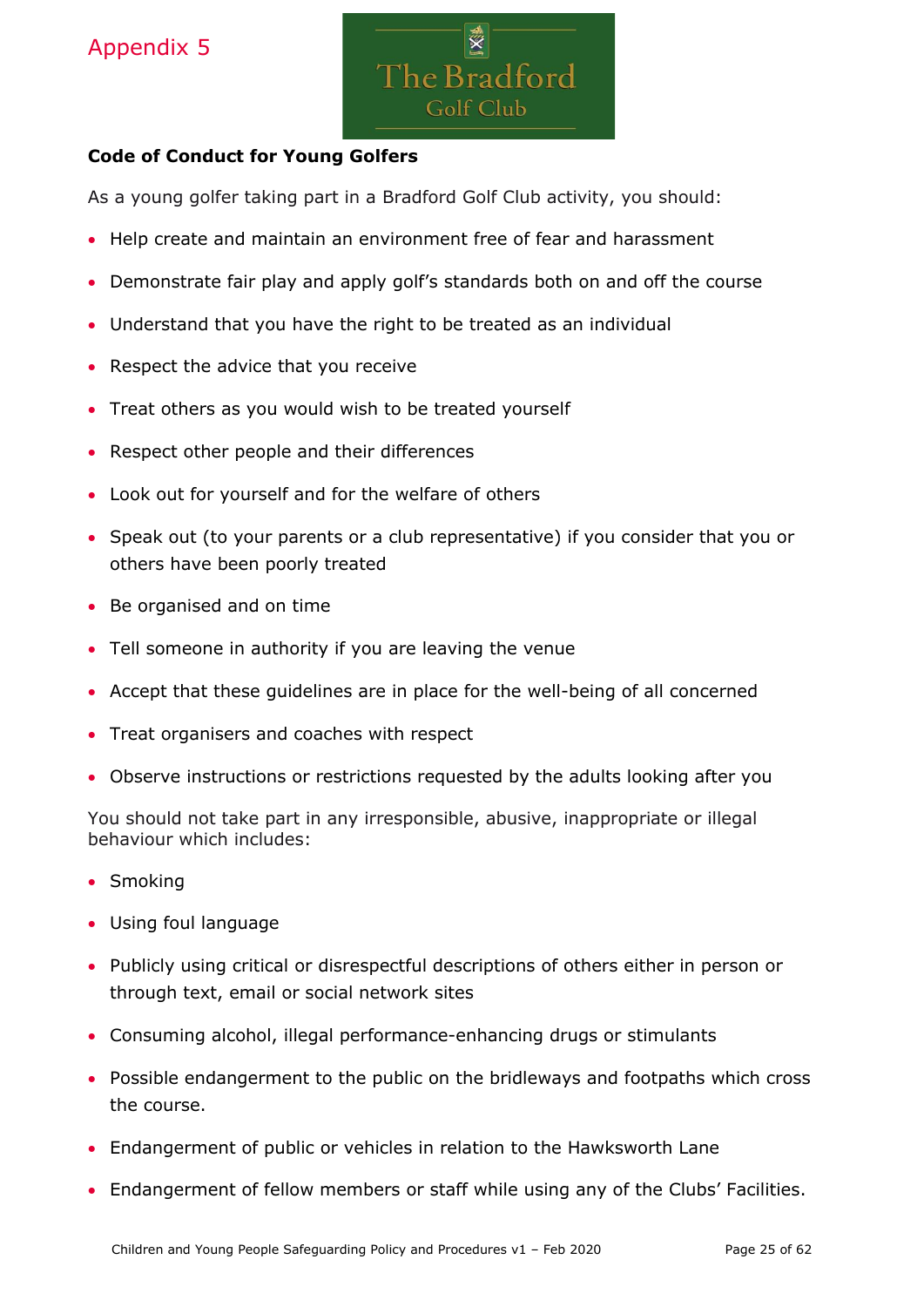- Taking appropriate care around the pond on  $3<sup>rd</sup>$  hole and awareness around open ditches and wells on the course.
- Not approaching any animals on the course. Should an animal be found in distress then please report to the Club as soon as possible.
- Using the viewing platform correctly and safely on the  $10<sup>th</sup>$  Tee.
- Being aware of the potential for slips and trips on the course due its undulating nature in places.

Child Signature **Child Signature Child Signature Print Name \_\_\_\_\_\_\_\_\_** 

Parent/Carer Signature \_\_\_\_\_\_\_\_\_\_\_\_\_\_\_\_\_\_\_\_\_\_\_\_\_\_ Print Name \_\_\_\_\_\_\_\_\_\_\_\_\_\_\_\_\_\_\_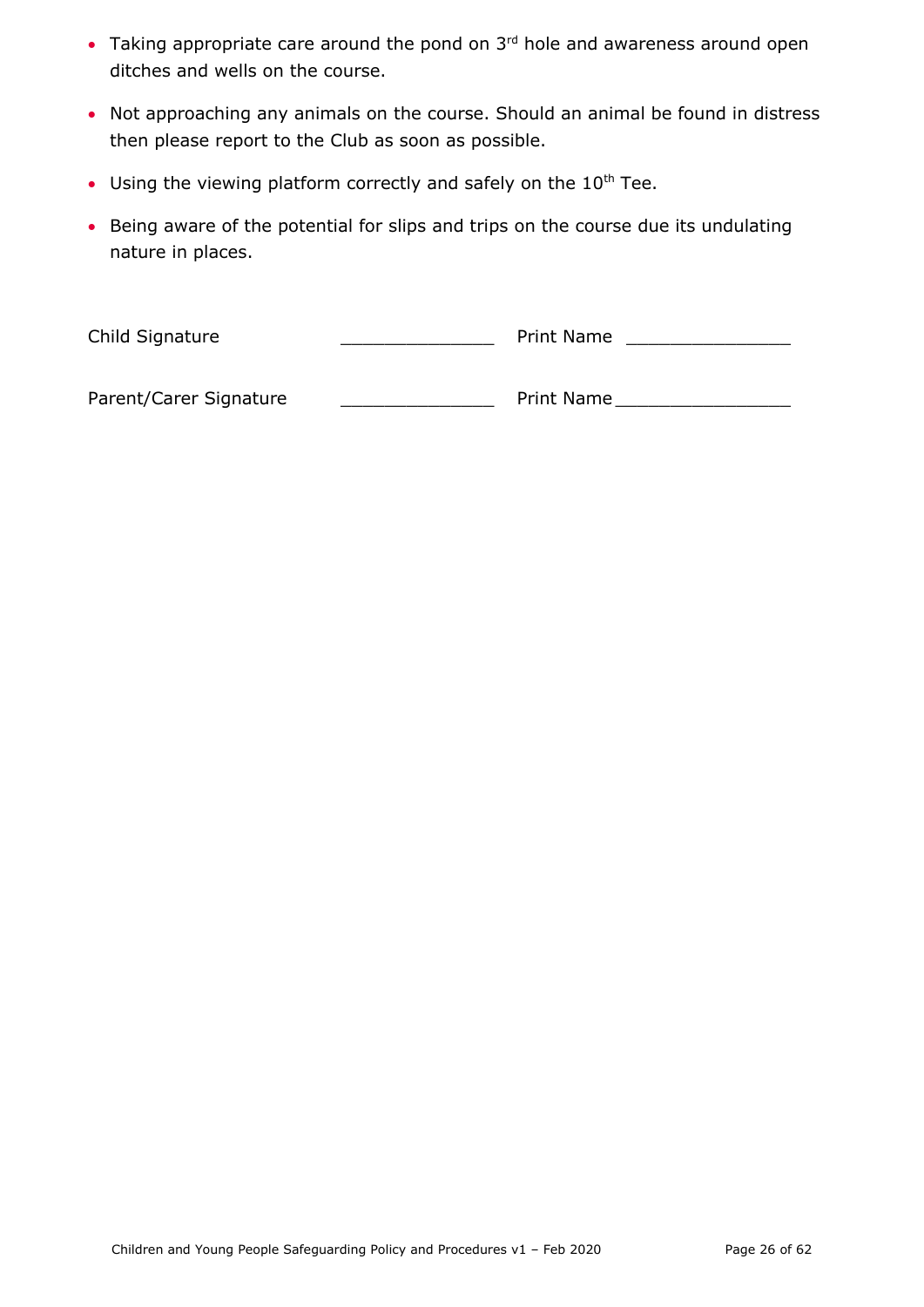

#### <span id="page-26-0"></span>**Code of Conduct for Parents/Carers of Young Golfers**

As parents you are expected to:

- Positively reinforce your child and show an interest in their chosen activity
- Do not place your child under pressure or push them in to activities they do not want to do
- Be realistic and supportive
- Promote your child's participation in playing sport for fun
- Complete and return the Player Profile Form and Consents pertaining to your child's participation in activities at The Bradford Golf Club
- Report and update The Bradford Golf Club with any changes relevant to your child's health and wellbeing
- Deliver and collect your child punctually before and after coaching sessions/competitions
- Ensure your child has clothing and kit appropriate to the weather conditions
- Ensure you child has appropriate equipment, plus adequate food and drink
- Ensure that you child understands the rules of Golf
- Teach your child that they can only do their best
- Ensure that your child understands their Code of Conduct
- Behave responsibly at The Bradford Golf Club and on the golf course; do not embarrass your child
- Show appreciation and support the coaches, volunteers and staff at The Bradford Golf Club
- Accept the decision and judgement of the officials during events and competition

As a parents/carer you have the right to:

- Be assured that your child is safeguarded during their participation in the sport
- Be informed of problems or concerns relating to your child
- Be informed if your child is injured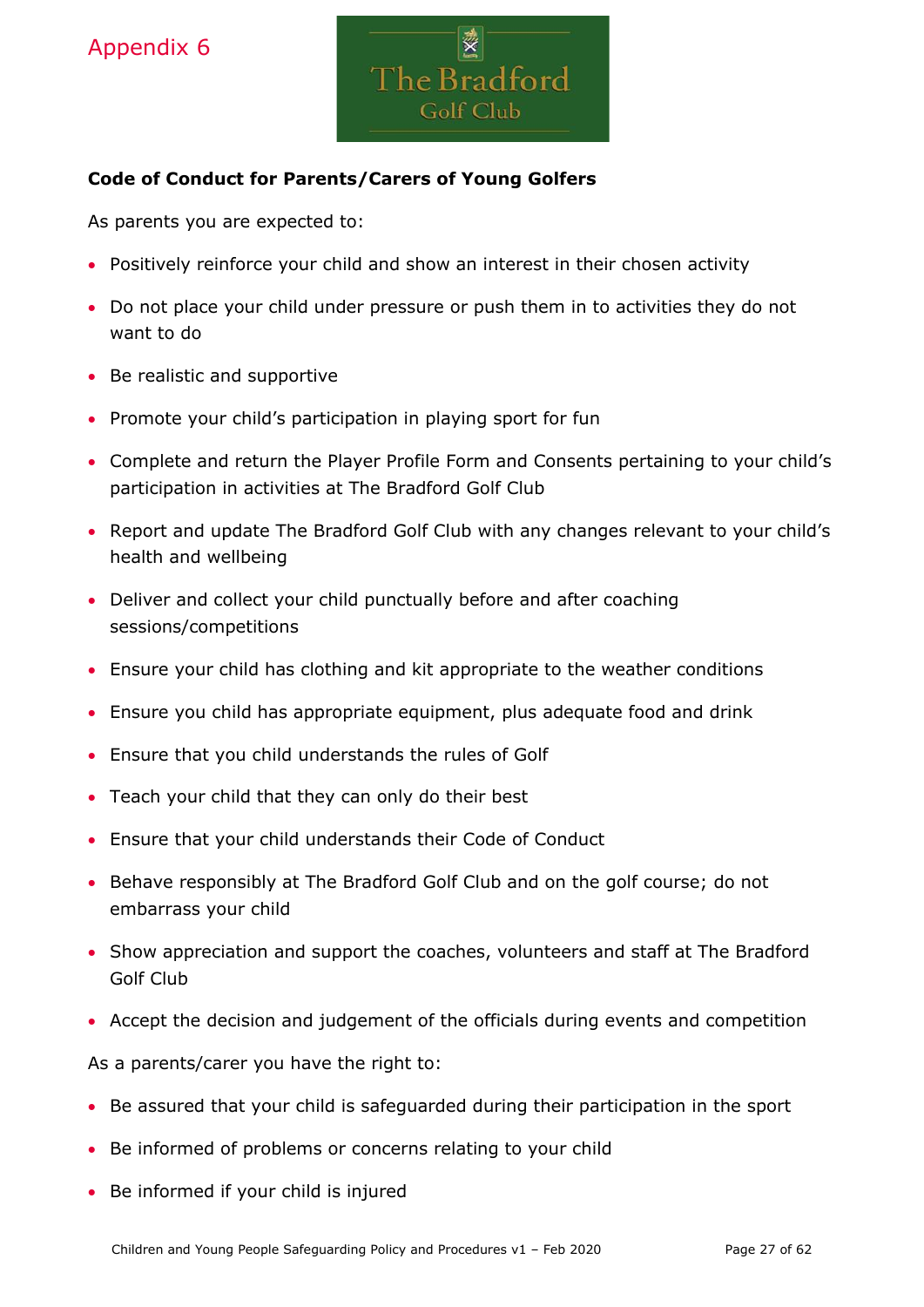- Have consent sought for issues such as trips and photography
- Contribute to the decisions of the club
- Have any concerns about any aspect of your child's welfare listened to and responded to

Any breaches of this code of conduct will be dealt with immediately by The Junior Organiser at The Bradford Golf Club. Persistent concerns or breaches may result in you being asked not to attend games if your attendance is considered detrimental to the welfare of young participants.

The ultimate action should a parent/carer continue to breach the code of conduct may be the Bradford Golf Club regrettably asking your child to leave the session, event or club.

| Signed:     | Date: |
|-------------|-------|
| PRINT NAME: |       |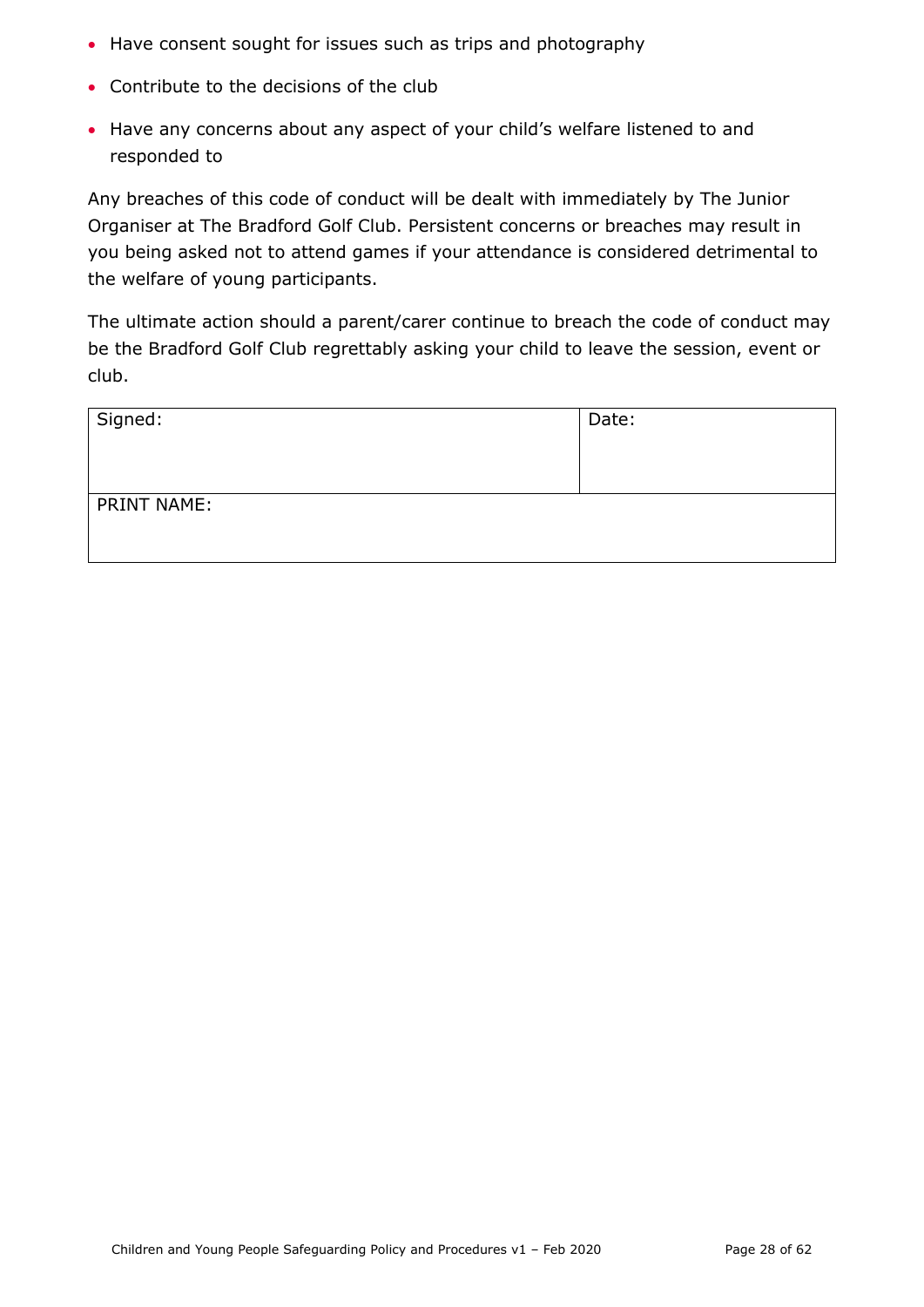

#### **Managing Challenging Behaviour**

Staff/volunteers who deliver sports activities to children may, on occasions, be required to deal with a child's challenging behaviour.

These guidelines aim to promote good practice and are based on the following principles:

- The welfare of the child is the paramount consideration.
- Children must never be subject to any form of treatment that is harmful, abusive, humiliating or degrading.
- The specific needs a child may have (e.g. communication, behaviour management, comprehension and so on) should be discussed with their parent/carer and where appropriate the child, before activities start. Where appropriate it may be helpful to record the details of any agreed plan or approach and provide copies to all parties.
- Every child should be supported to participate. Consideration to exclude a child from activities should apply only as a last resort and after all efforts to address any challenge have been exhausted, in exceptional circumstances where the safety of that child or of other children cannot be maintained.

#### **Planning Activities**

Planning for activities should include consideration of whether any child involved may need additional support or supervision to participate safely. This should address:

- Assessment of additional risk associated with the child's behaviour
- Appropriate supervision ratios and whether numbers of adults should be increased
- Information sharing for all/volunteers on managing any challenging behaviour to ensure a consistent approach
- Specialist expertise or support that may be needed from carers or outside agencies. This is particularly relevant where it is identified that a child may need a level of physical intervention to participate safely (see below).

#### **Agreeing Acceptable and Unacceptable Behaviours**

Staff, volunteers, children, young people and parents/carers should be involved in developing an agreement about:

• what constitutes acceptable and unacceptable behaviour (code of conduct)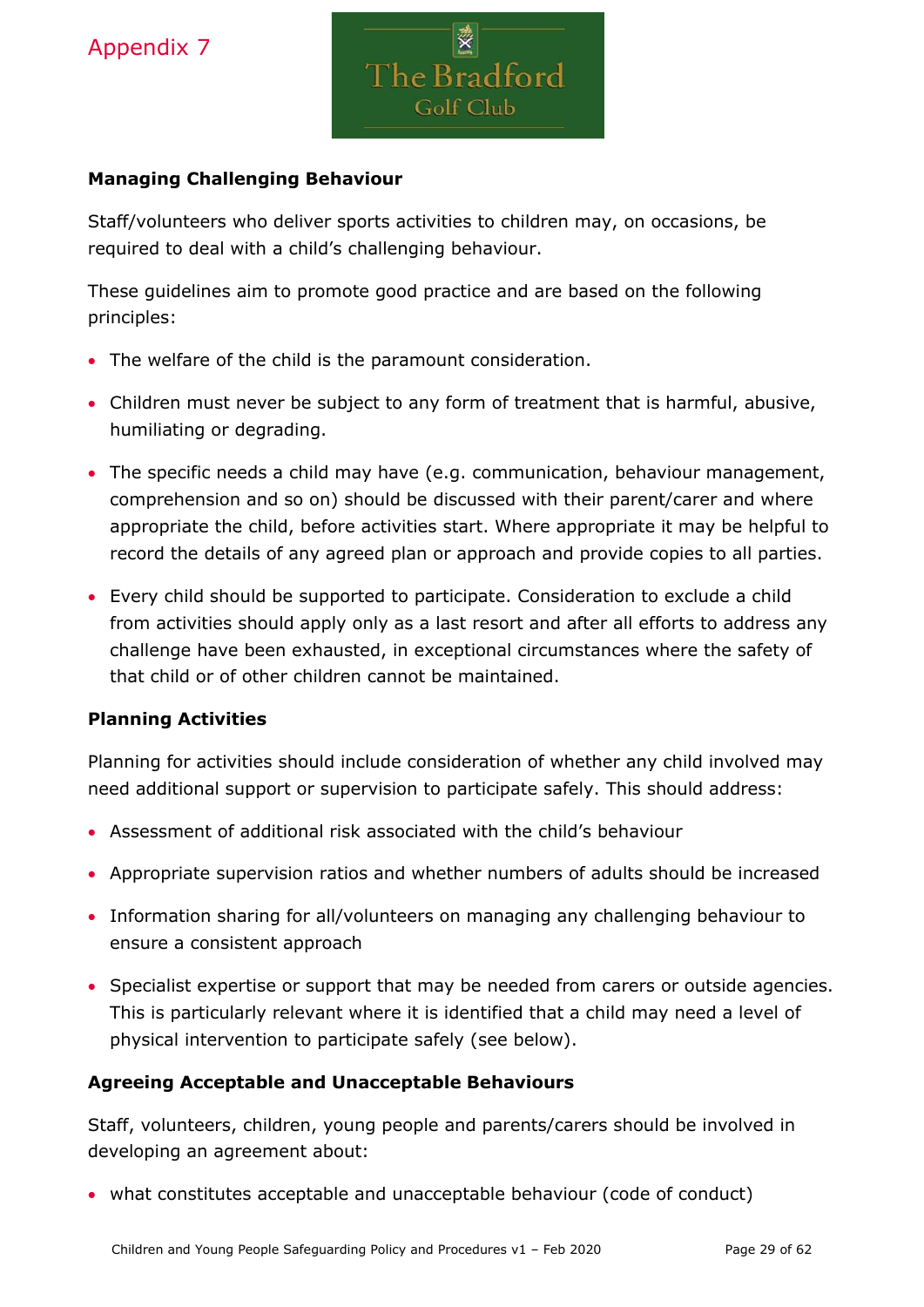• the range of sanctions which may be applied in response to unacceptable behaviour.

This can be done at the start of the season, in advance of a trip away from home or as part of a welcome session at a residential camp. It should involve the views of children and young people to encourage better buy in and understanding.

Where challenges are anticipated in light, for example of a child's impairment or other medical condition, a clear plan/agreement should be established and written down.

Ensure that parents/carers understand the expectations on their children and ask them to reinforce this ahead of any trip or activity.

#### **Managing Challenging Behaviour**

In responding to challenging behaviour the response should always be:

- Proportionate to the actions you are managing.
- Imposed as soon as is practicable.
- Fully explained to the child and their parents/carers.

In dealing with children who display negative or challenging behaviours, staff and volunteers might consider the following options:

- Time out from the activity, group or individual work.
- Reparation the act or process of making amends.
- Restitution the act of giving something back.
- Behavioural reinforcement rewards for good behaviour, consequences for negative behaviour.
- De-escalation of the situation talking with the child and distracting them from challenging behaviour.
- Increased supervision by staff/volunteers.
- Use of individual 'contracts' or agreements for the child's future or continued participation.
- Sanctions or consequences e.g. missing an outing or match
- Seeking additional/specialist support through working in partnership with other agencies.
- Temporary or permanent exclusion.

The following should never be permitted as a means of managing a child's behaviour:

• Physical punishment or the threat of such.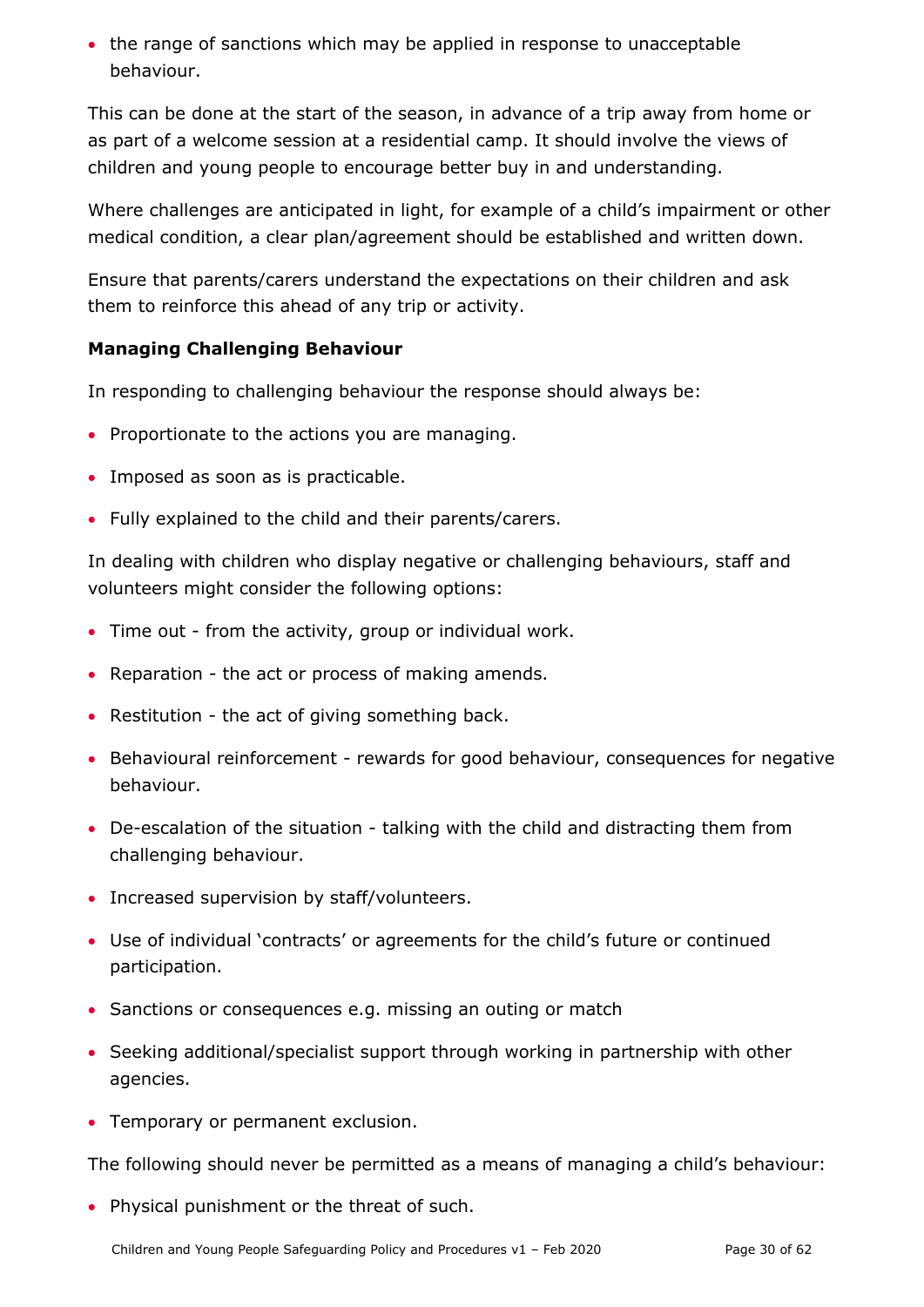- Refusal to speak to or interact with the child.
- Being deprived of food, water, access to changing facilities or toilets or other essential facilities.
- Verbal intimidation, ridicule or humiliation.

Staff/volunteers should consider the risks associated with employing physical intervention compared with the risks of not employing physical intervention.

The use of physical intervention should always:

- Be avoided unless it is absolutely necessary to prevent a child injuring themselves or others, or causing serious damage to property.
- Aim to achieve an outcome that is in the best interests of the child whose behaviour is of immediate concern.
- Form part of a broader approach to the management of challenging behaviour.
- Be the result of conscious decision-making and not a reaction to an adult's frustration.
- Employ the minimum force needed to avert injury to a person or serious damage to property - applied for the shortest period of time.
- Used only after all other strategies have been exhausted.
- Be recorded as soon as possible using the appropriate organisational reporting form and procedure.

Parents should always be informed following an incident where a coach/volunteer has had to physically intervene with their particular child.

Physical intervention must not:

- Involve contact with buttocks, genitals and breasts.
- Be used as a form of punishment.
- Involve inflicting pain.

#### **Views of the child**

A timely de-brief for staff/volunteers, the child and parents should always take place in a calm environment following an incident where physical intervention has been used. Even children who haven't directly been involved in the situation may need to talk about what they have witnessed.

There should also be a discussion with the child and parents about the child's needs and continued safe participation in the group or activity.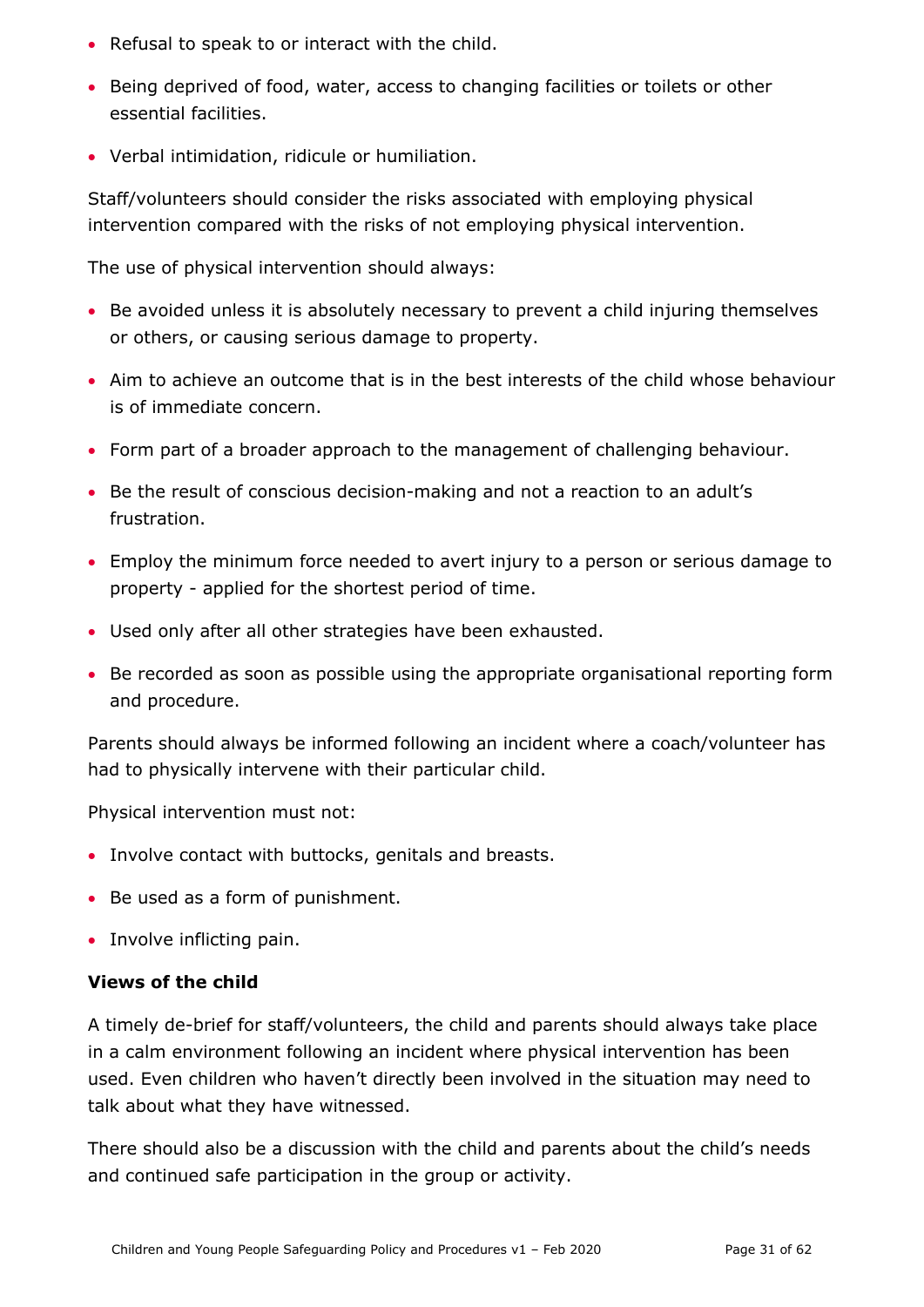# <span id="page-31-0"></span>**Incident Report Form – The Bradford Golf Club**



| Recorder's Name: |               |
|------------------|---------------|
| Address:         |               |
| Post Code:       | Telephone No: |

| Child's Name: |               |
|---------------|---------------|
| Address:      |               |
| Post Code:    | Telephone No: |

| <b>Complainant's Name:</b> |               |
|----------------------------|---------------|
| Address:                   |               |
|                            |               |
| Post Code:                 | Telephone No: |

| Details of the allegations: [include: date; time; location; and nature of the incident] |
|-----------------------------------------------------------------------------------------|
|                                                                                         |
|                                                                                         |
| Additional information: [include: witnesses; corroborative statements; etc.]            |
|                                                                                         |
|                                                                                         |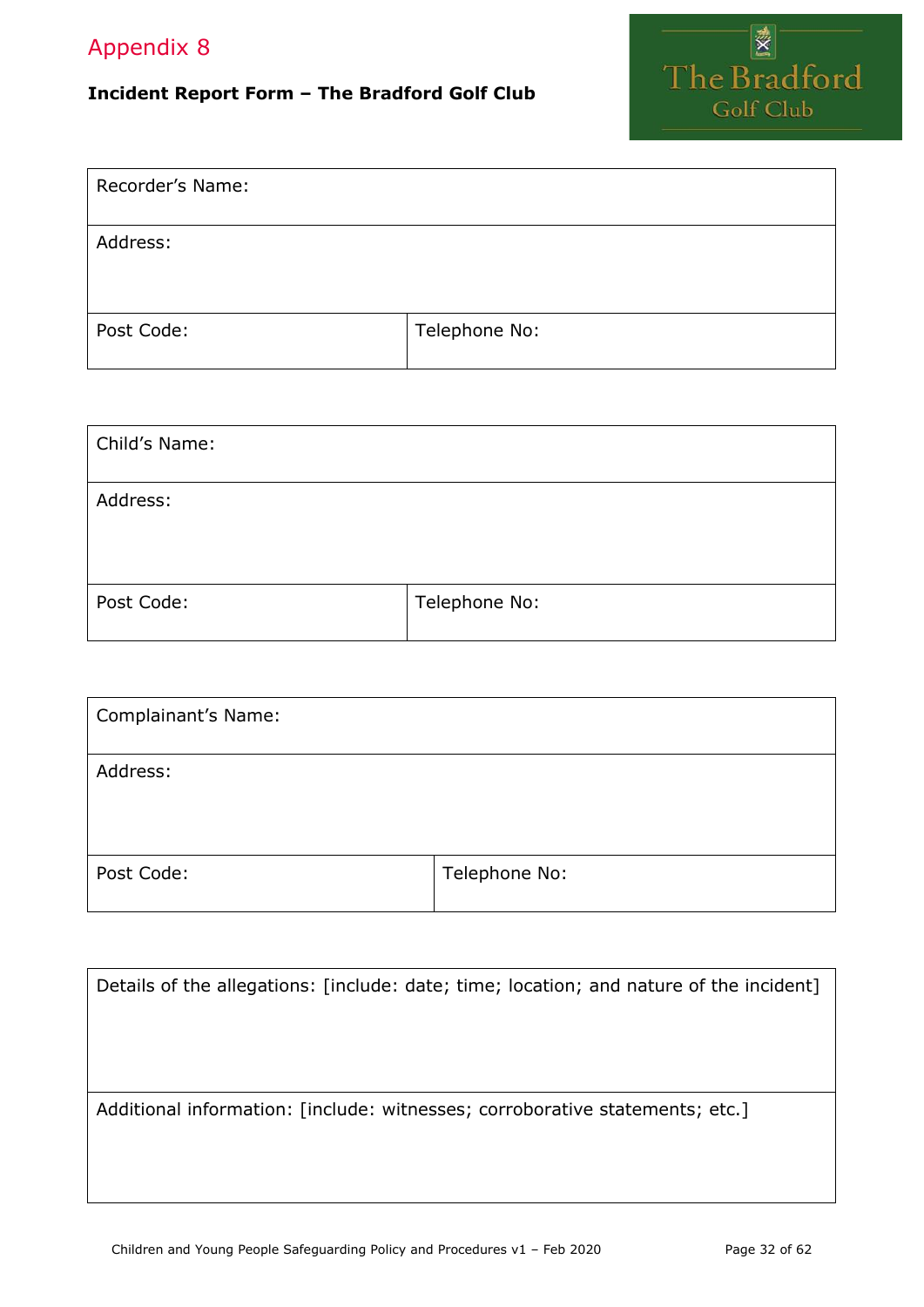| England Golf Governance department notified (01526 351824)                                                                                                                                                                                                                                                                                                                  |       |  |  |  |
|-----------------------------------------------------------------------------------------------------------------------------------------------------------------------------------------------------------------------------------------------------------------------------------------------------------------------------------------------------------------------------|-------|--|--|--|
| Case Number (if allocated):                                                                                                                                                                                                                                                                                                                                                 |       |  |  |  |
| Name of person spoken to:                                                                                                                                                                                                                                                                                                                                                   |       |  |  |  |
| Date:                                                                                                                                                                                                                                                                                                                                                                       | Time: |  |  |  |
|                                                                                                                                                                                                                                                                                                                                                                             |       |  |  |  |
| Action taken:                                                                                                                                                                                                                                                                                                                                                               |       |  |  |  |
|                                                                                                                                                                                                                                                                                                                                                                             |       |  |  |  |
| Date:                                                                                                                                                                                                                                                                                                                                                                       | Time: |  |  |  |
| Signature of Recorder:                                                                                                                                                                                                                                                                                                                                                      |       |  |  |  |
| Signature of Complainant:                                                                                                                                                                                                                                                                                                                                                   |       |  |  |  |
| <b>Data protection:</b>                                                                                                                                                                                                                                                                                                                                                     |       |  |  |  |
| The Bradford Golf Club and England Golf Governance Department may use the<br>information in this form (together with other information they obtain as a result of<br>any investigation) to investigate the alleged incident and to take whatever action is<br>deemed appropriate, in accordance with their Children and Young People<br>Safeguarding Policy and Procedures. |       |  |  |  |

<span id="page-32-0"></span>Strict confidentiality will be maintained and information will only be shared on a "need to know" basis in the interests of safeguarding and in accordance with the company's data protection policy. This may involve disclosing certain information to a number of organisations and individuals including relevant clubs and County bodies, individuals that are the subject of an investigation and/or Statutory agencies such as the Police and Children's Social Care.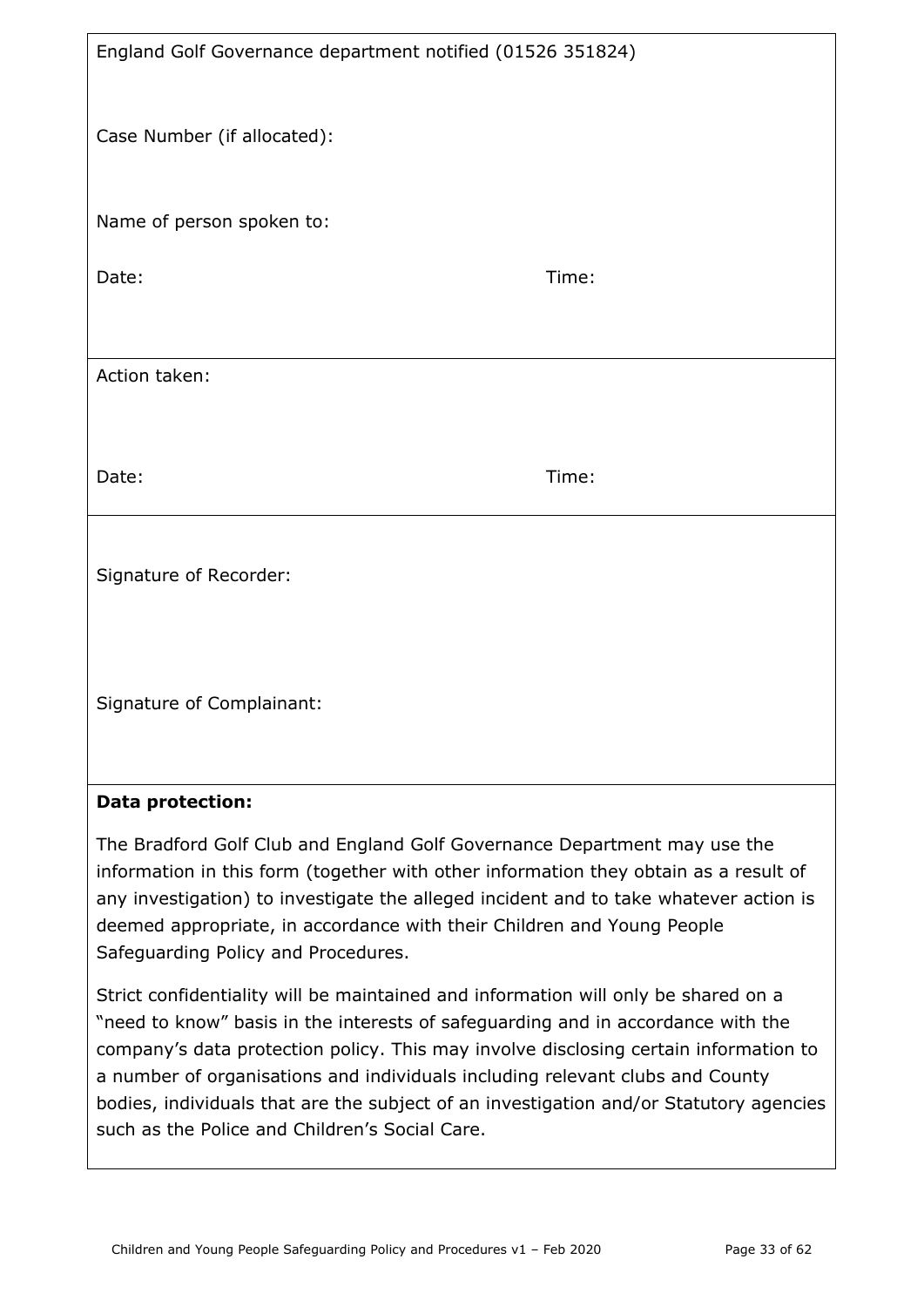# **Accident Report Form – The Bradford Golf Club**



| Recorder's Name:                                                                             |               |  |  |  |
|----------------------------------------------------------------------------------------------|---------------|--|--|--|
| Address:                                                                                     |               |  |  |  |
| Post Code:                                                                                   | Telephone No: |  |  |  |
| Name of Injured Person [s]:                                                                  |               |  |  |  |
| Address:                                                                                     |               |  |  |  |
|                                                                                              |               |  |  |  |
| Post Code:                                                                                   | Telephone No: |  |  |  |
| Nature of Injury Sustained:                                                                  |               |  |  |  |
|                                                                                              |               |  |  |  |
| Where did the Accident occur: [include: date; time; location; and nature of the<br>accident] |               |  |  |  |
| How did the Accident occur: [include: names; telephone numbers; etc.]                        |               |  |  |  |
|                                                                                              |               |  |  |  |
| Were there any witnesses to the Accident: [include: names; statements, etc.]                 |               |  |  |  |
| What action was taken: [include: treatment administered, by whom, etc.]                      |               |  |  |  |
| Were any other Agencies involved?: [e.g. Ambulance service]                                  |               |  |  |  |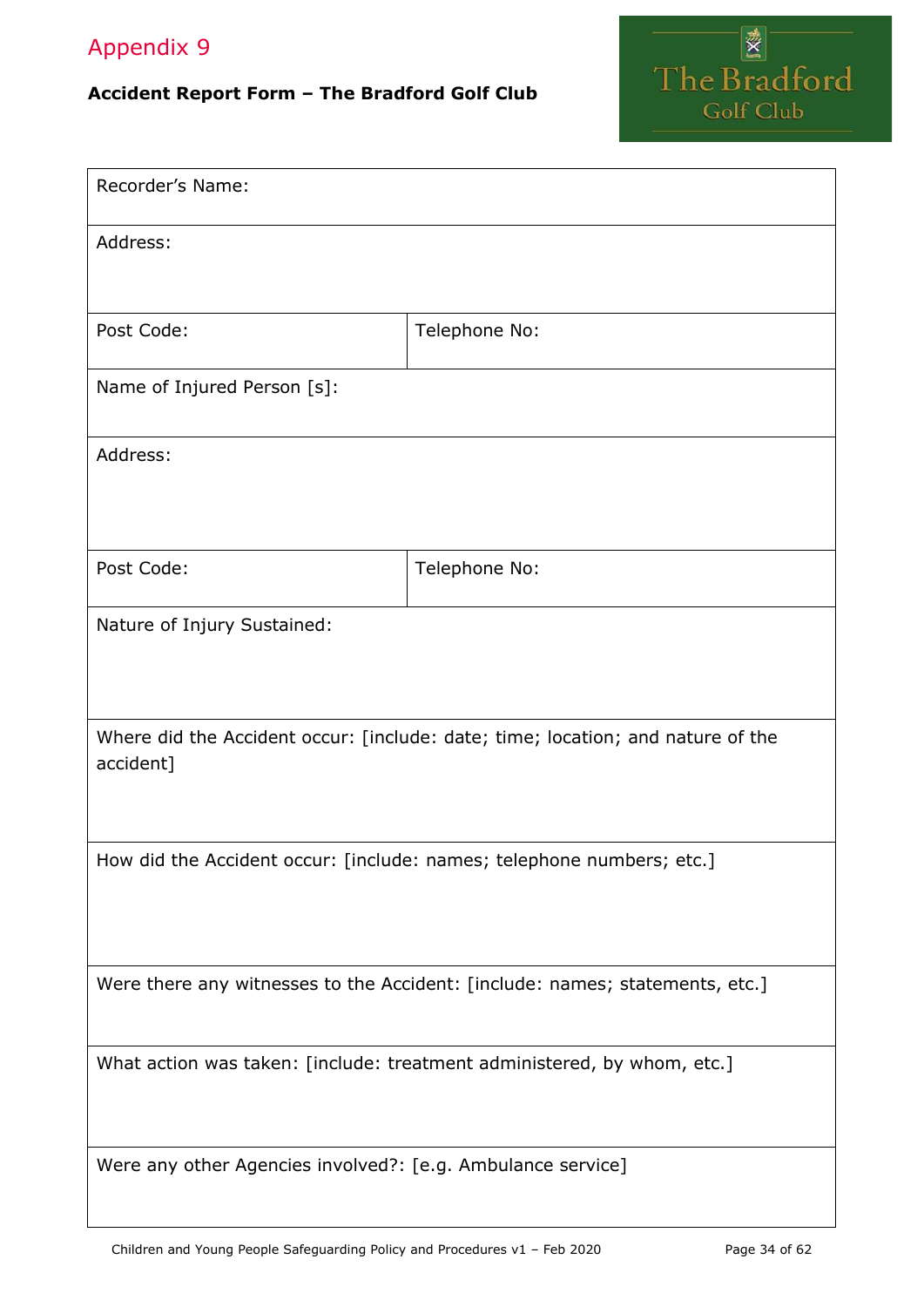Have the Parents / Carers been contacted? YES NO [Please circle.]

Does the accident need to be referred to England Golf Governance Dept? YES NO

Date: Time:

Signature of Recorder:

#### **Data protection:**

The Bradford Golf Club and England Golf Governance Department may use the information in this form (together with other information they obtain as a result of any investigation) to investigate the alleged incident and to take whatever action is deemed appropriate, in accordance with their Children and Young People Safeguarding Policy and Procedures.

Strict confidentiality will be maintained and information will only be shared on a "need to know" basis in the interests of safeguarding and in accordance with the company's data protection policy. This may involve disclosing certain information to a number of organisations and individuals including relevant clubs and County bodies, individuals that are the subject of an investigation and/or Statutory agencies such as the Police and Children's Social Care.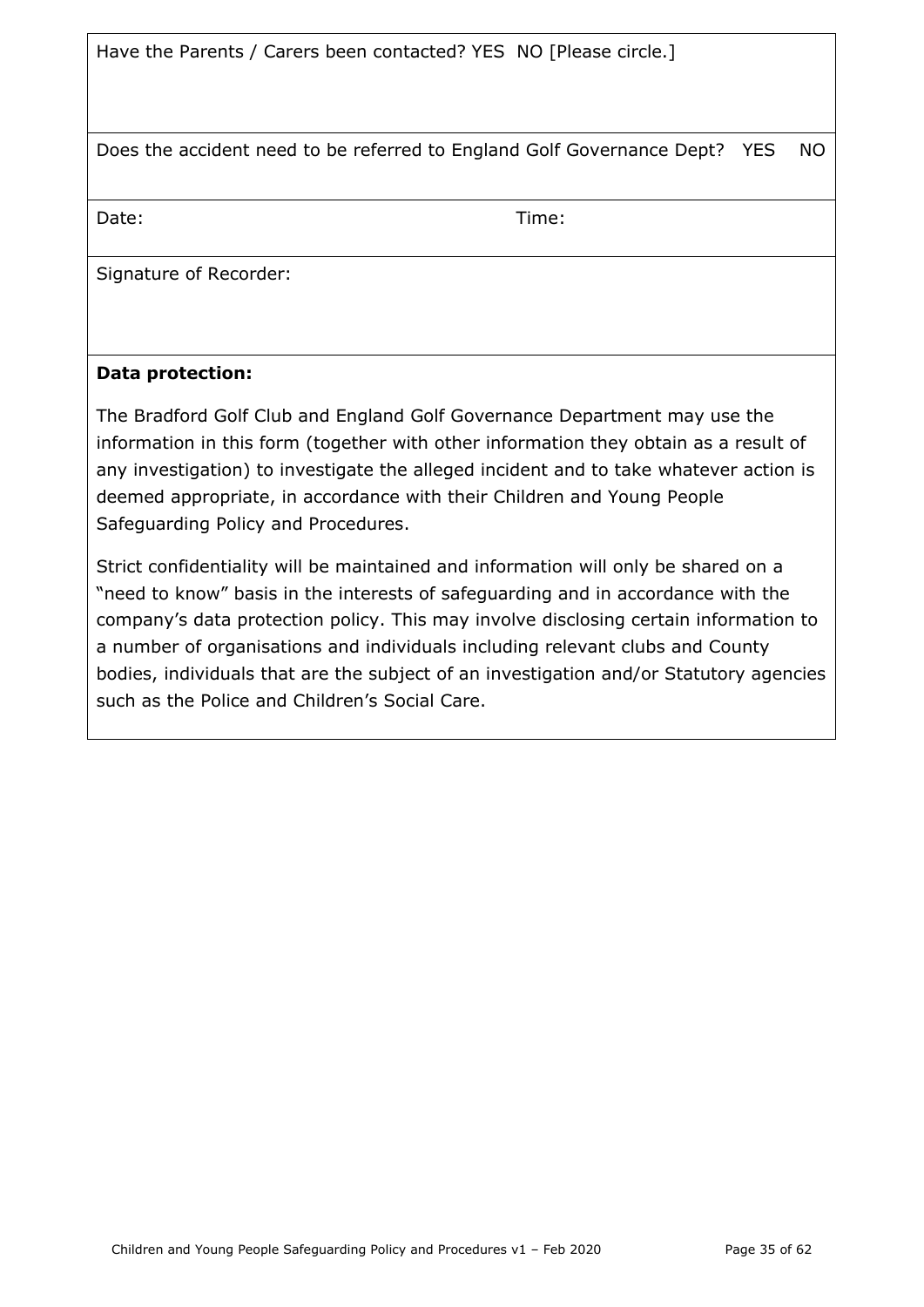#### <span id="page-35-0"></span>**Junior Profile and Parental Consent Forms – The Bradford Golf Club**

Player profiles forms enable those responsible for children to have the information they need to deal effectively with any emergency situation that arises.

Although information obtained on these forms must be treated as confidential (and only given to those who need it to fulfil a duty of care for the child), it is also critically important this information is **readily to hand at sessions and matches.**

Player Profile Form - The Bradford Golf Club

(For Players Under the age of 18)

The safety and welfare of juniors in our care is paramount, and it is therefore important that we are aware of any illness, medical condition and other relevant health details so that their best interests are addressed.

In compliance with the Data Protection Act 2018, GDPR and all relevant data protection legislation, all efforts will be made to ensure that information is accurate, kept up to date and secure and that it is used only in connection with the purpose and activities of the organisation. Information will not be kept once a person is no longer a member of the organisation. The information will be disclosed only to those members of the organisation for whom it is appropriate and relevant officers of England Golf where necessary.

| It is the responsibility of the junior and their parent to notify the Club Welfare Officer |  |  |  |  |
|--------------------------------------------------------------------------------------------|--|--|--|--|
| (CWO) or Secretary if any of the details change at any time.                               |  |  |  |  |

| Junior Name           |                |
|-----------------------|----------------|
| Date of Birth         |                |
| Address               |                |
| Telephone Number      |                |
| <b>Parents' Names</b> |                |
| Address               | (If different) |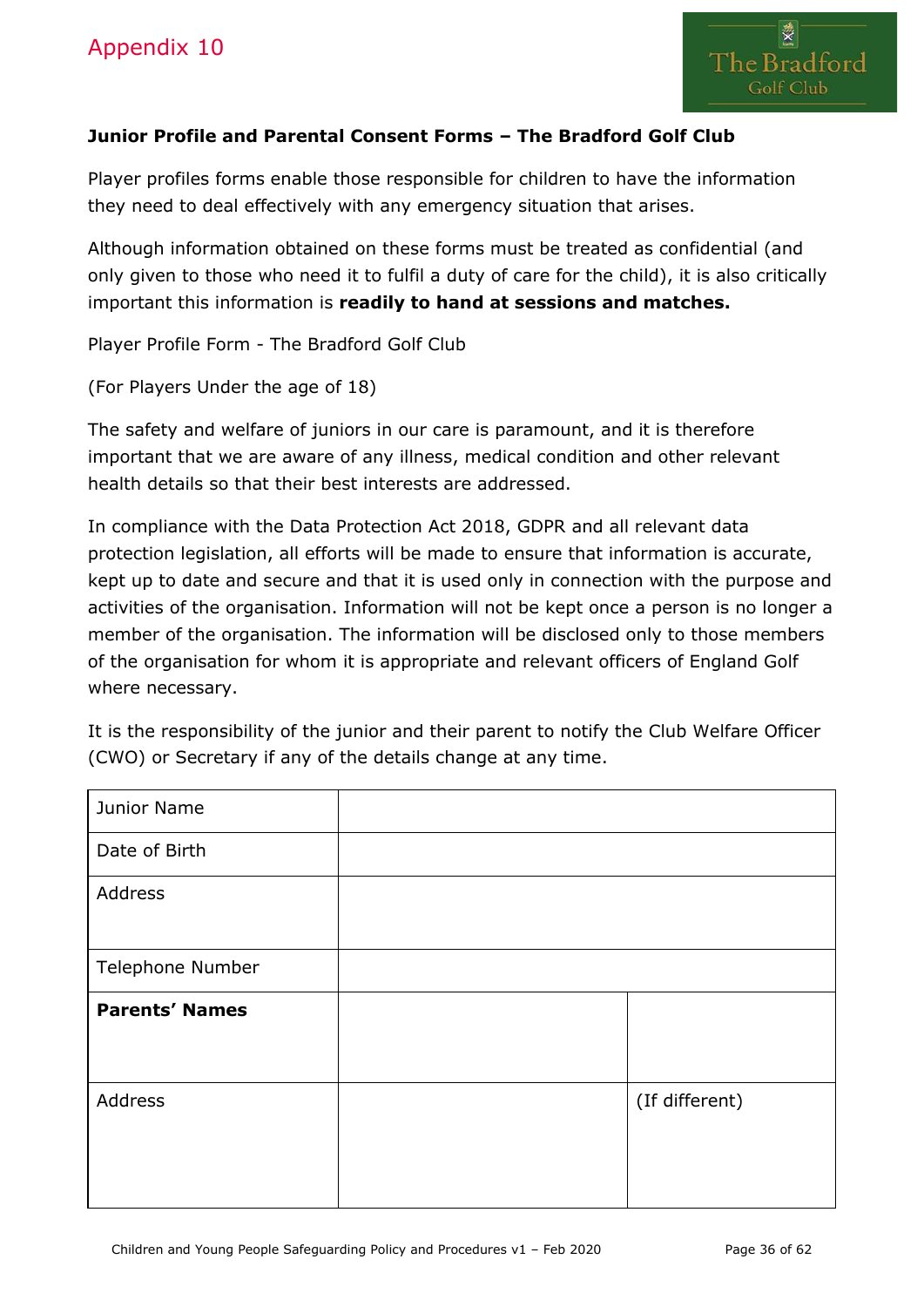| Home Telephone No         |  |  |  |  |  |
|---------------------------|--|--|--|--|--|
| Mobile Telephone No       |  |  |  |  |  |
| Work Telephone No         |  |  |  |  |  |
| <b>Emergency Contacts</b> |  |  |  |  |  |
| <b>Contact 1 Name</b>     |  |  |  |  |  |
| Relationship to child     |  |  |  |  |  |
| Home Telephone Number     |  |  |  |  |  |
| Mobile Telephone Number   |  |  |  |  |  |
| Work Telephone Number     |  |  |  |  |  |
| <b>Contact 2 Name</b>     |  |  |  |  |  |
| Relationship to child     |  |  |  |  |  |
| Home Telephone Number     |  |  |  |  |  |
| Mobile Telephone Number   |  |  |  |  |  |
| Work Telephone Number     |  |  |  |  |  |

| Please confirm details of all those |  |
|-------------------------------------|--|
| with Parental Responsibility for    |  |
| the Child.                          |  |
|                                     |  |

#### **Medical Information**

| Child's Doctor's name    |  |
|--------------------------|--|
| Doctor's Surgery Address |  |
| Telephone Number         |  |

| Does your child experience any conditions requiring medical treatment and/or |  |  |  |  |
|------------------------------------------------------------------------------|--|--|--|--|
| medication? $YES \Box$ NO $\Box$                                             |  |  |  |  |

\*If yes please give details, including medication, dose and frequency.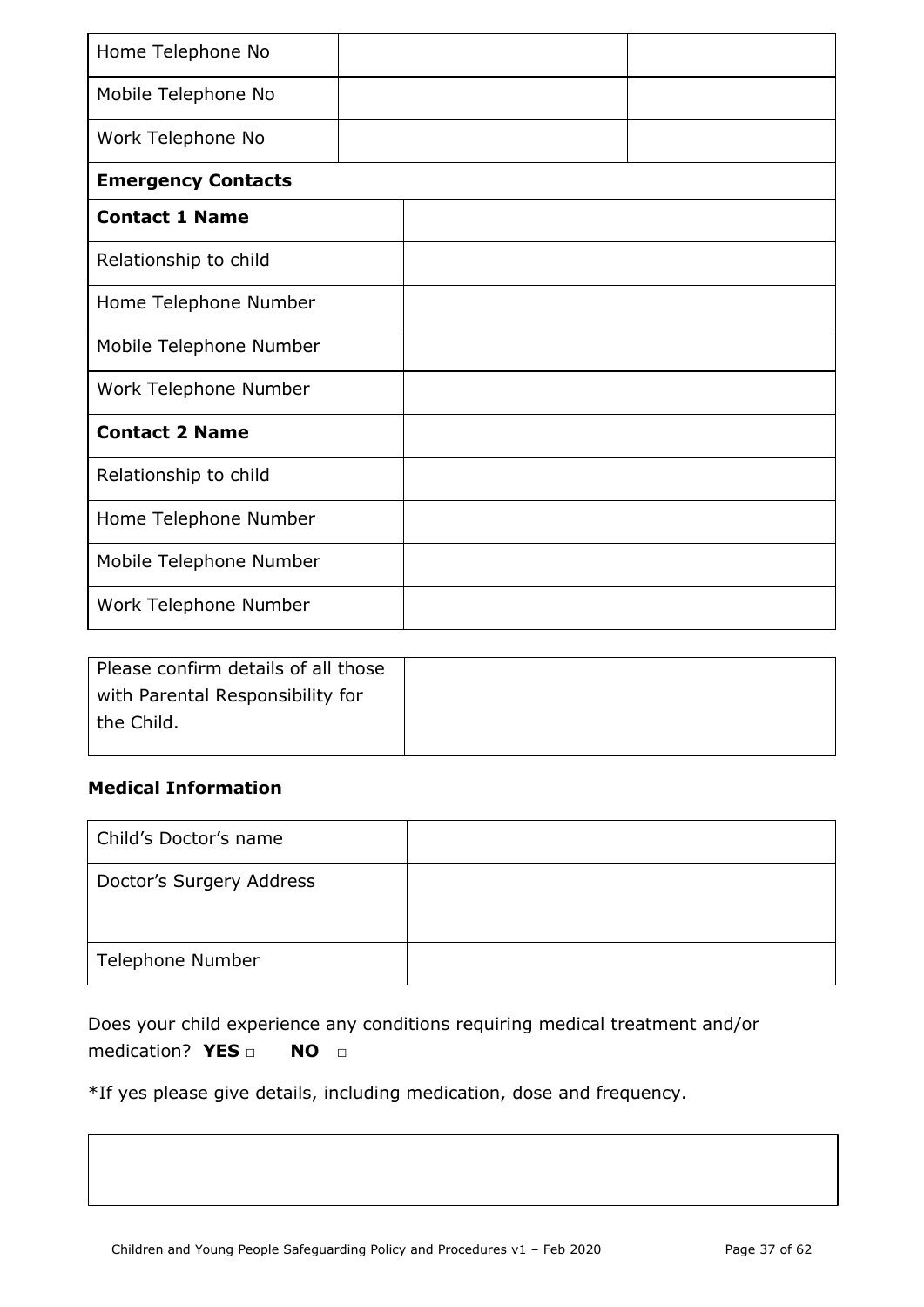\*If yes please give details.

Does your child have any specific dietary requirements? YES □ NO □

\*If yes please give details.

What additional needs, if any, does your child have e.g. needs help to administer planned medication, assistance with lifting or access, regular snacks?

#### **Disability**

The Equality Act 2010 defines a disabled person as 'anyone with a physical or mental impairment, which has a substantial and long term adverse effect on his or her ability to carry out normal day to day activities'.

Do you consider your child to have a disability? **YES □ NO □**

\*If yes what is the nature of the disability?

Does your child have any communication needs e.g. non-English speaker/ hearing impairment/ sign language user/ dyslexia? If yes, please tell us what we need to do to enable him/her them to communicate with us fully.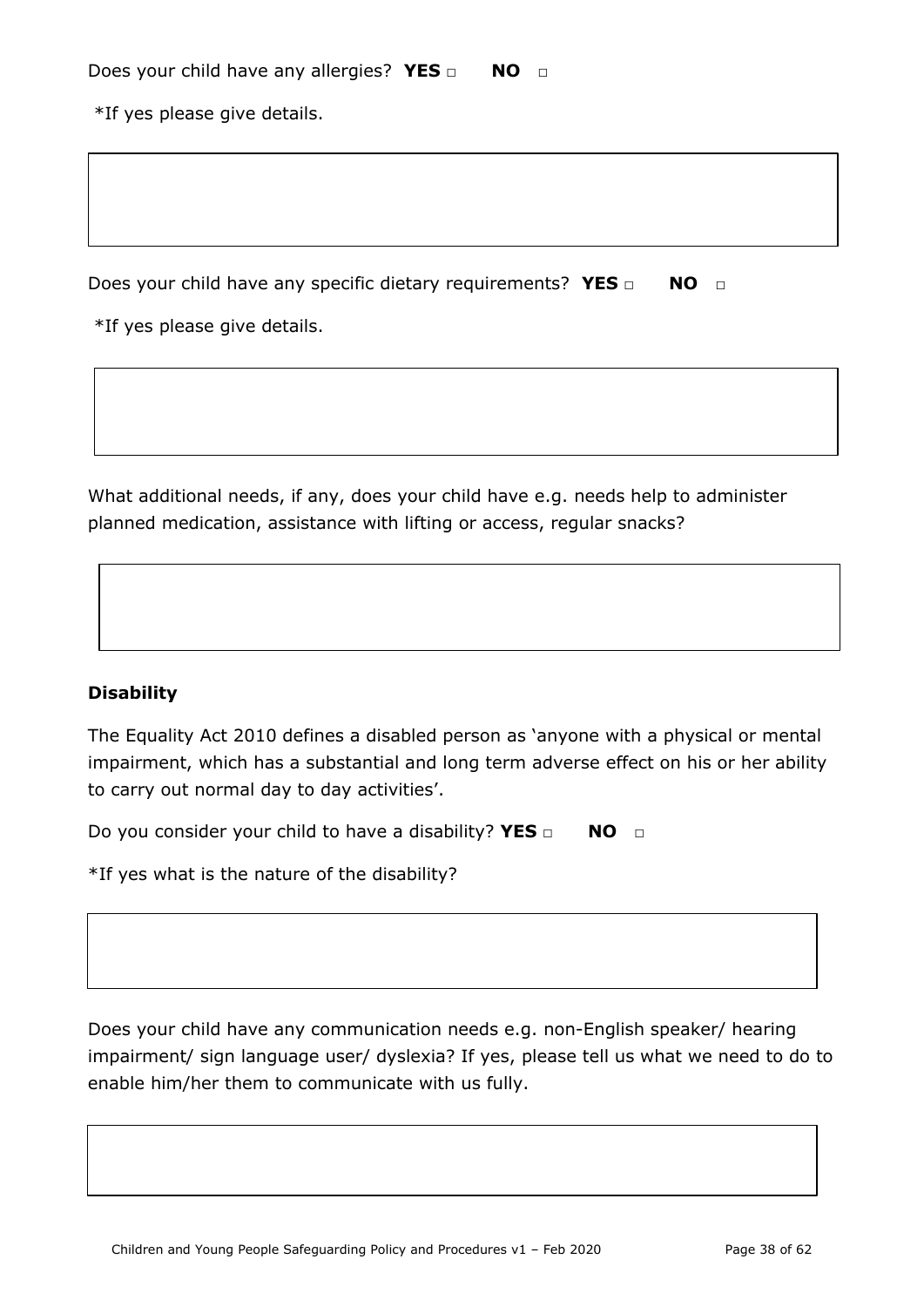#### **Consent from Parent/Legal Carer:**

- I confirm to the best of my knowledge that my child does not suffer from any medical condition other than those detailed above.
- I agree to notify the Club of any changes to this information.
- I give my consent that in an emergency situation, the club may act in my place (loco parentis), if the need arises for the administration of emergency first aid and/or other medical treatment which, in the opinion of a qualified medical practitioner, may be necessary. I also understand that in such an occurrence all reasonable steps will be taken to contact me or the alternative adult named in this form.
- The attached signature will denote that my child has my permission to be on the golf club's premises.
- I acknowledge that the club is not responsible for providing adult supervision for my child, except for formal junior golfing coaching, matches or competition.
- I agree to my child being transported by club representatives to and from venues when he/she is representing the club.

(Please tick the boxes if agreed)

| By signing this document I confirm that I have legal responsibility for |  |
|-------------------------------------------------------------------------|--|
| aware of how the information I have provided may be used.               |  |
|                                                                         |  |
| Signed - Parent/Carer                                                   |  |
|                                                                         |  |
|                                                                         |  |
| <b>Print name</b>                                                       |  |
| <b>Date</b>                                                             |  |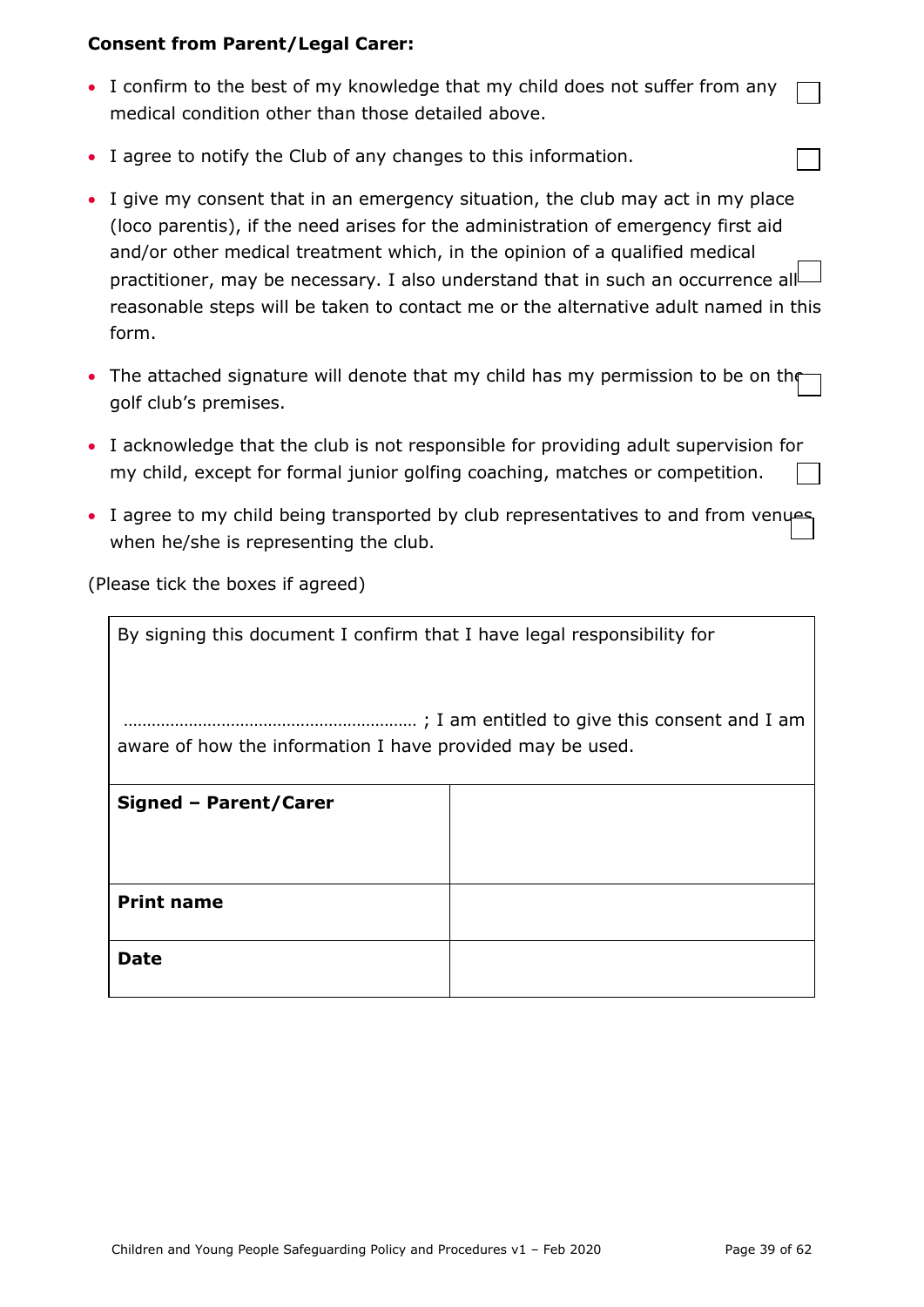#### <span id="page-39-0"></span>**Photography Consent**

The Bradford Golf Club

This form is to be signed by the legal carer of a child under the age of 18, together with the child. Please note that if you have more than one child registered you will need to complete separate forms for each.

The Bradford Golf Club recognises the need to ensure the welfare and safety of all children in golf. As part of our commitment to ensure their safety we will not permit photographs, video images or other images of your child to be taken (except where some incidental inclusion may not be possible to avoid) or used without your consent.

The Bradford Golf Club will ensure that any image of a child where consent has not been obtained will not be published.

The Bradford Golf Club will follow the guidance for the use of images of children as detailed within the Club's Safeguarding Children and Young People Policy.

The Bradford Golf Club will take steps to ensure these images are used solely for the purposes for which they are intended i.e., the promotion and celebration of the activities of the club.

If you become aware that these images are being used inappropriately you should inform the Club Welfare Officer immediately.

The photographs may be available on the website<https://bradfordgolfclub.co.uk/> for the golf season 2021. If at any time either the parent/ carer or the child wishes the data to be removed from the website, 7 days' notice must be given to the Club Welfare Officer after which the data will be removed.

#### **To be completed by parent/carer**

| (Parent full name) consent to                                                     |          |
|-----------------------------------------------------------------------------------|----------|
| (name of organisation) photographing or videoing _____                            | (name of |
| child) under the stated rules and conditions, and I confirm I have legal parental |          |
| responsibility for this child and am entitled to give this consent.               |          |

<span id="page-39-1"></span>

| Signature ________________________________ | Date __________________________                                                   |
|--------------------------------------------|-----------------------------------------------------------------------------------|
| To be completed by child                   |                                                                                   |
| conditions.                                | (name of organisation) photographing or videoing child under the stated rules and |
| Signature ________________________________ | Date ________________________                                                     |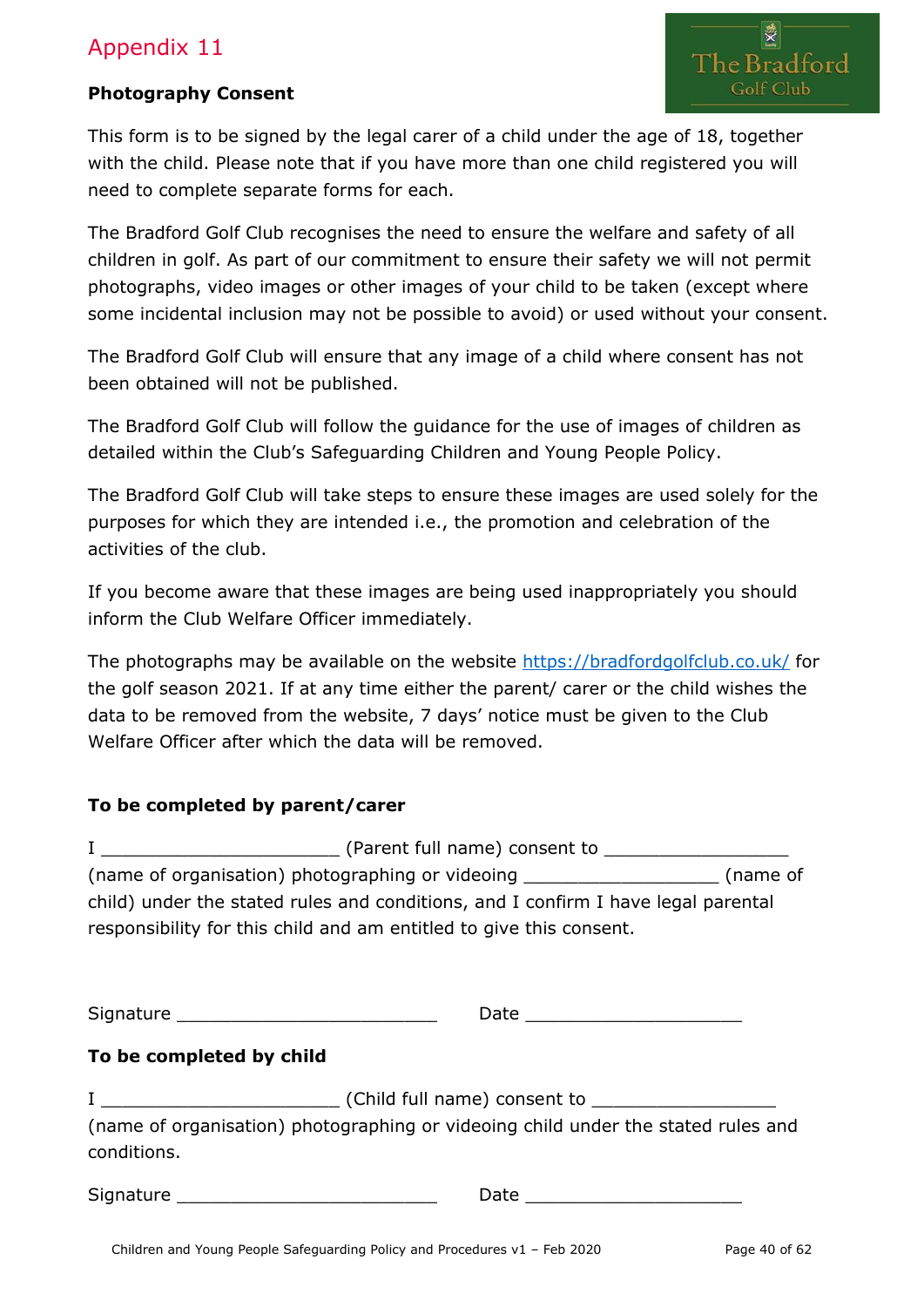#### **Guidance for parents**

The Bradford Golf Club is delighted to welcome you and your child to what we hope is the first of many events that you will be taking part in.

The positive effect of your support, as a parent, can't be overstated. Your behaviour has a real influence on the way your child experiences golf.

First things first – why is your child showing an interest in the sport? Is it to learn a new game? To hang out with their friends? Because they did it in school and liked it? Or because you play?

Make sure they're playing for their own reasons, not yours.

To enable us to provide the best possible experience for you and your child, we kindly request that you read through the following guidance and complete the attached forms.

- Take an interest in your child's activity and progress and be supportive.
- Familiarise yourself with the Bradford Golf Club Safeguarding Policy (attached).
- Familiarise yourself with
	- A. Codes of Conduct for parents, coaches, children and young people.
	- B. Transport Policy.
	- C. Changing Room Policy.

D. Photography, Videoing and the use of Social Media Policies.

- Complete the attached Parental Consent Form which will enable event organisers to cater for any particular needs that your child may have (e.g. medical conditions and medications, allergies, learning difficulties etc.), as well as contact you in the unlikely event of an emergency.
- Go through the attached Code of Conduct **with** your child and return a signed copy to the club/event organiser.
- Be punctual when dropping off and picking up your child from coaching/ events. It is important to communicate with the club if collecting your child after an event/coaching session may cause a problem.
- Introduce yourself to the adults involved in the supervision of your child.
- When leaving your child, make sure they have the necessary provisions for the day, including the ability to meet the requirements of changing weather conditions. Please ensure that your mobile is switched on when you are away from the club, so that you can be contacted in an emergency.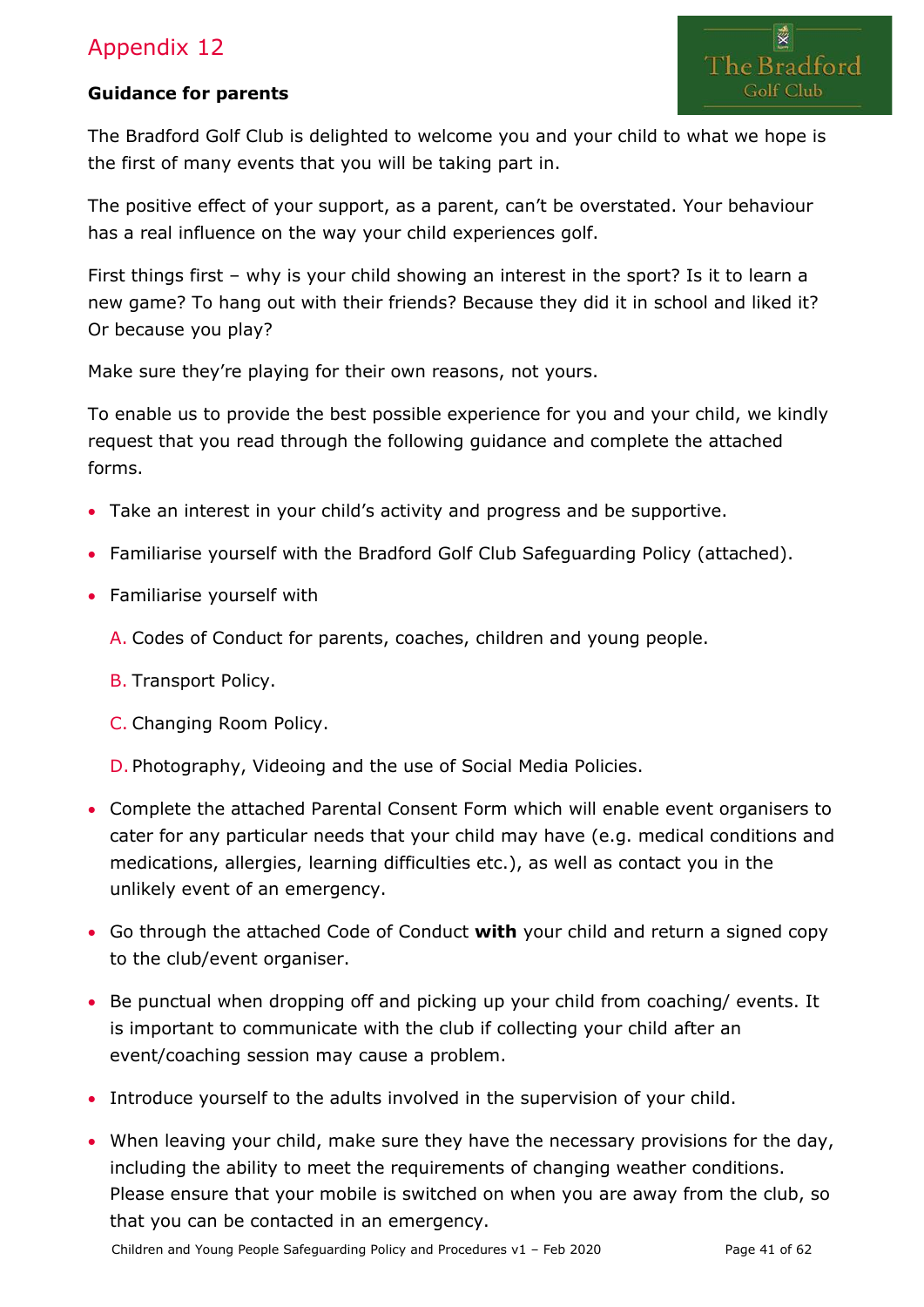- Encourage your child to take part and support club activities such as coaching & competitions.
- Help your child to arrange golf with other juniors away from club organised activities so they have someone to play golf with.

As a parent/carer you are encouraged to:

- Discuss any concerns regarding the organisation of activities or the behaviour of adults towards your child with the Club Welfare Officer, who will treat any concerns you or your child may have in the strictest confidence
- England Golf Lead Safeguarding Officer is also available for advice: 01526 351824

#### **Club Welfare Officers**

<span id="page-41-0"></span>Mrs Christine Parapia. Tel 07503 180315 [chrisparapia@hotmail.com](mailto:chrisparapia@hotmail.com) Mrs Anne Lawton Tel 07503188452 amlawton@aol.com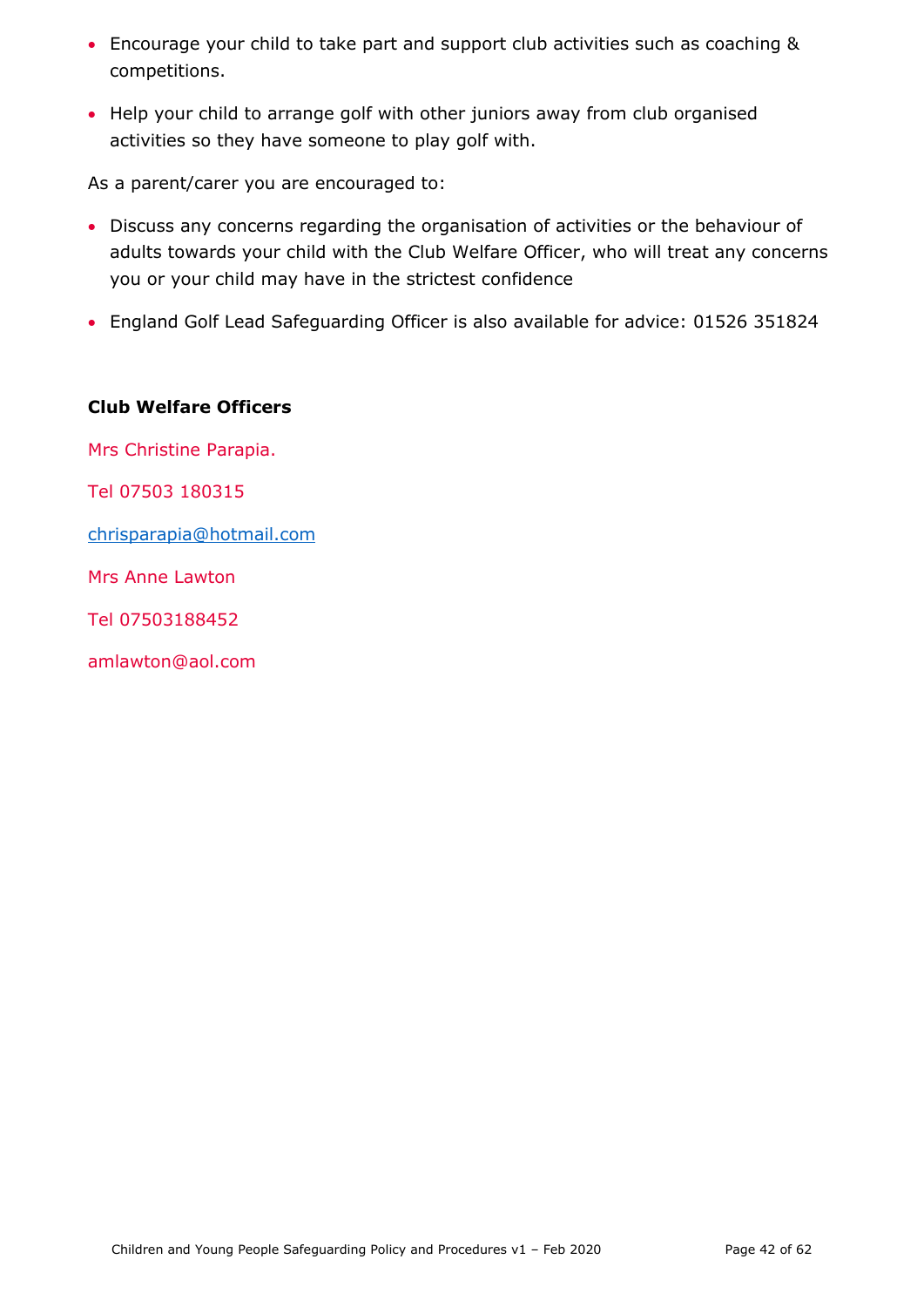

#### **Managing Young People on Away Trips – The Bradford Golf Club**

The following provides good practice guidance for taking teams on an away fixture for a day (not overnight)

- appoint a team manager with clear roles and responsibilities
- appoint a designated safeguarding lead contact (not the team manager) who is appropriately trained and competent for the role and responsibilities
- establish well in advance where the fixture is
- ensure you have sufficient staff to manage and look after the young people
- obtain written permission from the parents/carers or carers for participation, transporting and supervising. An up to date photograph of each child must be attached to the child's consent form (for use in the event of any child going missing)
- ensure that a welfare plan has been written and communicated to staff, participants and carers
- ensure all staff responsible for the young people have been DBS checked to the appropriate level and staff have had appropriate safeguarding training
- ensure that a risk assessment has been conducted
- ensure that there is a contact available e.g a staff member who is not travelling away, who will act as the key contact point if required.

#### **Accommodation**

Whatever the accommodation, the team manager should ensure that the children are safe. Discuss your code of conduct and discipline policy with the staff at the accommodation. All children must know which rooms staff are in and how to contact them if required.

If rooms are equipped with satellite TV, inappropriate programmes may be available. It may be possible to have these programmes disconnected.

If rooms have fridges, all alcohol must be removed.

Check the accommodation policy for extras on bills, breakages and lost keys. All accommodation must be clean and with access to sufficient toilet and bathing facilities.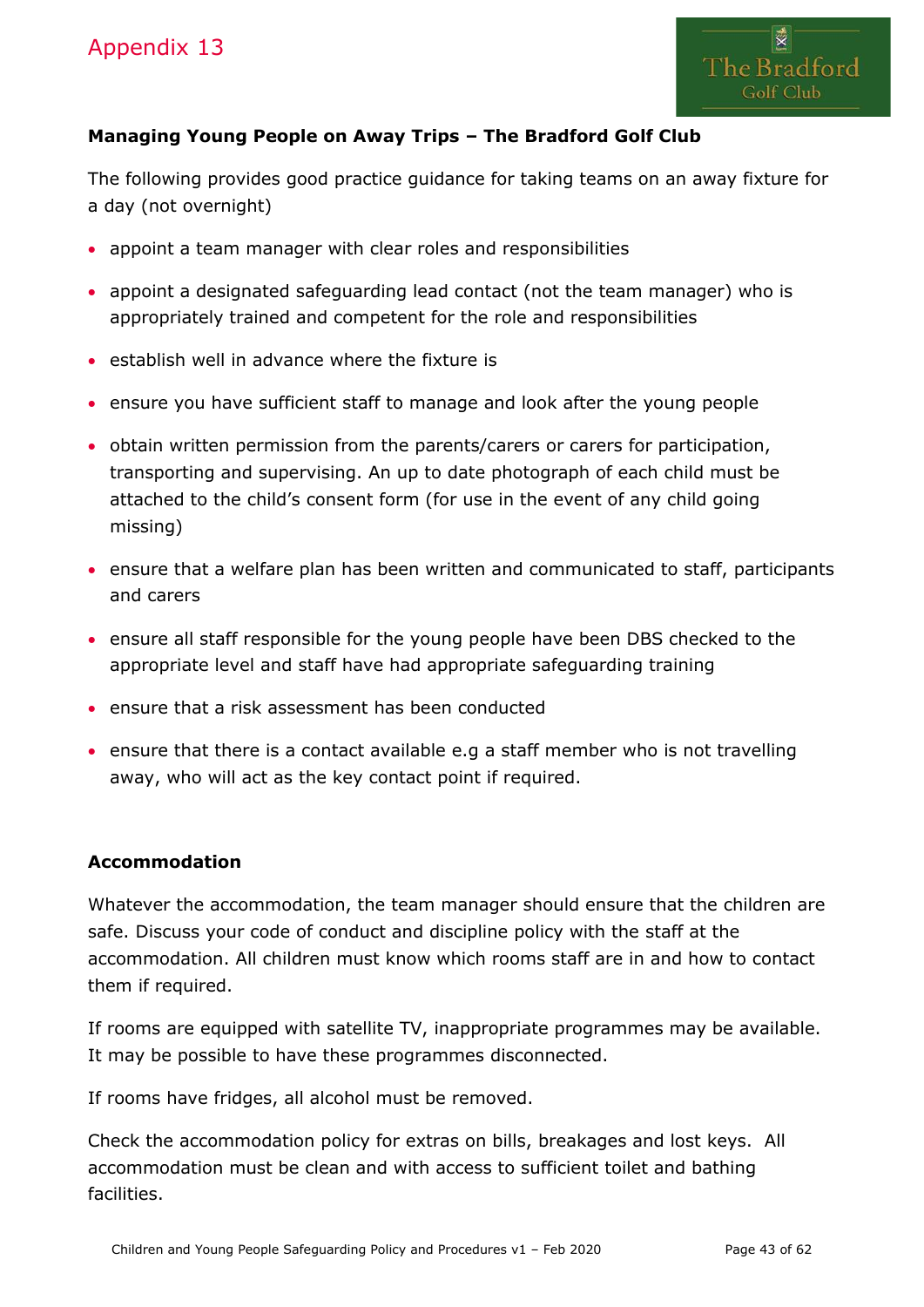It is not acceptable:

- For children to share a bed
- For male and female children to share a room
- For staff to share a room with children

Checks must be made to ensure that the needs of children with disabilities are met. For wheelchair users, it is important to check access to the building, room and bathroom facilities.

#### **Overnight Stays**

Those responsible for organising overnight stays should establish the purpose of the trip, confirm the dates, location, and duration. You should also conduct a risk assessment, identify suitable venues and facilities for both fixtures and accommodation and consider the following:

- Purpose of the trip.
- Who will be going, children? Staff?
- How much will it cost? How much spending money is required?
- What insurance cover is required?
- Supervision of children, both playing and non-playing time.
- Catering for all food requirements.
- Communication with parents (see above)
- Ensure a list of the team and staff is left, with contact number and address of the accommodation
- Ensure that there are emergency contact numbers for all the team and staff.
- An itinerary giving as much detail as possible.
- Emergency procedures and telephone contacts.
- Codes of contact for both staff and children.
- <span id="page-43-0"></span>• Welfare and child protection procedures.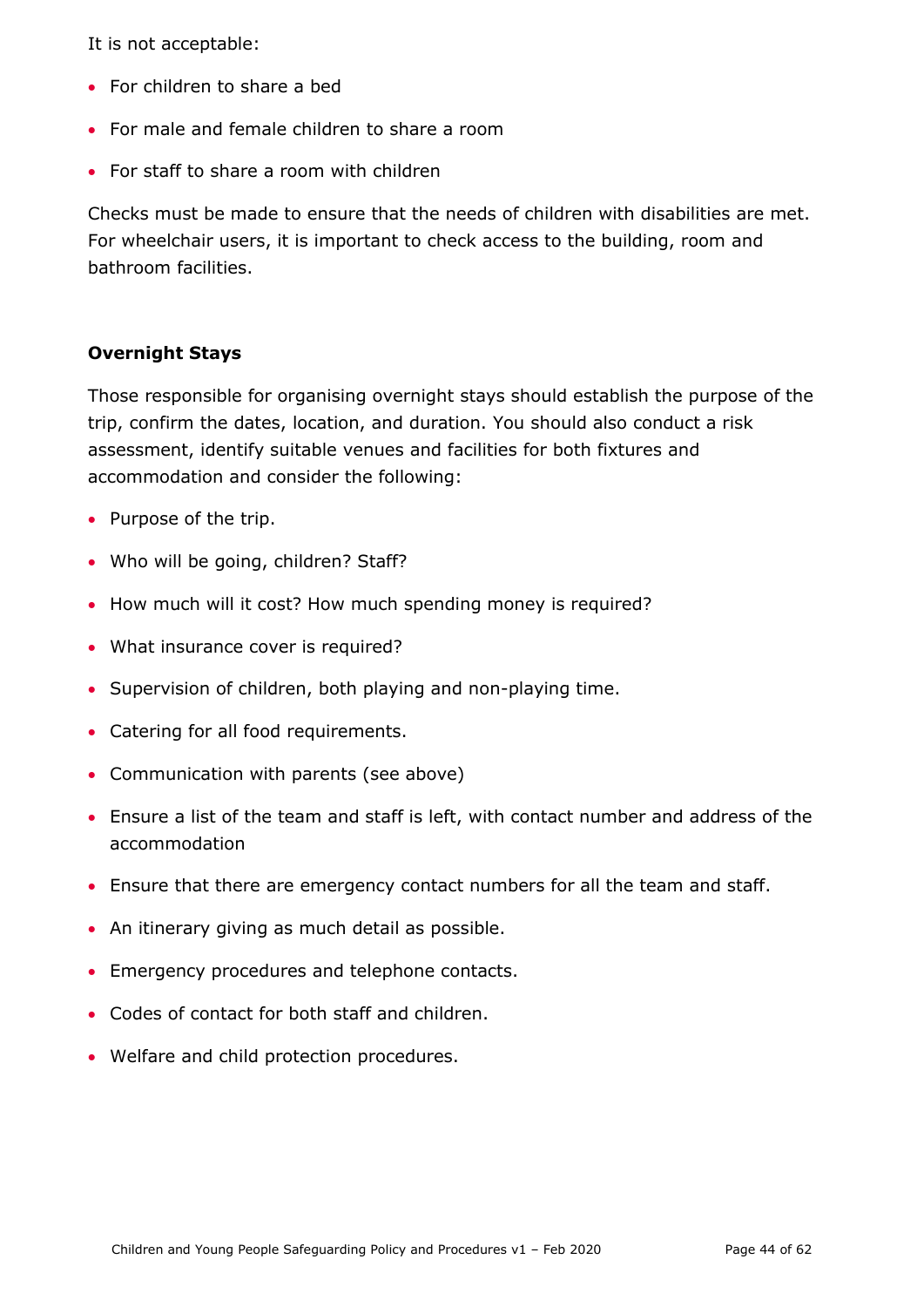

#### **Social Media Guidance – The Bradford Golf Club**

This guidance gives procedures that will support and underpin the use of social networking and other online services within The Bradford Golf Club. It is important that all members, staff, volunteers, coaches, officials/referees, board members, or anyone working on behalf of The Bradford Golf Club are aware of this policy and agree to the following terms.

#### **Advice for Individual**

- Do not accept children as contacts on social networking sites if you hold a position of trust with children/young people.
- Where contact through social networking sites is used for professional reasons, restrict the communication to professional content and obtain written consent from parents prior to establishing contact.
- Include a third party in any communications to children, e.g. copy parents into communications.
- Use the privacy settings on the various sites to ensure that your content will only be viewed by appropriate people.
- Ensure that any content you place on a social networking site is age-appropriate. Do not use the site to criticise or abuse others.
- Know where to direct junior members and their parents for information.
- Know how to report concerns.
- Know how to keep data safe and secure. This should include the personal contact data of individuals, such as mobile numbers, email addresses and social networking profiles.

#### **Advice for Children**

- Consider carefully who you invite to be your friend online and make sure they are who you actually think they are.
- There are websites that offer advice about protecting yourself online, such as [www.ceop.gov.uk](http://www.ceop.gov.uk/) and [www.childnet.com](http://www.childnet.com/)
- Make sure you use privacy settings so that only friends can view your profile.
- Remember that anything you post on websites may be shared with people you don't know.

Children and Young People Safeguarding Policy and Procedures v1 - Feb 2020 Page 45 of 62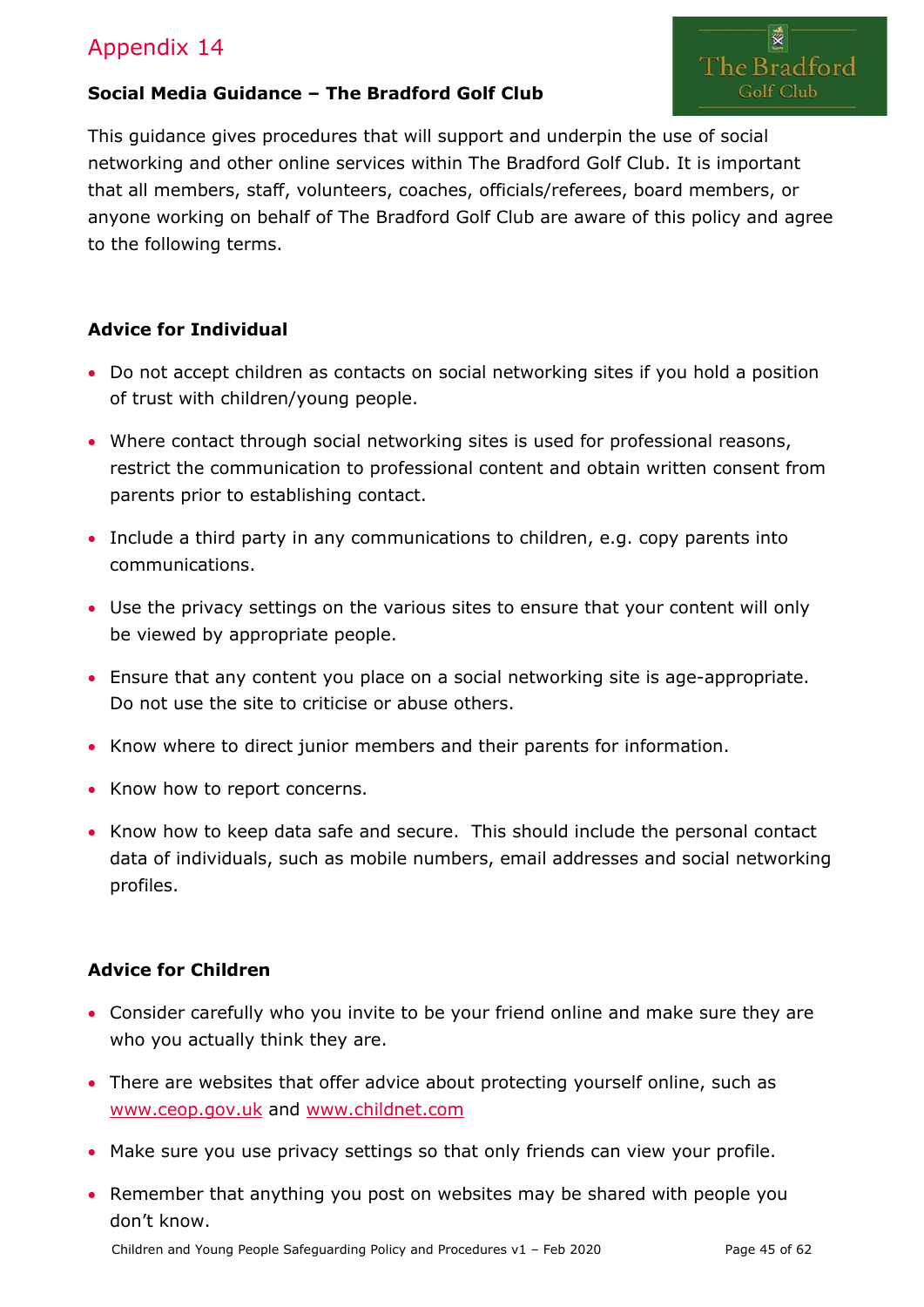- Never post comments, photos, videos, etc., that may upset someone, that are untrue or that are hurtful. Think about whether you may regret posting the content at a later date.
- If you are worried or upset about something that's been posted about you, or by texts you receive from other juniors or adults involved with the club, raise this with your Club Welfare Officer. Alternatively contact your National Governing Body Lead Safeguarding Officer (England Golf 01526 351824). Do not suffer alone. You will be listened to and your concerns will be taken seriously.
- If you want to talk to someone anonymously, call Childline on 0800 1111, or contact them on the web at [www.childline.org.uk.](http://www.childline.org.uk/) You can also call the NSPCC on 0808 800 5000.

#### **Advice for Parents**

- Make yourself knowledgeable about social networking platforms and how they work.
- Go on the internet with your child and agree what sites are acceptable to visit. Regularly check that they are staying within the agreed limits.
- Encourage your child to talk to you about what they have been doing on the internet.
- Make sure they feel able to speak to you if they ever feel uncomfortable, upset or threatened by anything they see online.
- Encourage children to look out for each other when they're online. Explain that it's all part of staying safe and having fun together.
- Explain to children that it's not safe to reveal personal information, such as their name, address or phone number on the internet. Encourage them to use a cool nickname rather than their own name.
- Attachments and links in emails can contain viruses and may expose children and young people to inappropriate material. Teach children to only open attachments or click on links from people they know.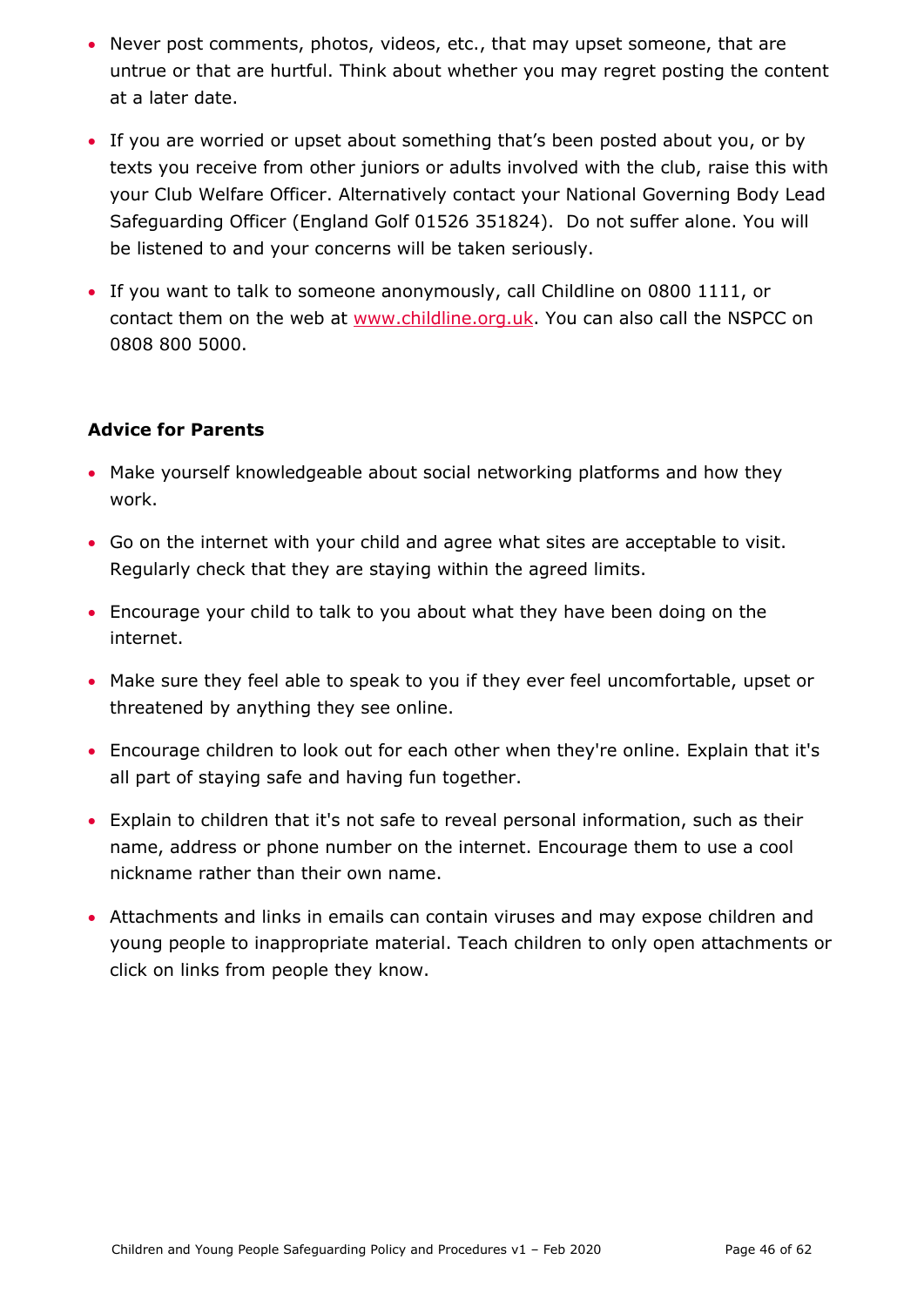#### **Further Advice for Parents of Young Golfers**

- If you are concerned about any texts, social networking posts or any other use of communication technology by members of the golf club, volunteers or members of staff, raise this with the Club Welfare Officer. They will look into the matter and take appropriate action. Alternatively contact England Golf Lead Safeguarding Officer Tel 01526 351824.
- In addition to reporting concerns to England Golf (National Governing Body), you should immediately report possible online abuse to the Child Exploitation and Online Protection Centre (CEOP) or the police. Law enforcement agencies and the internet service provider may need to take urgent steps to locate a child and/or remove the content from the internet. Where a young person may be in immediate danger, dial 999.
- Do not post/send negative or critical comments or messages about other children in the club, staff or volunteers. If you have concerns about a person, these should be raised using appropriate channels within the club and not using social media.
- <span id="page-46-0"></span>• If you wish to speak to an external organisation for advice, you can contact the NSPCC helpline on 0808 800 5000.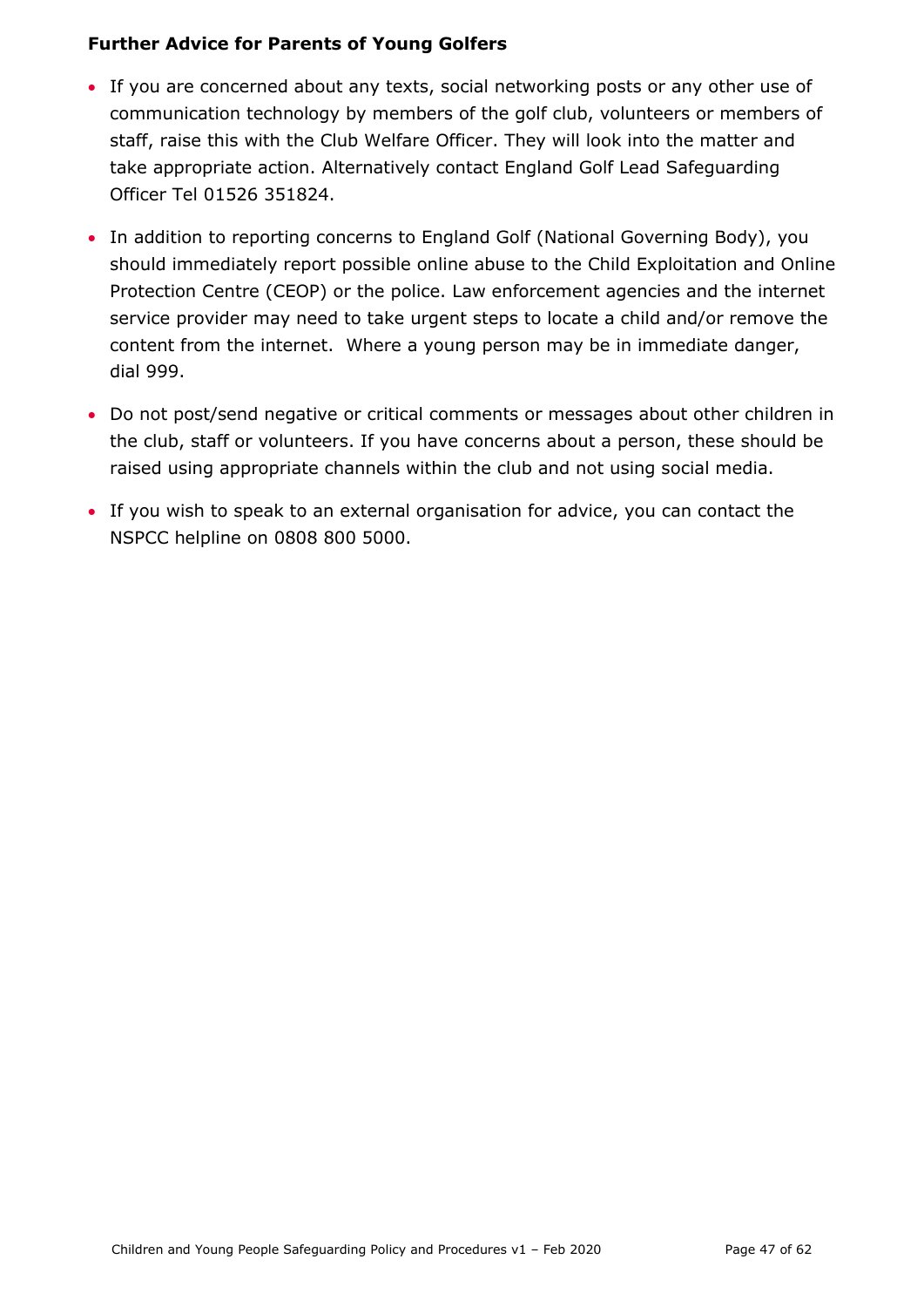

### **Whistleblowing Policy – The Bradford Golf Club**

Safeguarding children, young people and adults at risk requires everyone to be committed to the highest possible standards of openness, integrity and accountability.

As a club, we are committed to encouraging and maintaining a culture where people feel able to raise a genuine safeguarding concern and are confident that it will be taken seriously.

You may be the first to recognise that something is wrong but feel that you cannot express your concerns as this may be disloyal to your colleagues or you may that you will be the victim of harassment or victimisation as a result.

Children, Young People and Adults at risk need someone like you to safeguard their welfare.

#### **What is whistle blowing?**

In the context of safeguarding, "whistle blowing" is when someone raises a concern about the well-being of a child or an adult at risk.

A whistle blower may be:

- a player;
- a volunteer;
- a coach;
- other member of staff;
- an official;
- a parent;
- a member of the public.

#### **Reasons for whistle blowing:**

Those involved in sport must acknowledge their individual responsibilities and bring matters of concern to the attention of the relevant people and/or agencies. Although this can be difficult it is particularly important where the welfare of children may be at risk.

Each individual has a responsibility for raising concerns about unacceptable practice or behaviour: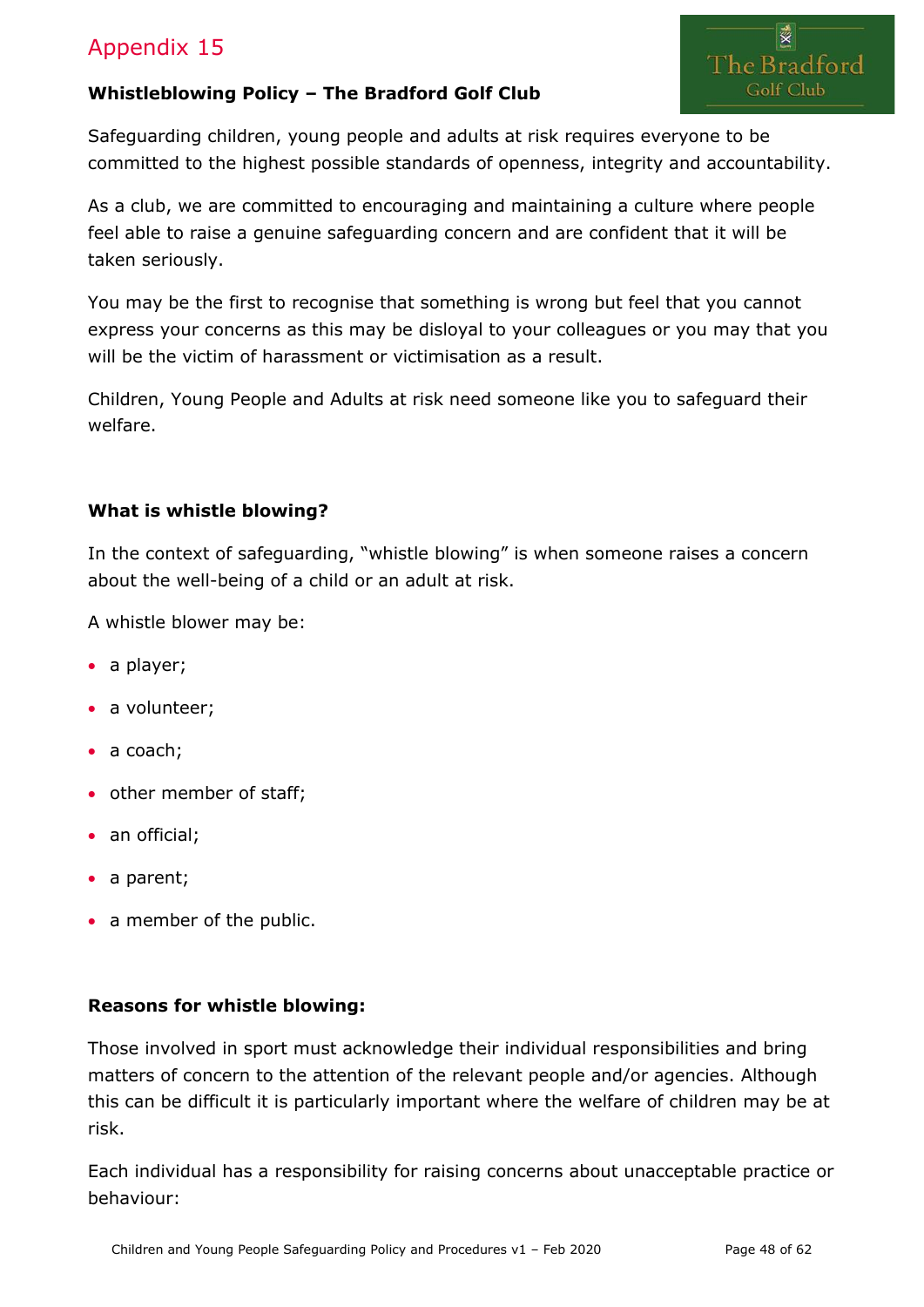- To protect or reduce risk to others
- To prevent a problem from becoming worse or more widespread
- To prevent becoming implicated yourself

#### **What prevents those individuals from whistle blowing:**

- Starting a chain of events that they have no control of
- Disrupting work or training
- Fear of getting it wrong or making a mistake
- Fear of repercussions
- Fear of damaging careers
- Fear of not being believed.

If a child or an adult at risk is in immediate danger or risk of harm, the police should be contacted by calling 999.

Where a child or an adult at risk is not in immediate danger the first person you should report your suspicion or allegation to is your Club Welfare Officer. If for any reason you cannot, or do not wish to report the matter to your Club Welfare Officer please contact the England Golf Lead Safeguarding Officer on 01526 351824 or email [safeguarding@englandgolf.org](mailto:safeguarding@englandgolf.org)

Alternatively you can contact the Local Authority Designated Officer (LADO) or the NSPCC on 0808 800 5000.

#### **Information to include when raising a concern**

The whistle blower should provide as much information as possible regarding the incident or circumstance which has given rise to the concern, including:

- their name and contact details (unless they wish to remain anonymous);
- names of individuals involved;
- date, time and location of incident/circumstance; and
- whether any witnesses were present.

The Bradford Golf Club assures that all involved will be treated fairly and that all concerns will be properly considered. In cases where suspicions prove to be unfounded, no action will be taken against those who report their concerns, provided they acted in good faith and without malicious intent.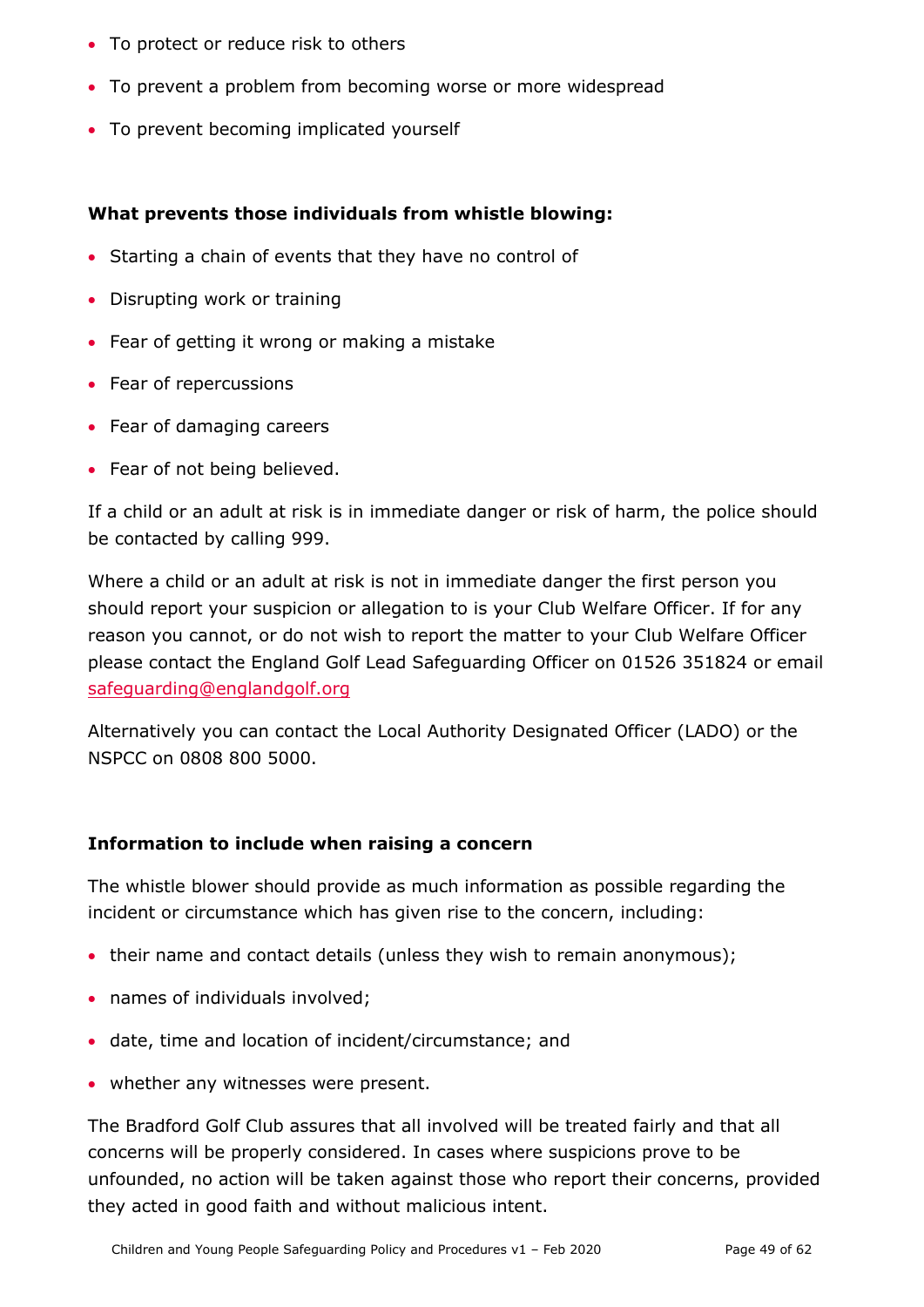#### **What happens next?**

- You should be given information on the nature and progress of any enquiries this may vary depending on the nature and result of the investigations.
- All concerns will be treated in confidence. During the process of investigating the matter, every effort will be made to keep the identity of those raising the concern to the minimum number of individuals practicable.
- Your Club has a responsibility to protect you from harassment or victimisation
- No action will be taken against you if the concern proves to be unfounded and was raised in good faith
- Malicious allegations may be considered a disciplinary offence

The Public Interest Disclosure Act 1998 protects whistle blowers from victimisation, discipline or dismissal where they raise genuine concerns of misconduct or malpractice.

If the whistle blower does not believe that the concern has been dealt with appropriately and wishes to speak to someone outside the club or the England Golf Governance Department the NSPCC Whistleblowing advice line should be contacted on 0800 028 0285 or by emailing [help@nspcc.org.uk.](mailto:help@nspcc.org.uk)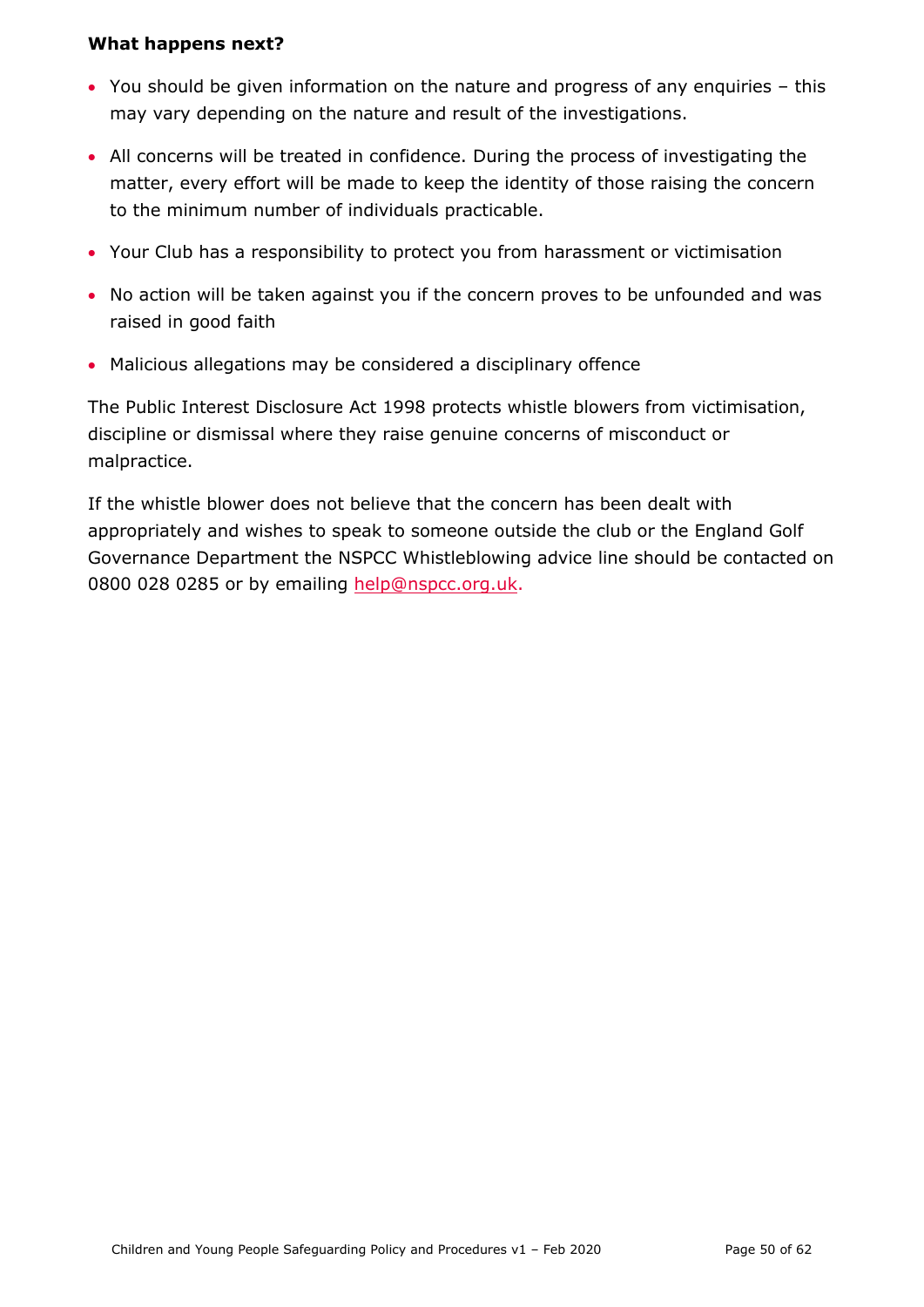# <span id="page-50-0"></span>The Bradford Golf Club DBS Flowchart



\* Regular is open to definition - it is suggested that annually would be insufficient but an argument for eligibility could be made if the individual does an activity once a month or a number of times over the summer period, for example.

\*\*Supervision must be 'reasonable in all the circumstances to ensure the protection of children'. It must be 'regular and day to day' (supervision must not be concentrated in first few weeks and then tail off). Supervision must be undertaken by someone who is in Regulated Activity themselves.

The Bradford Golf Club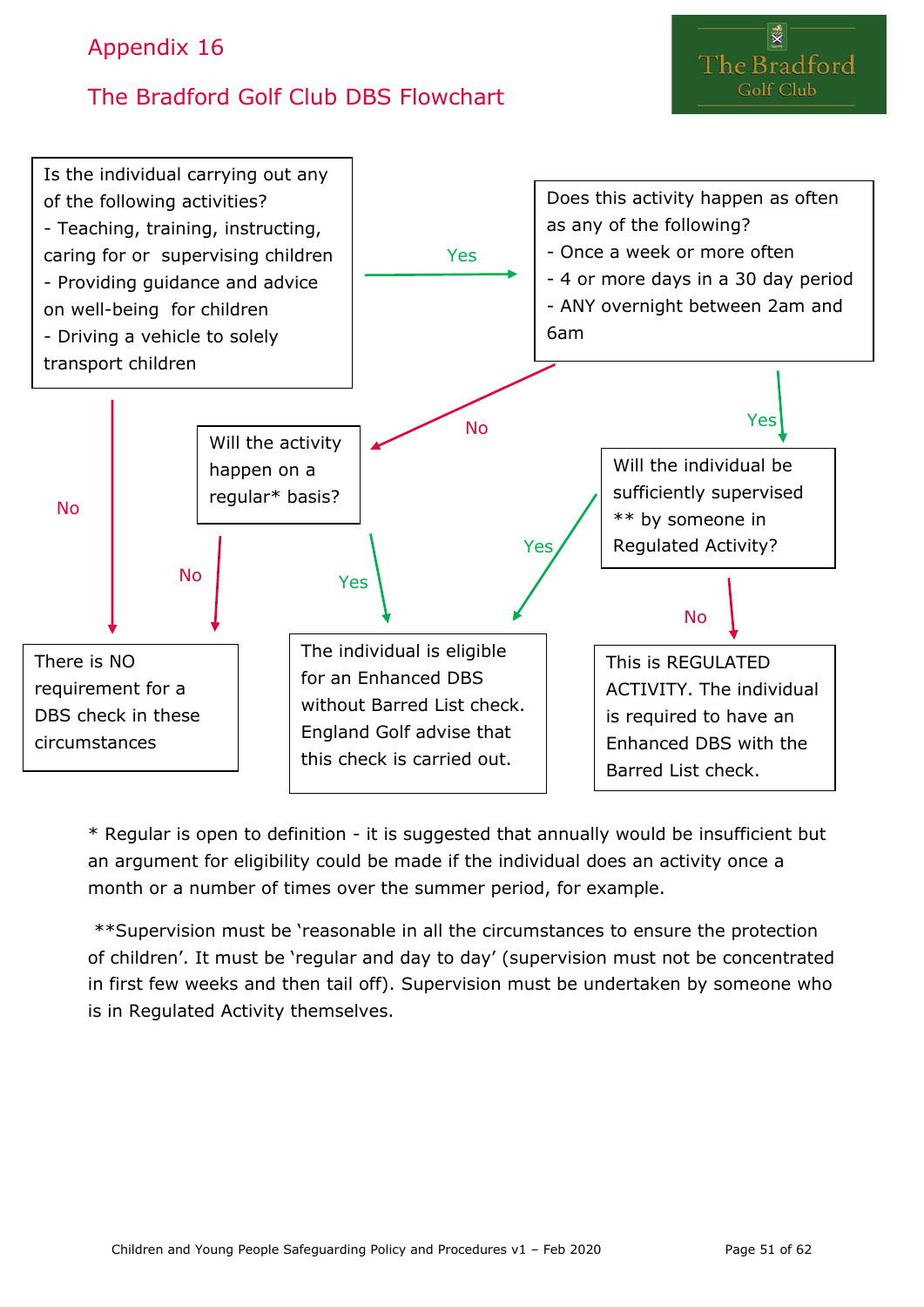#### **Categories of child abuse**



#### **Abuse can happen on any occasion or in any place where children and young people are present.**

Child abuse is any form of physical, emotional or sexual mistreatment or lack of care that leads to injury or harm. Children may be abused in a family or in an institutional or community setting by those known to them or, more rarely, by a stranger. Children can be abused by adults, either male or female, or by other children.

Safeguarding is defined as:

- Protecting children from maltreatment;
- Preventing impairment of children's health or development;
- Ensuring that children are growing up in circumstances consistent with the provision of safe and effective care; and
- Taking action to enable all children to have the best life chances.

Child Protection is the activity that is undertaken to protect specific children who are suffering or are likely to suffer significant harm.

There are 4 main types of abuse: neglect, physical abuse, sexual abuse and emotional abuse. Children and young people can also be harmed through poor practice and bullying within a sport setting.

**Neglect** is when adults consistently or repeatedly fail to meet a child's basic physical and/or psychological needs which could result in the serious impairment of the child's health or development e.g. failure to provide adequate food, shelter and clothing; failing to protect a child from physical harm or danger; or the failure to ensure access to appropriate medical care or treatment. It may also include refusal to give love, affection and attention.

Examples in sport could include a coach or supervisor repeatedly failing to ensure children are safe, exposing them to undue cold, heat or extreme weather conditions without ensuring adequate clothing or hydration; exposing them to unnecessary risk of injury e.g. by ignoring safe practice guidelines, failing to ensure the use of safety equipment, or by requiring young people to participate when injured or unwell.

**Physical abuse** is when someone physically hurts or injures children by hitting, shaking, throwing, poisoning, burning, biting, scalding, suffocating, drowning or otherwise causing harm. Physical harm may also be caused when a parent or carer feigns the symptoms of, or deliberately causes, ill health to a child whom they are looking after.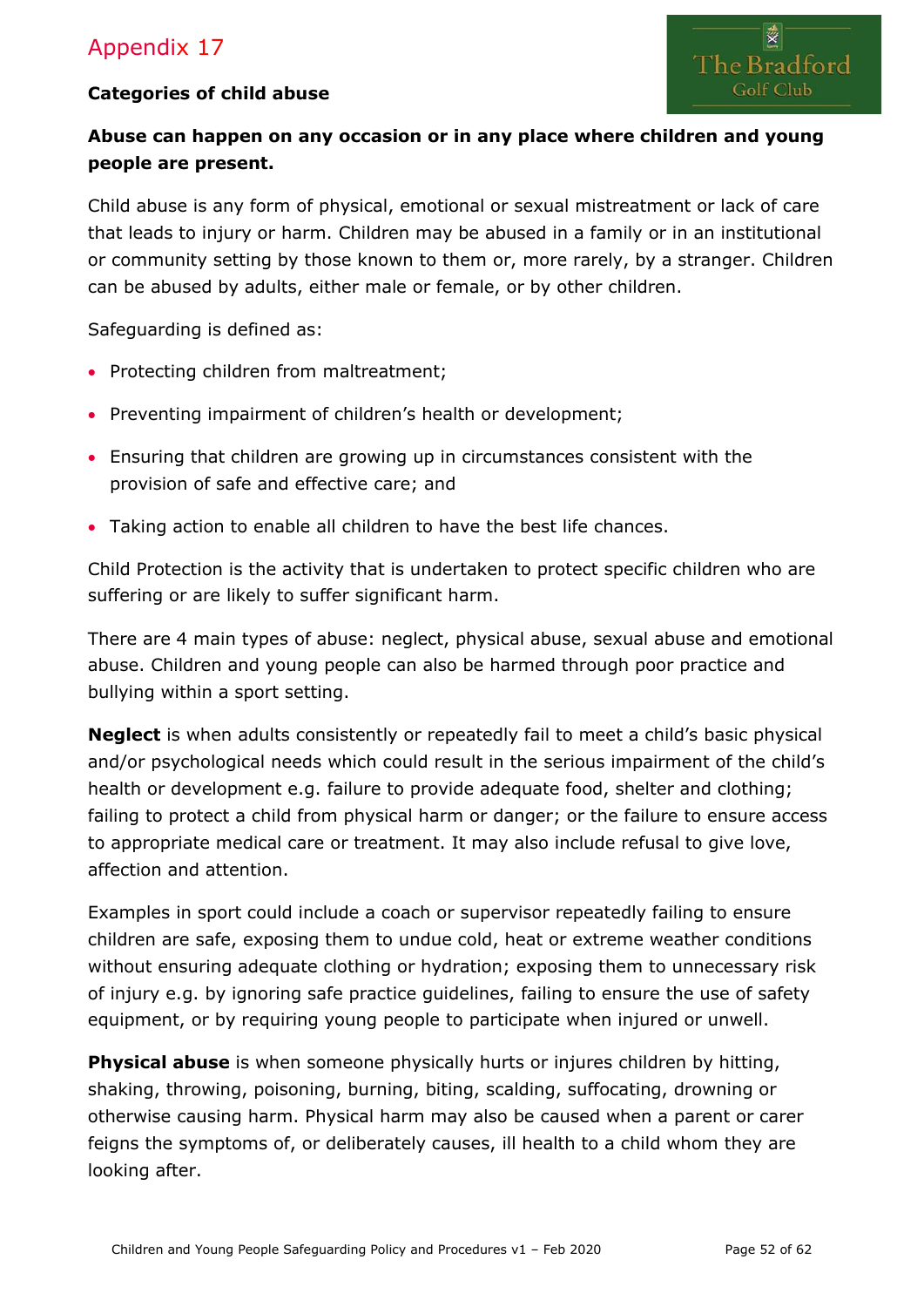Examples in sport may be when the nature and intensity of training or competition exceeds the capacity of the child's immature and growing body; where coaches encourage the use of drugs or harmful substances to enhance performance or delay puberty; if athletes are required to participate when injured; or when sanctions used by coaches imposed involve inflicting pain.

**Sexual abuse** is where children and young people are abused by adults (both male and female) or other children who use them to meet their own sexual needs. This could include full sexual intercourse, masturbation, oral sex, anal intercourse, kissing and sexual fondling. Showing children pornographic material (books, videos, pictures) or taking pornographic images of them are also forms of sexual abuse.

Sexual abusers groom children, protective adults and clubs/organisations in order to create opportunities to abuse and reduce the likelihood of being reported.

Examples in sport may include coaching techniques involving physical contact with children creating situations where sexual abuse can be disguised and may therefore go unnoticed. The power and authority of, or dependence on, the coach if misused, may also lead to abusive situations developing. Contacts made within sport and pursued e.g. through texts, Facebook or Twitter have been used to groom children for abuse.

**Child Sexual Exploitation** is a form of child sexual abuse. It occurs where an individual or group takes advantage of an imbalance of power to coerce, manipulate or deceive a child or young person under the age of 18 into sexual activity

(a) in exchange for something the victim needs or wants, and/or

(b) for the financial advantage or increased status of the perpetrator or facilitator.

The victim may have been sexually exploited even if the sexual activity appears consensual. Child sexual exploitation does not always involve physical contact; it can also occur through the use of technology.

**Emotional abuse** is the persistent emotional ill-treatment of a child so as to cause severe and persistent adverse effects on the child's emotional development. It may involve conveying to children that they are worthless or unloved, inadequate, or valued only insofar as they meet the needs of another person.

It may feature age or developmentally inappropriate expectations being imposed on children or even the over protection of a child. It may involve causing children to feel frightened or in danger by being constantly shouted at, threatened or taunted which may make the child very nervous and withdrawn. Some level of emotional abuse is involved in all types of ill-treatment of a child.

Examples in sport may include children who are subjected to constant criticism, name-calling, sarcasm, bullying, racism or pressure to perform to unrealistically high expectations; or when their value or worth is dependent on sporting success or achievement.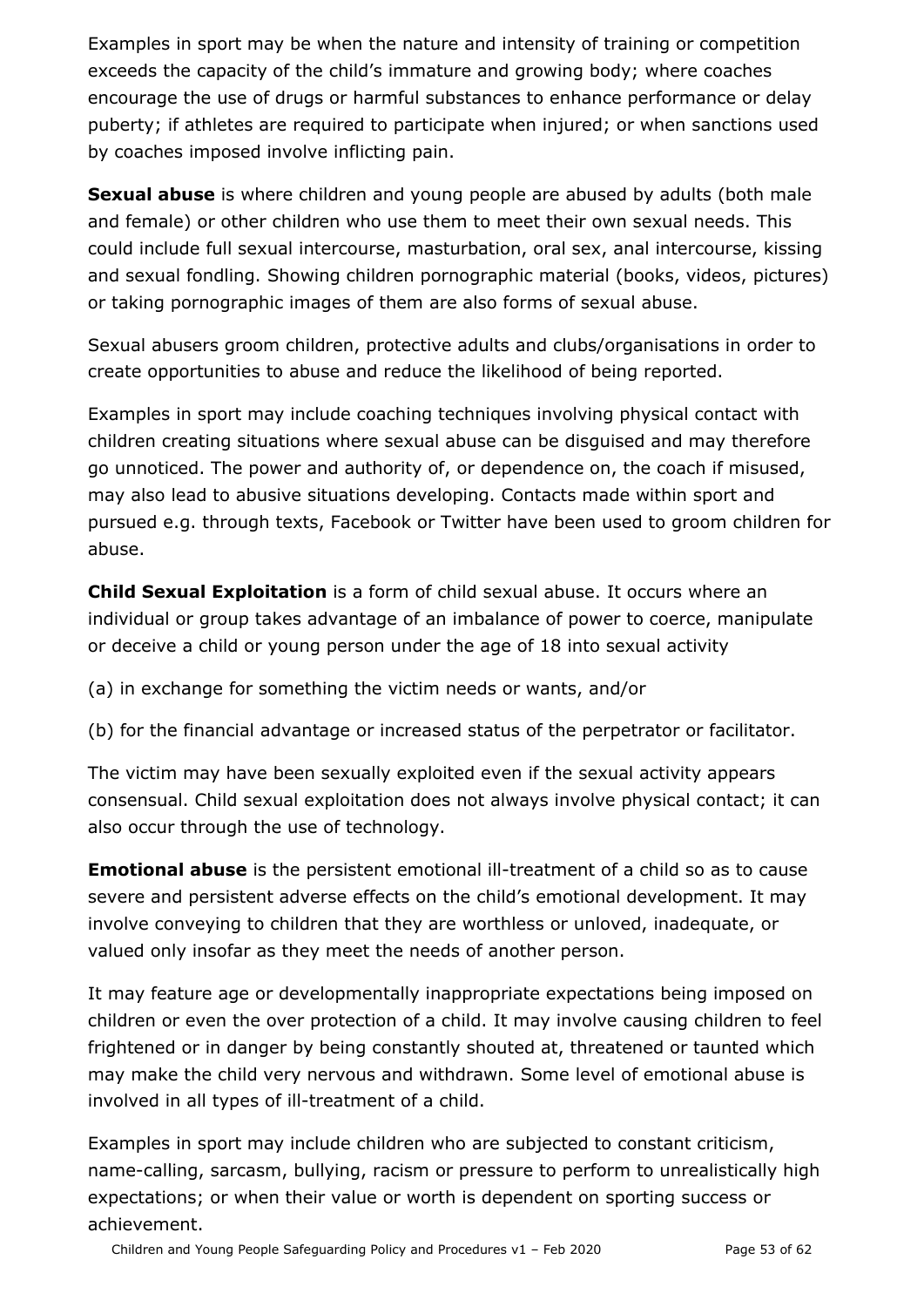# <span id="page-53-0"></span>Appendix 18 – TO BE COMPLETED

Please add a picture of your CWO, so they are easily identifiable, as well as their name, contact information and a short summary about them. You can download this editable poster from our website [here.](https://www.englandgolf.org/download/club-welfare-officer-editable-poster/)

| ENGLAND<br>GOLF                                                                                          | <b>SafeGolf</b>                      |  |  |
|----------------------------------------------------------------------------------------------------------|--------------------------------------|--|--|
| <b>Committed to</b><br>delivering a safe<br>Club<br>environment<br>for golf<br><b>WELFARE</b><br>officer |                                      |  |  |
| Is something worrying you?<br>Do you need someone to talk to?                                            |                                      |  |  |
| Speak to your club welfare officer                                                                       |                                      |  |  |
|                                                                                                          |                                      |  |  |
|                                                                                                          | <b>WELFARE OFFICER NAME HERE</b>     |  |  |
| <b>PHOTO</b>                                                                                             | WELFARE OFFICER MOBILE NUMBER HERE   |  |  |
| Click to add photo                                                                                       | <b>WELFARE OFFICER EMAIL HERE</b>    |  |  |
|                                                                                                          | <b>ABOUT ME</b>                      |  |  |
|                                                                                                          | A BRIEF INTRODUCTION, ABOUT YOU HERE |  |  |
|                                                                                                          |                                      |  |  |
| Alternatively, you can speak<br>to someone at                                                            |                                      |  |  |
| ChildLine 0800 1111<br>NSPCC 0808 800 5000                                                               |                                      |  |  |
| England Golf 01526 351851                                                                                |                                      |  |  |
|                                                                                                          | www.safegolf.org                     |  |  |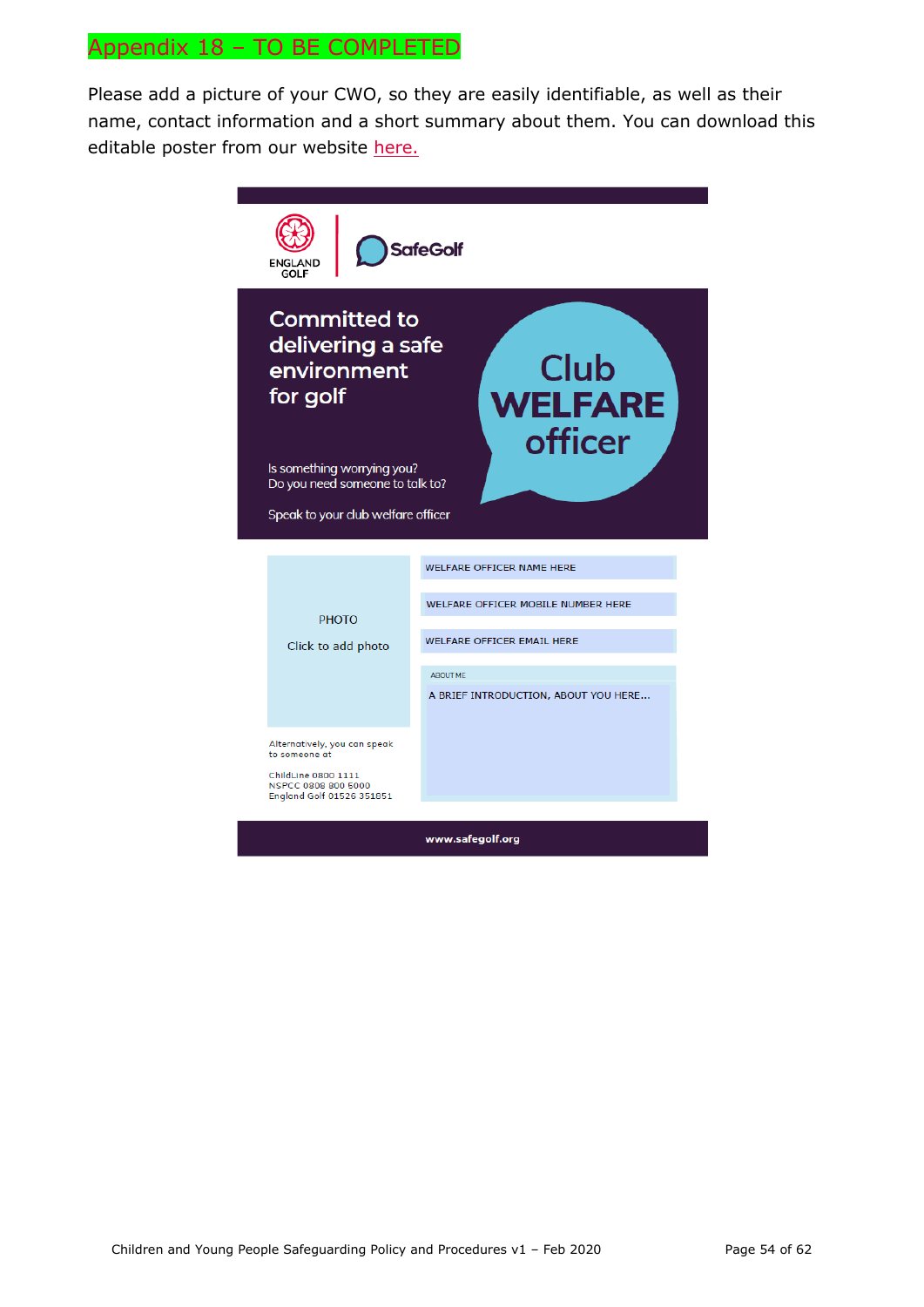

<span id="page-54-0"></span>*The purpose of this document is to make all Club members aware of their safeguarding responsibility, identify particular areas of the Safeguarding Policy that they should be aware of and give some guidance on reporting procedures if a concern is identified. A club may choose to display this on a notice board or give a copy to all new/existing members.* 

#### **Safeguarding Children and Young People – A Short Guide for Club Members**

The Bradford Golf Club is committed to ensure that the sport of golf is one within which children and young people involved can thrive and flourish in a safe environment and that all children, young people and adults at risk have a fun, safe and positive experience when playing golf.

The Bradford Golf Club is an affiliated member of England Golf and follows the England Golf Safeguarding Children and Young People Policy and procedures.

You might be thinking "**What has safeguarding got to do with me?"**

Government guidance makes it clear that 'Safeguarding is everyone's responsibility'.

Anyone who has a negative experience of sport at a young age is less likely to become a regular long-term participant. It's important for the future of your club and the sport as a whole that children and young people have an enjoyable experience.

#### **All club members have a part to play in making that happen.**

All adults should contribute to the club meeting its overall duty of care, be aware of our club's safeguarding policy, and know what to do if they are concerned about a young person.

The Bradford Golf Club asks our members to

#### • **Familiarise yourself with The Bradford Golf Club Safeguarding Policy.**

*The full copy of The Bradford Golf Club Safeguarding Children and Young People Policy is available on our website www.bradfordgolfclub.co.uk* 

• In particular familiarise yourself with: *(Golf Clubs can add relevant information from their Safeguarding Policy in each section)*

#### **1. The Bradford Golf Club Codes of Conduct**

*For example - Adults should always be aware that age related differences exist and conduct themselves in a manner that both recognises this and prioritises the welfare of children and young people.*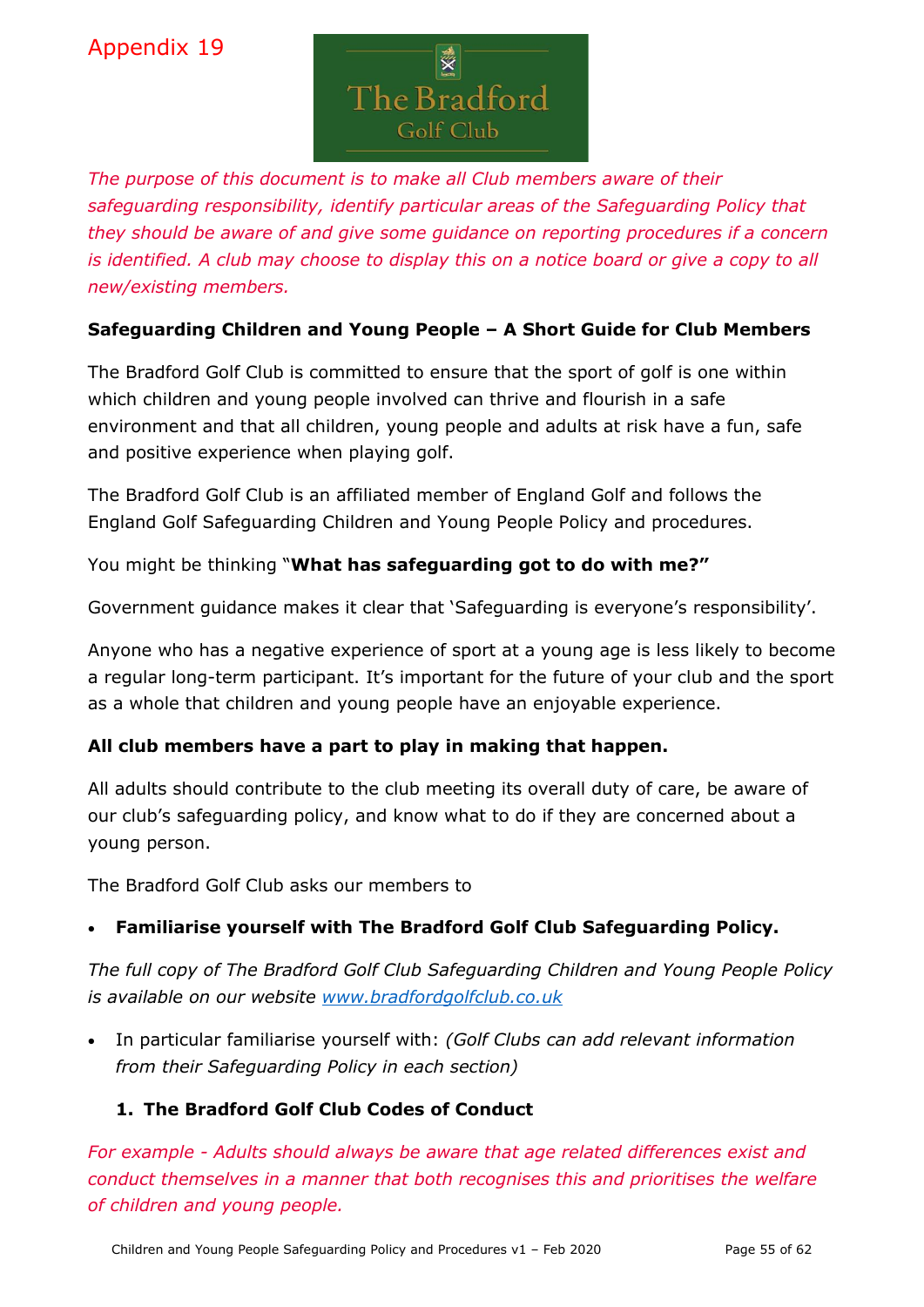#### **2. Anti-Bullying Policy**

*For example – The Bradford Golf Club believe that every effort must be made to eradicate bullying in all its forms. The Club will not tolerate bullying in any of its forms during club matches, competitions, coaching or at any other time while at the club.*

#### **3. Transport Policy**

*For example - The club believes it is primarily the responsibility of parents/carers to transport their child/children to and from events.*

#### **4. Changing Room Policy**

*For example - The changing rooms are used by all members & visitors. Wherever possible adults will avoid changing or showering at the same time as children but parents will be made aware that with limited changing room space there will be occasions when adults and children may need to share the facilities. Where a parent/carer does not consent to their child accessing the changing rooms, it is their responsibility to either supervise the child while in the changing rooms or ensure that they do not use them.* 

#### **5. Photography, Videoing and the use of Social Media Policies**

*Think very carefully before contacting a young person via mobile phone, e-mail or social media.* 

*Do not accept children as contacts on social networking sites if you hold a position of trust with children/young people.*

*In general stick to group communications, copy the communication to a parent and only communicate about organisational matters.*

#### **What should I do if I'm concerned about a child or young person?**

A concern may involve the behaviour of an adult towards a child at the club, or something that has happened to the child outside the club.

Children and young people may confide in adults they trust, in a place where they feel comfortable.

An allegation may range from verbal bullying, to inappropriate contact online, to neglect or emotional abuse, to physical or sexual abuse.

If you are concerned about a child, it is not your responsibility to investigate further, but it is your responsibility to act on your concerns and share them.

Pass the information to The Bradford Golf Clubs' Welfare Officers who will follow the club's Safeguarding procedures.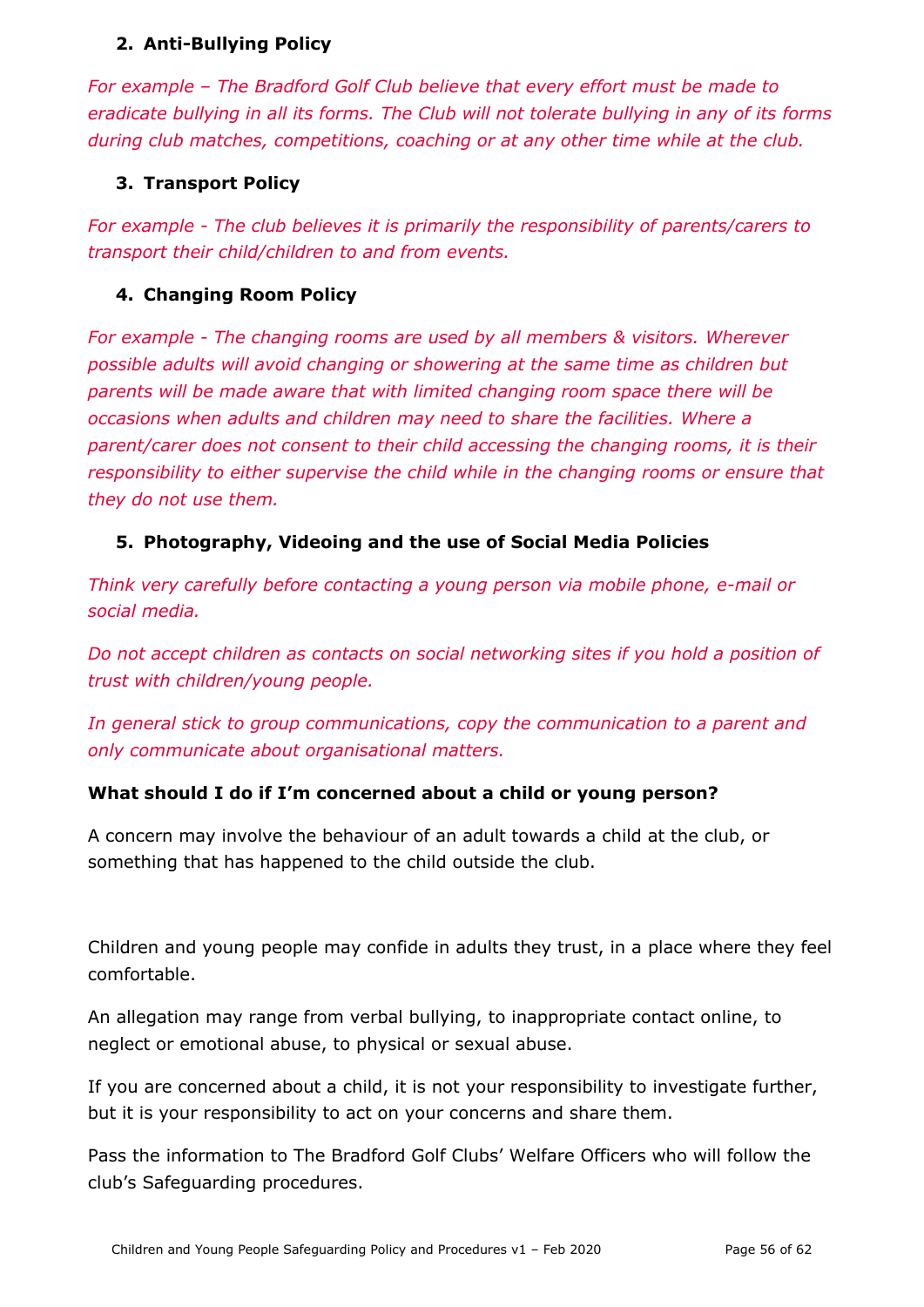Name: Mrs Christine Parapia Email Address: [chrisparapia@hotmail.com](mailto:chrisparapia@hotmail.com) Telephone Number: 07503 180315 Name Mrs Anne Lawton Email address [amlawton@aol.com](mailto:amlawton@aol.com) Telephone number 07503 188452

If you believe the child is at immediate risk of harm, call the Police.

Other useful contacts:

NSPCC 24-hour helpline Tel: 0808 800 5000 | England Golf Lead Safeguarding Officer 01526 351824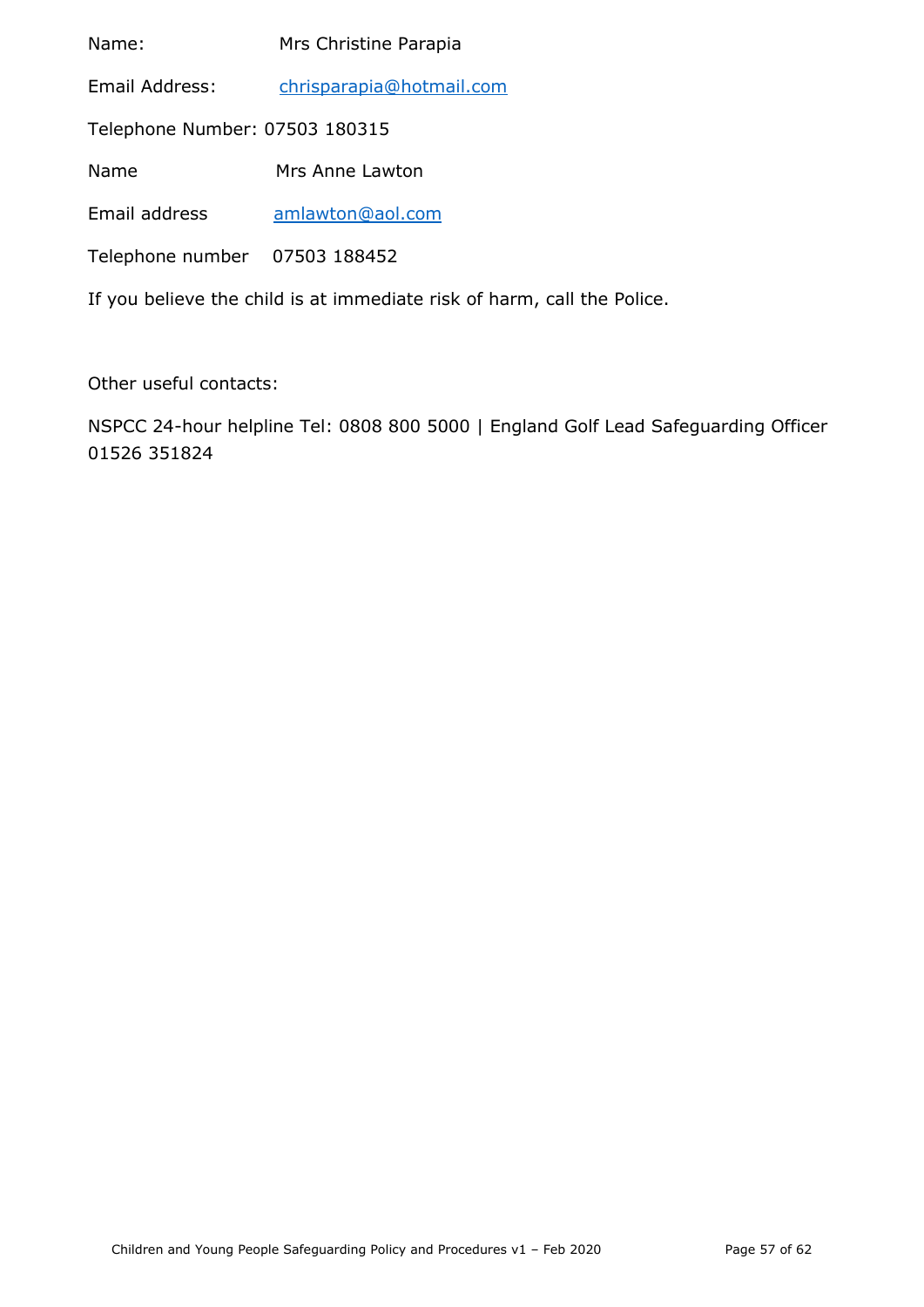<span id="page-57-0"></span>



Whilst The Bradford Golf Club does not seek to prohibit those with a legitimate interest in filming or photographing children participating in sporting activities it recognises that such activity should take place within an appropriate policy framework.

This policy applies at any Bradford Golf Club event at which children under the age of 18 are participating.

#### **Policy**

The Bradford Golf Club policy is as follows;

The welfare of children taking part in golf is paramount.

Children and their parents/carers and/or the Bradford Golf Club should have control over the images taken of children at Bradford Golf Club events.

The golfing activity should not be misused purely for the purpose of obtaining images of children.

Images should not be sexual or exploitative in nature or open to misinterpretation and misuse.

The identity of children in a published image should be protected so as not to make the children vulnerable. (If the name of an individual golfer is published with their photograph to celebrate an achievement other personal contact details should never accompany the picture).

#### **Procedure**

#### **Official/professional photographers and those using 'professional' equipment**

The Bradford Golf Club requires that anyone wishing to take photographic or video images, at any Bradford Golf Club event at which children under the age of 18 are participating, in an official or professional capacity or using 'professional' camera or video equipment registers their details with the Bradford Golf Club Secretary's Office. This must be done before carrying out any such activity on the golf course (including the practice ground) or surrounding area or in the clubhouse.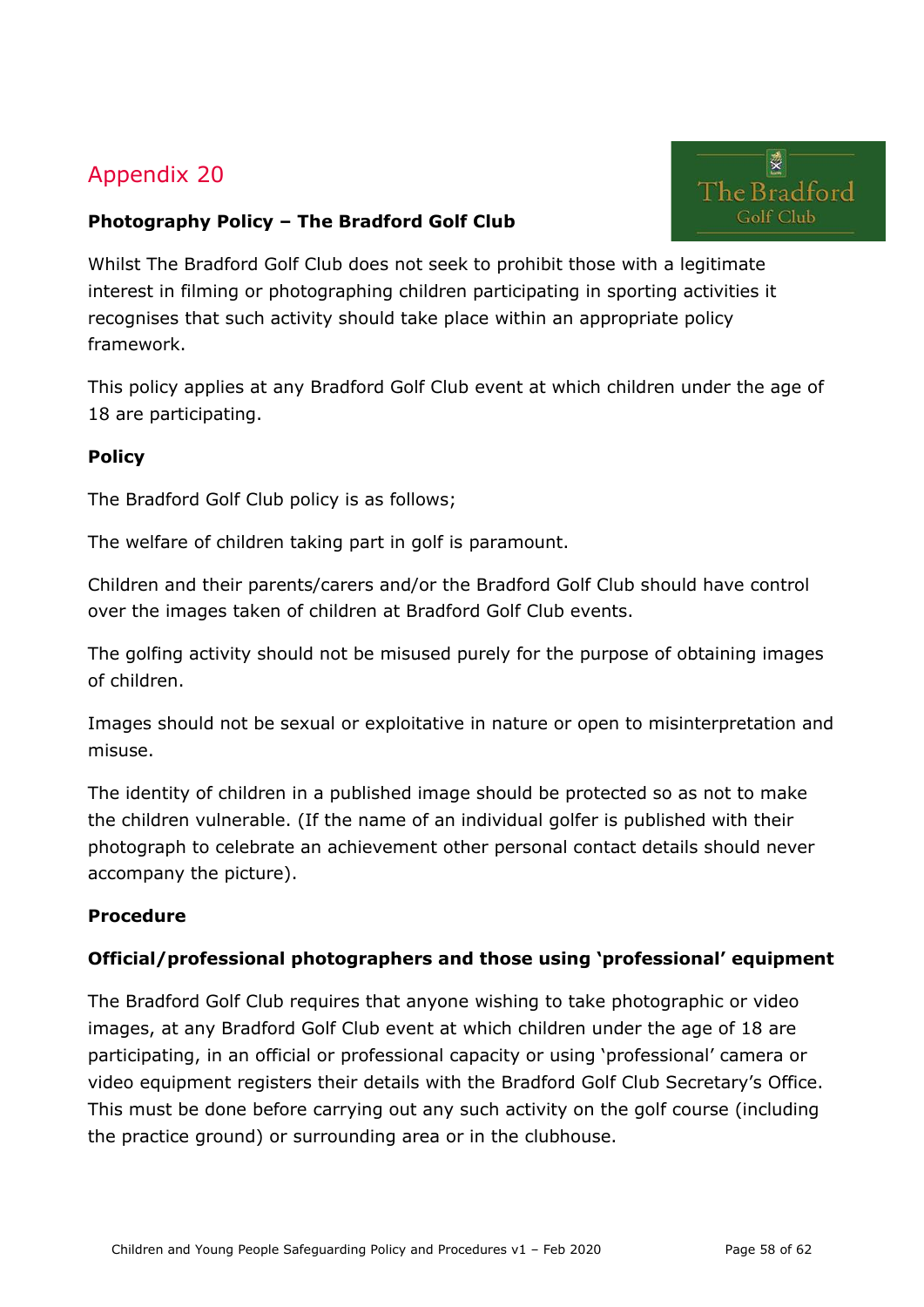Once registered an identification label will be issued as confirmation of registration. Anyone found using photographic or video equipment without an appropriate identification label will be questioned.

The Bradford Golf Club reserves the right to refuse to grant permission to take photographic or video images if it sees fit.

Photographers must obtain consent from parents to take and use their child's image.

#### **Parents/carers/family members of competitors**

Parents, carers and family members taking occasional informal photographs with mobile devices of their own child, ward or family member at a Bradford Golf Club event do not need to register their details with the Bradford Golf Club.

If such photographs include other children (e.g., at a prize presentation) they should not be publicly displayed or published on social media unless the prior permission of the parents/carers of all the children in the photographs has been obtained.

#### **Concerns**

If competitors or parents have any concerns, they should raise them by contacting the Bradford Golf Club Secretary's Office immediately.

The Bradford Golf Club will notify the relevant authorities should it have any doubts as to the authenticity of any individual taking photographs.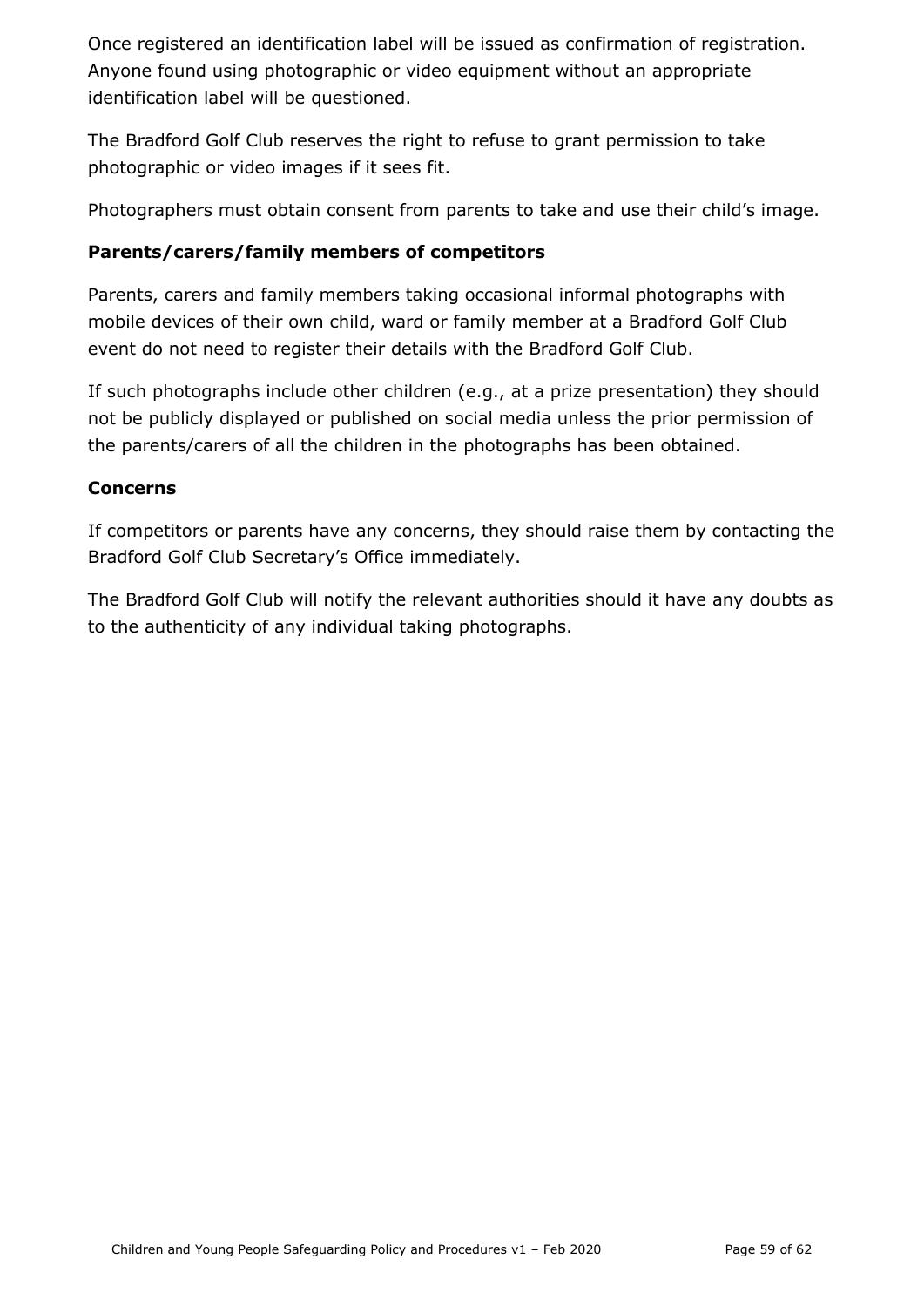#### <span id="page-59-0"></span>**Anti-bullying policy – The Bradford Golf Club**

#### **The Bradford Golf Club will:**

- recognise its duty of care and responsibility to safeguard all participants from harm
- promote and implement this anti-bullying policy in addition to our safeguarding policy and procedures
- seek to ensure that bullying behaviour is not accepted or condoned
- require all members of the Bradford Golf Club to be given information about, and sign up to, this policy
- take action to investigate and respond to any alleged incidents of bullying
- encourage and facilitate children and young people to play an active part in developing and adopting a code of conduct to address bullying
- ensure that staff, volunteers and coaches are given access to information, guidance and/or training on bullying.

#### **Each participant, coach, volunteer or official will:**

- respect every child's need for, and rights to, a play environment where safety, security, praise, recognition and opportunity for taking responsibility are available
- respect the feelings and views of others
- recognise that everyone is important and that our differences make each of us special and should be valued
- show appreciation of others by acknowledging individual qualities, contributions and progress
- be committed to the early identification of bullying, and prompt and collective action to deal with it
- ensure safety by having rules and practices carefully explained and displayed for all to see
- report incidents of bullying they see by doing nothing you are condoning bullying.

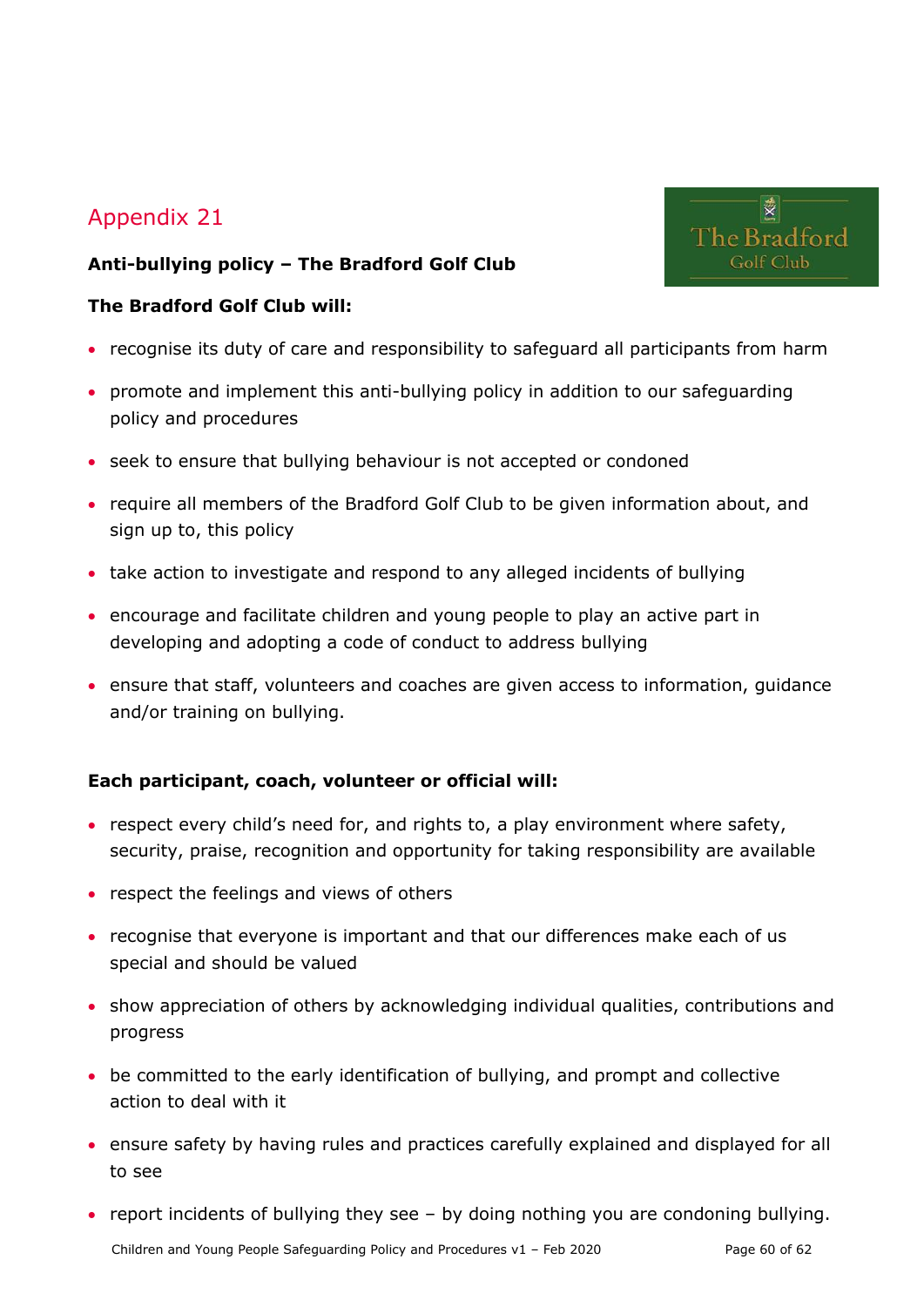#### **Bullying**

- all forms of bullying will be addressed
- everybody in the Bradford Golf Club has a responsibility to work together to stop bullying
- bullying can include online as well as offline behaviour
- bullying can include:
	- physical pushing, kicking, hitting, pinching etc.
	- name calling, sarcasm, spreading rumours, persistent teasing and emotional torment through ridicule, humiliation or the continual ignoring of individuals
	- posting of derogatory or abusive comments, videos or images on social network sites
	- racial taunts, graffiti, gestures, sectarianism sexual comments, suggestions or behaviour
	- unwanted physical contact
- children with a disability, from ethnic minorities, young people who are gay or lesbian, or those with learning difficulties are more vulnerable to this form of abuse and are more likely to be targeted.

#### **Support to the child**

- children should know who will listen to and support them
- systems should be established to open the door to children wishing to talk about bullying or any other issue that affects them
- potential barriers to talking (including those associated with a child's disability or impairment) need to be identified and addressed at the outset to enable children to approach adults for help
- children should have access to helpline numbers
- anyone who reports an incident of bullying will be listened to carefully and be supported
- any reported incident of bullying will be investigated objectively and will involve listening carefully to all those involved
- children being bullied will be supported and assistance given to uphold their right to play and live in a safe environment which allows their healthy development

Children and Young People Safeguarding Policy and Procedures v1 - Feb 2020 Page 61 of 62 • those who bully will be supported and encouraged to stop bullying